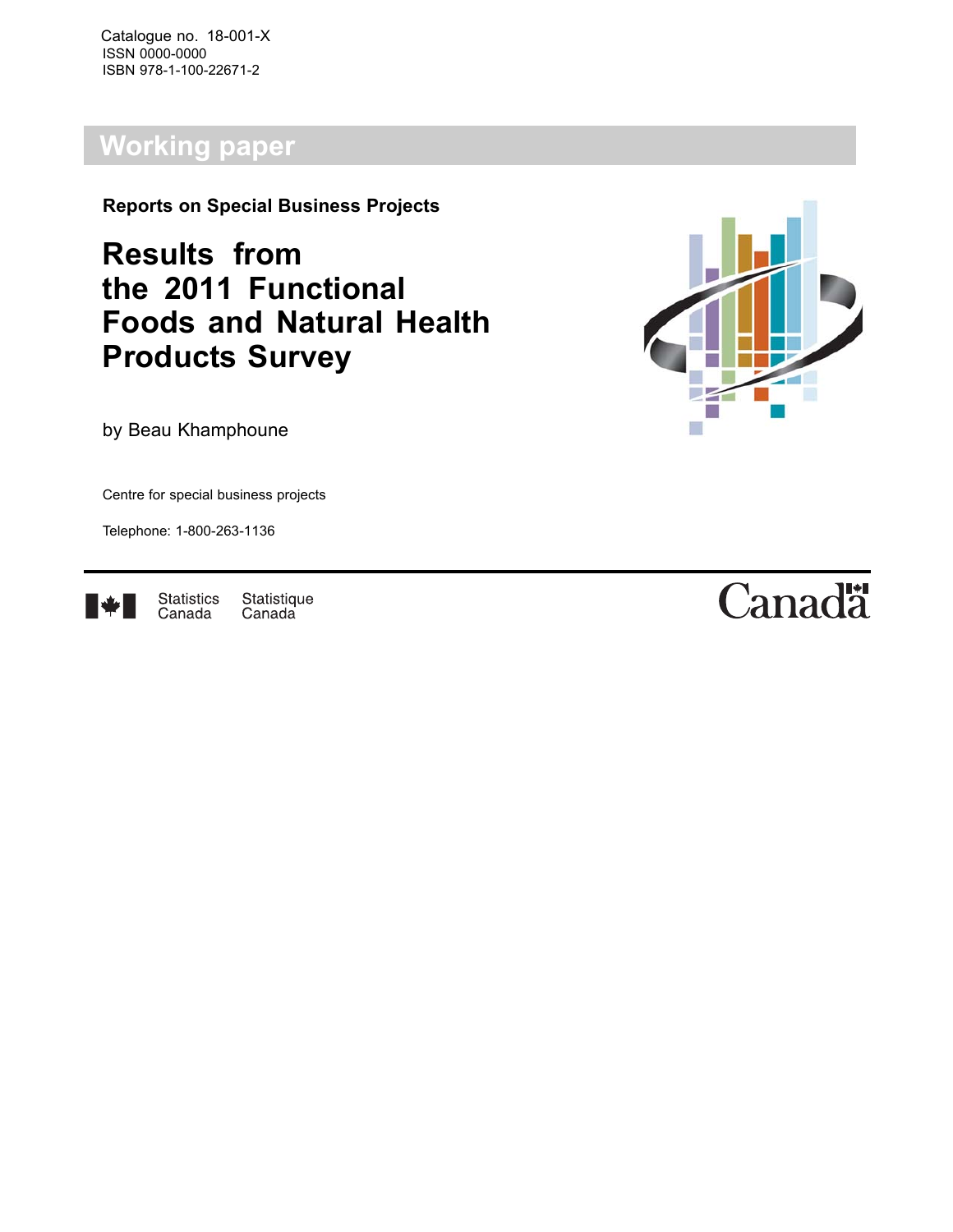### **How to obtain more information**

For information about this product or the wide range of services and data available from Statistics Canada, visit our website, *www.statcan.gc.ca*.

You can also contact us by

**e-mail** at *infostats@statcan.gc.ca*

**telephone**, from Monday to Friday, 8:30 a.m. to 4:30 p.m., at the following toll-free numbers:

| <b>Statistical Information Service</b><br>National telecommunications device for the hearing impaired<br>$\bullet$<br>Fax line | 1-800-263-1136<br>1-800-363-7629<br>1-877-287-4369 |
|--------------------------------------------------------------------------------------------------------------------------------|----------------------------------------------------|
| <b>Depository Services Program</b>                                                                                             |                                                    |
| Inquiries line<br>٠                                                                                                            | 1-800-635-7943                                     |
| Fax line                                                                                                                       | 1-800-565-7757                                     |

### **To access this product**

This product, Catalogue no. 18-001-X, is available free in electronic format. To obtain a single issue, visit our website, *www.statcan.gc.ca* and browse by "Key resource" > "Publications."

### **Standards of service to the public**

Statistics Canada is committed to serving its clients in a prompt, reliable and courteous manner. To this end, this agency has developed standards of service that its employees observe. To obtain a copy of these service standards, please contact Statistics Canada toll-free at 1-800-263-1136. The service standards are also published at *www.statcan.gc.ca* under "About us" > "The agency" > "Providing services to Canadians."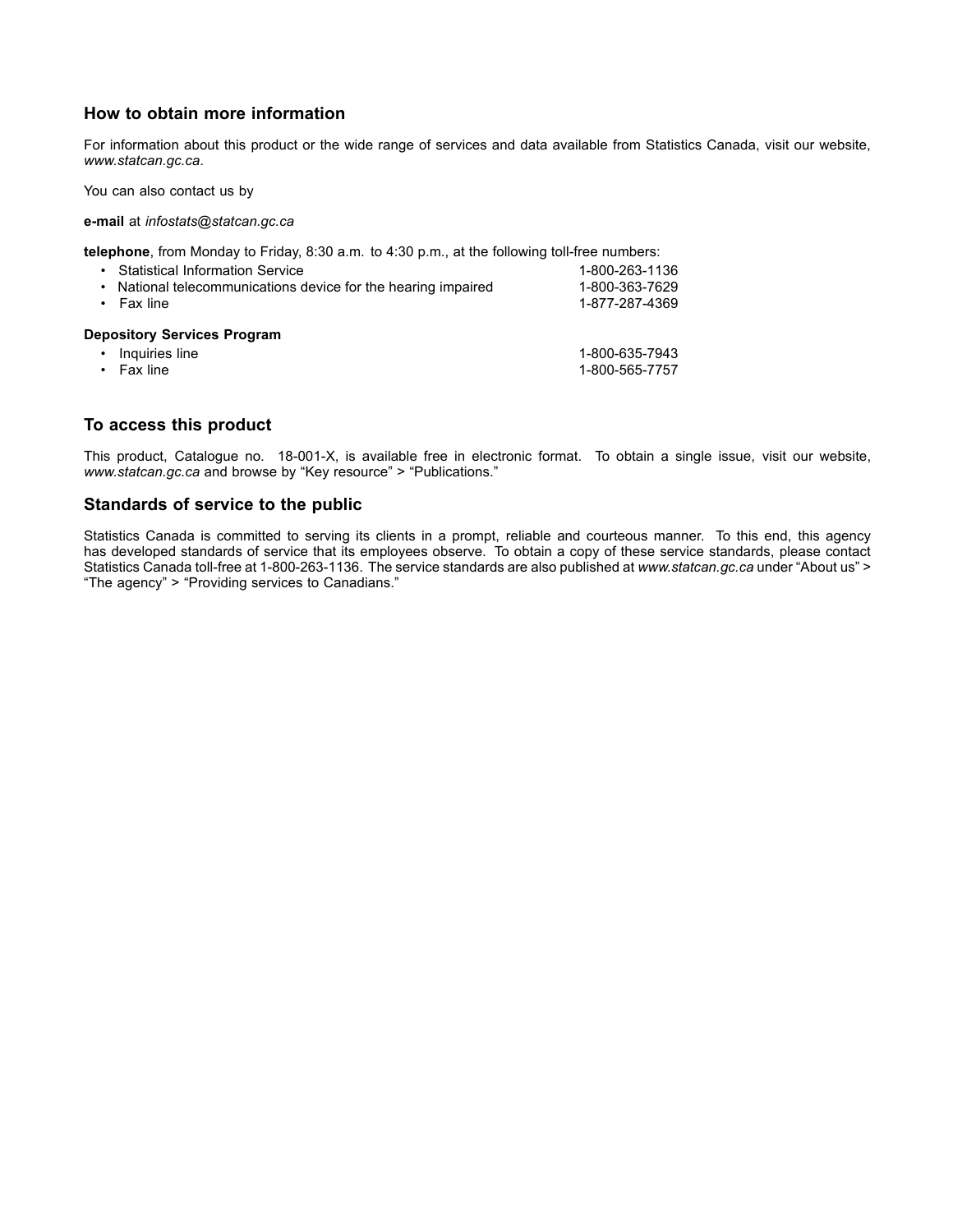# **Results from the 2011 Functional Foods and Natural Health Products Survey**

Published by authority of the Minister responsible for Statistics Canada

© Minister of Industry, 2013

All rights reserved. Use of this publication is governed by the Statistics Canada Open License Agreement.

*http://www.statcan.gc.ca/reference/licence-eng.html*

September 2013

Catalogue no. 18-001-X

ISSN 0000-0000 ISBN 978-1-100-22671-2

Frequency: Irregular

**Ottawa** 

Cette publication est également disponible en français.

#### *Note of appreciation*

*Canada owes the success of its statistical system to a long-standing partnership between Statistics Canada, the citizens of Canada, its businesses, governments and other institutions. Accurate and timely statistical information could not be produced without their continued cooperation and goodwill.*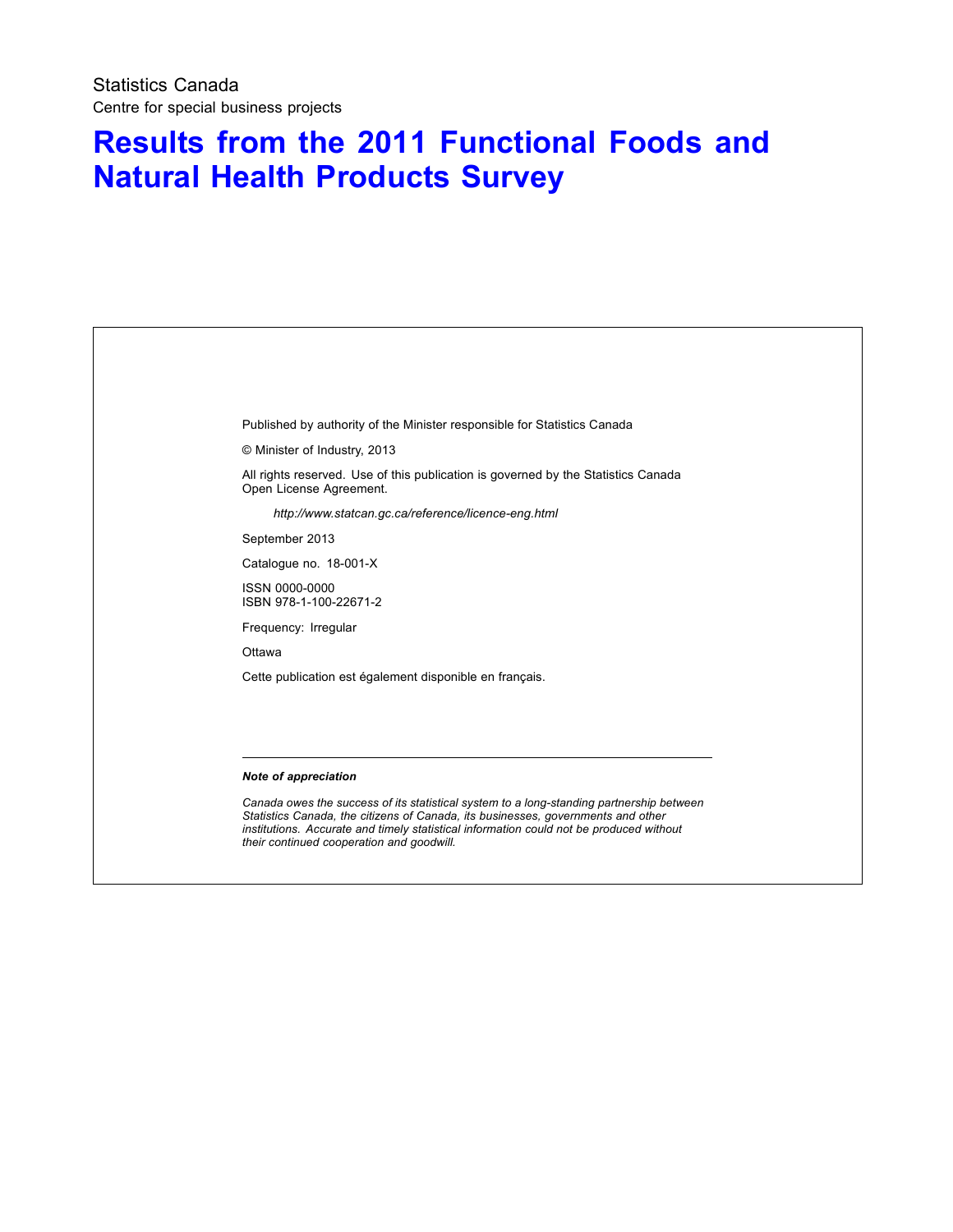## *User information*

### **Symbols**

The following standard symbols are used in Statistics Canada publications:

- . not available for any reference period
- .. not available for a specific reference period
- ... not applicable
- 0 true zero or a value rounded to zero
- 0<sup>s</sup> value rounded to 0 (zero) where there is a meaningful distinction between true zero and the value that was rounded
- p preliminary
- r revised
- x suppressed to meet the confidentiality requirements of the *Statistics Act*
- E use with caution
- F too unreliable to be published
- \* significantly different from reference category (p < 0.05)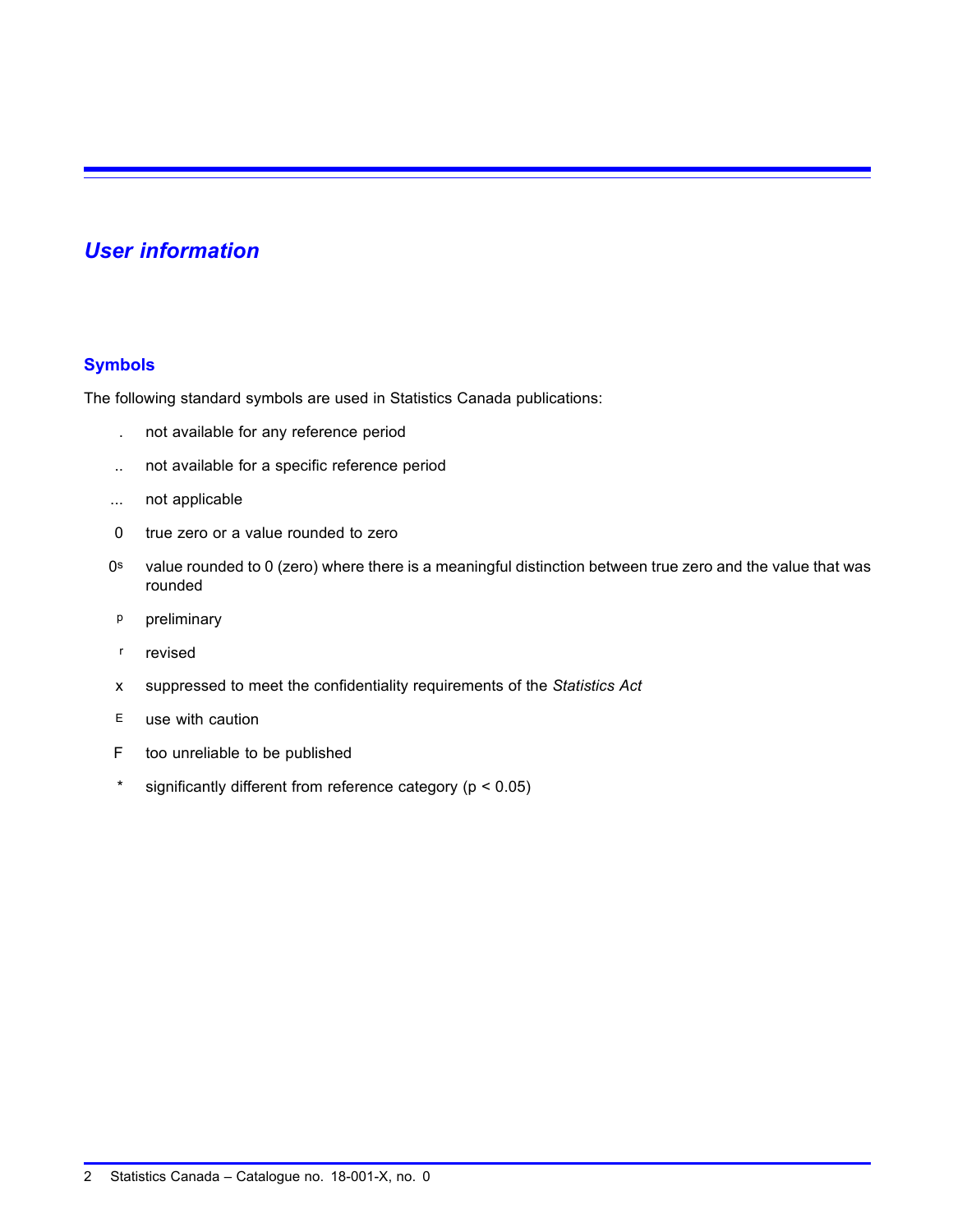## *Note to users*

The data presented in this paper comes from a cost recovery survey, sponsored by Agriculture and AgriFood Canada. The survey supported many tabulations specified by the client department.

While this paper presents data at the Canada level, the survey was designed to present data by region. This detail is available in summary tables which are available on a cost recovery basis upon request.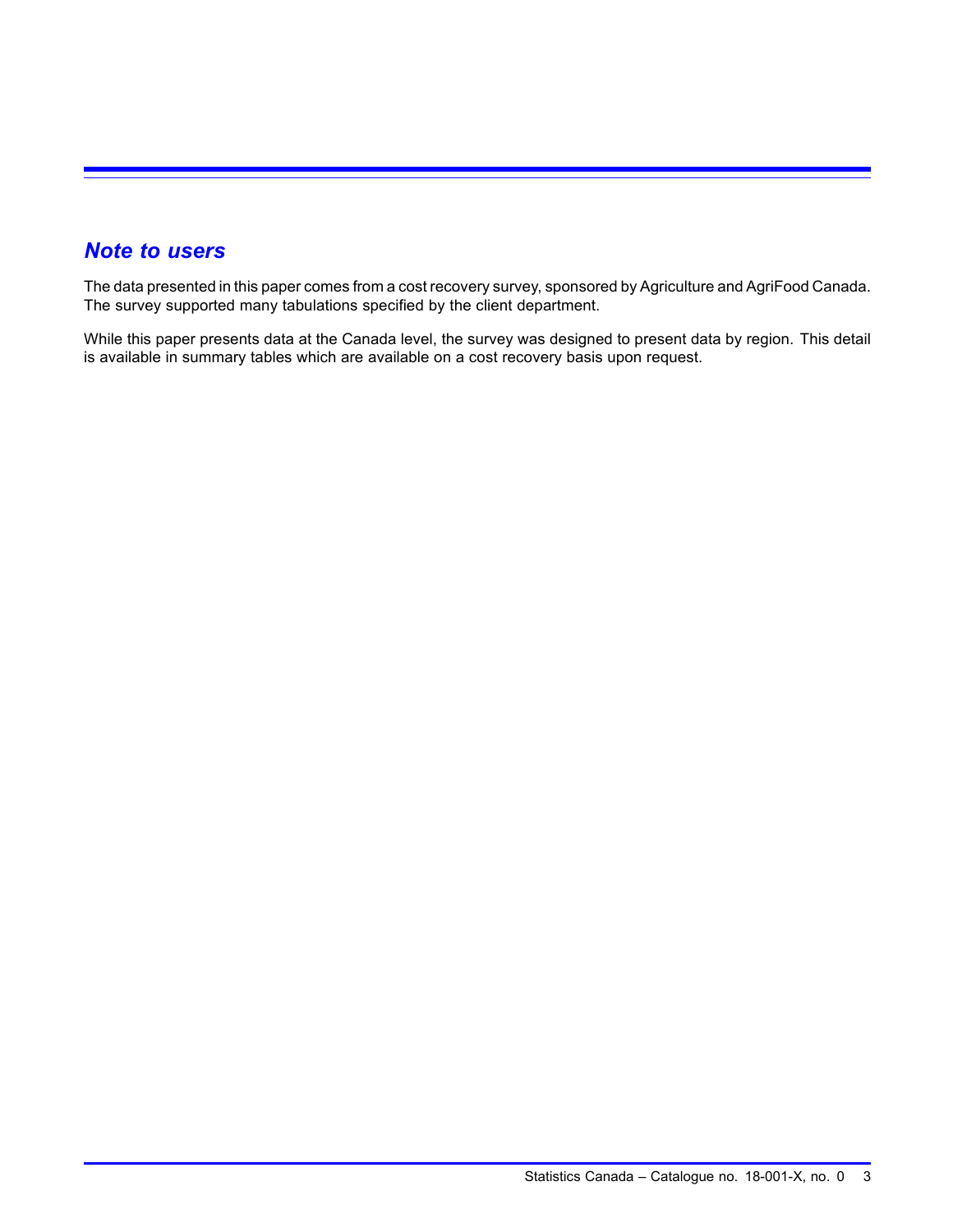# *Table of contents*

|    | <b>Acknowledgements</b>                                                          |    |  |
|----|----------------------------------------------------------------------------------|----|--|
|    | <b>Highlights</b>                                                                | 6  |  |
|    | <b>Results from the 2011 Functional Foods and Natural Health Products Survey</b> |    |  |
| 1  | What are functional foods and natural health products?                           | 8  |  |
| 2  | Number and types of establishments                                               | 9  |  |
| 3  | Types of products                                                                | 11 |  |
| 4  | <b>Business structure</b>                                                        | 12 |  |
| 5  | Revenue                                                                          | 13 |  |
| 6  | <b>Establishment activities</b>                                                  | 14 |  |
| 7  | <b>Exports</b>                                                                   | 15 |  |
| 8  | Imports                                                                          | 16 |  |
| 9  | Employment                                                                       | 16 |  |
| 10 | Research and development                                                         | 18 |  |
| 11 | Financing                                                                        | 19 |  |
| 12 | Service activities                                                               | 21 |  |
| 13 | <b>Distribution channels</b>                                                     | 22 |  |
| 14 | Partnership agreements and contracting out                                       | 24 |  |
| 15 | Intellectual property                                                            | 26 |  |
| 16 | Regulations                                                                      | 27 |  |
| 17 | Number of products                                                               | 31 |  |
| 18 | Product area                                                                     | 32 |  |
| 19 | Input supply                                                                     | 33 |  |
| 20 | Summary                                                                          | 36 |  |

### **[Appendix](#page-38-0)**

| $\sim$<br>7۵ |
|--------------|
|              |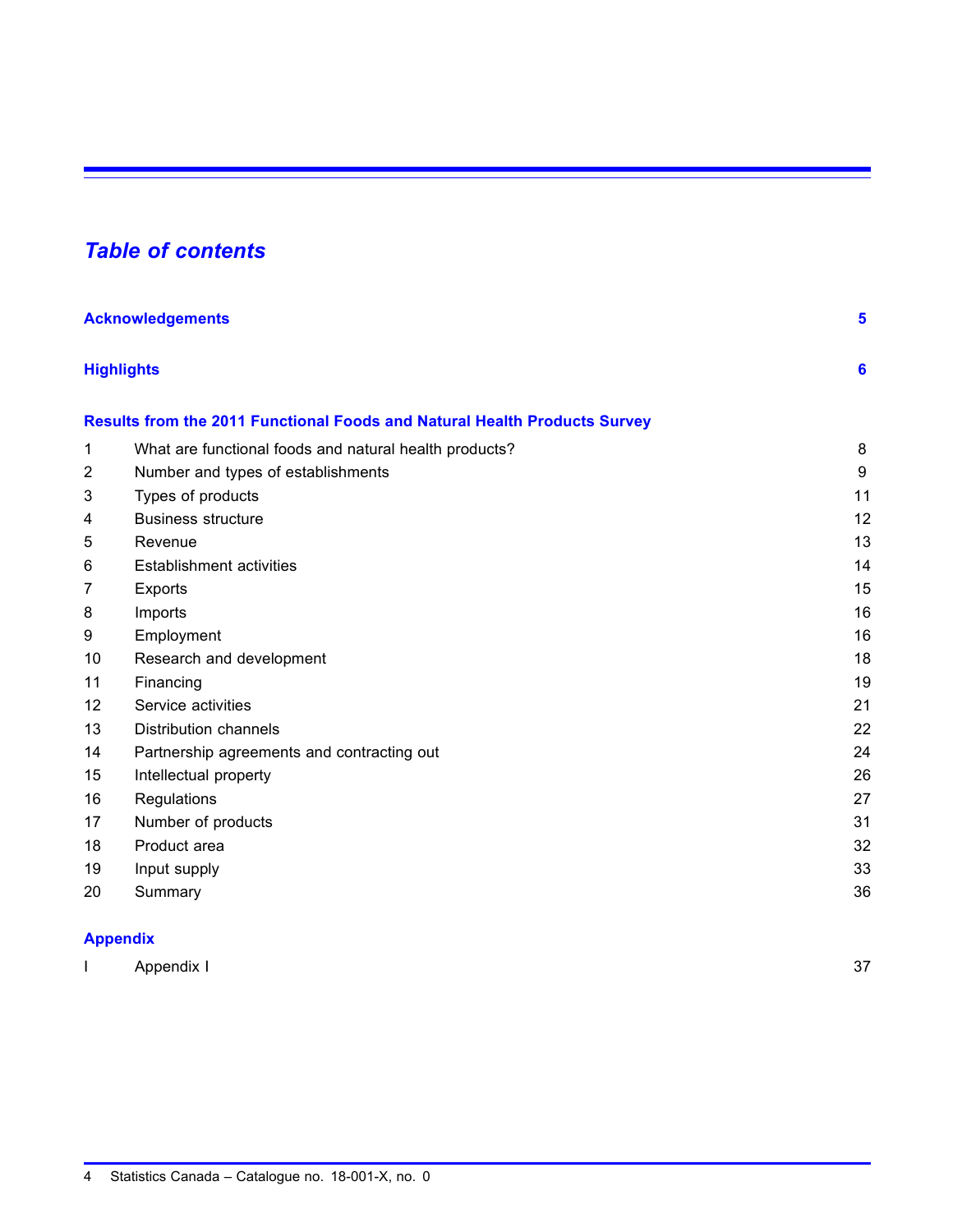# <span id="page-6-0"></span>*Acknowledgements*

For their help and constructive suggestions, the author would like to thank Eric Turgeon, Jennifer Winters and Frances Anderson from Statistics Canada, as well as Deepananda Herath, Margaret Zafiriou, Ashwina Aubeeluck and Sara Sarkar from Agriculture and Agri-Food Canada.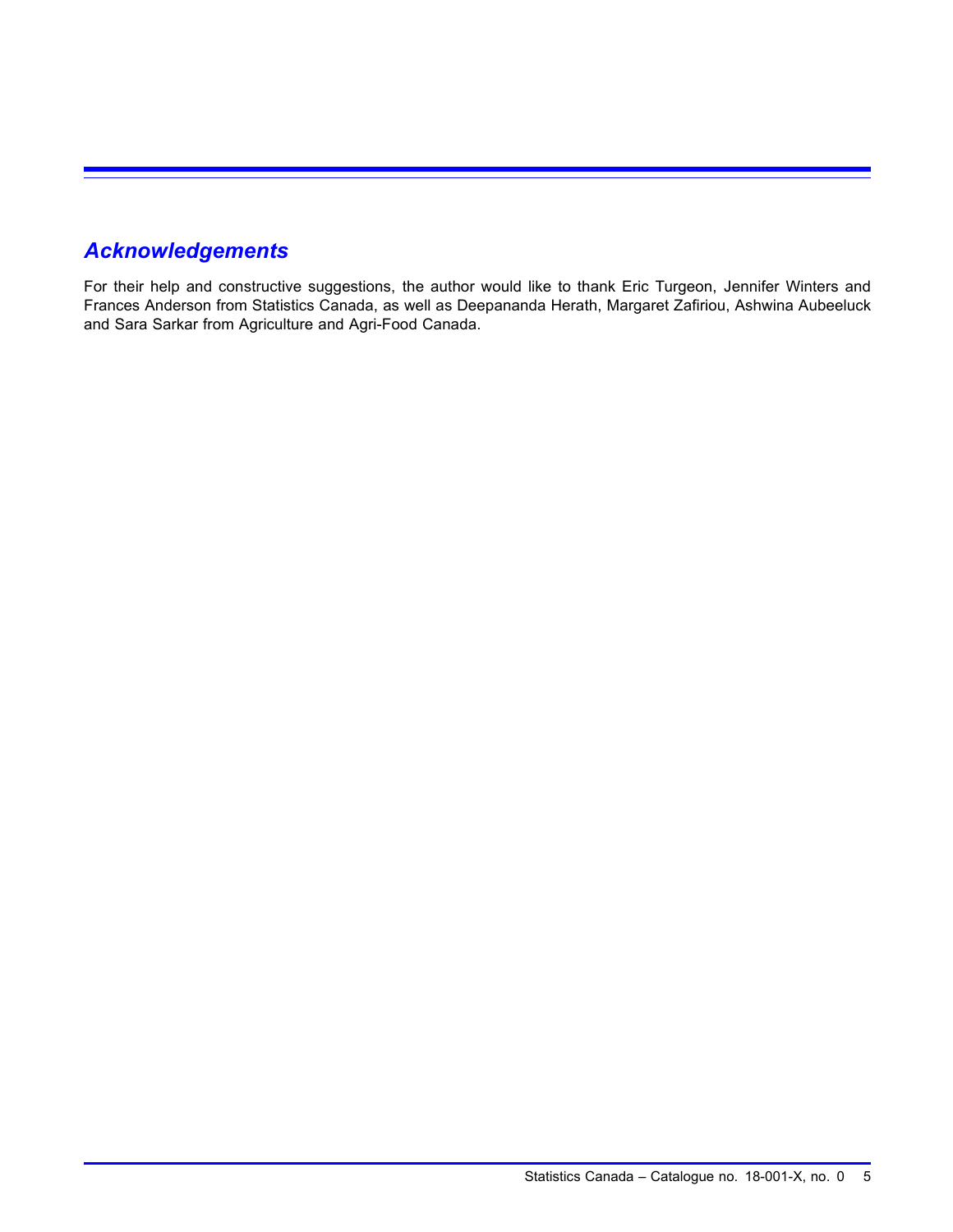# <span id="page-7-0"></span>*Highlights*

- All results contained in this paper represent Canada level data.
- In 2011, 750 establishments were involved in activities related to functional foods and natural health products (FFNHP). Of these, 117 establishments produced or developed functional food products, 422 establishments produced or developed natural health product products, 144 establishments produced products in both fields and 66 establishments provided services only to either field. In addition to FFNHP products, many of these establishments were involved in the production and development of other conventional or processed food and chemical products and services.
- Total revenue from all sources for all establishments in 2011 was \$16.4 billion of which \$11.3 billion (69%) came from FFNHP related activities.
- Of the total FFNHP revenue, 40% came from establishments producing functional foods, 29% from establishments producing natural health products, 29% from establishments producing both and 2% from service-only establishments.
- Export revenue from all establishments amounted to \$2.3 billion of which \$1.7 billion (74%) was generated from exports of FFNHP products.
- The majority of exports originated from natural health products (\$1.3 billion). The most common destination for exports was the United States.
- A total of 37,253 individuals were employed by all establishments, of which 44% had FFNHP related duties.
- 90 FFNHP establishments indicated that they had unfilled positions for FFNHP employees.
- Total research and development (R&D) expenditures from all establishments in 2011 amounted to \$320 million of which \$238 million (74%) was related to FFNHP activity.
- There were 110 establishments which attempted to raise capital for FFNHP purposes in 2011. Of these, 58 were successful, raising a total of \$42 million.
- The distribution channel direct to retailers, generated the highest proportion of FFNHP sales (37%) followed by direct selling (14%).
- 181 FFNHP establishments developed trade secrets, 175 FFNHP establishments registered trademarks, and 94 held patents.
- Establishments indicated that there were 32,266 FFNHP product lines on the market. Natural health products alone accounted for 85% of these product lines.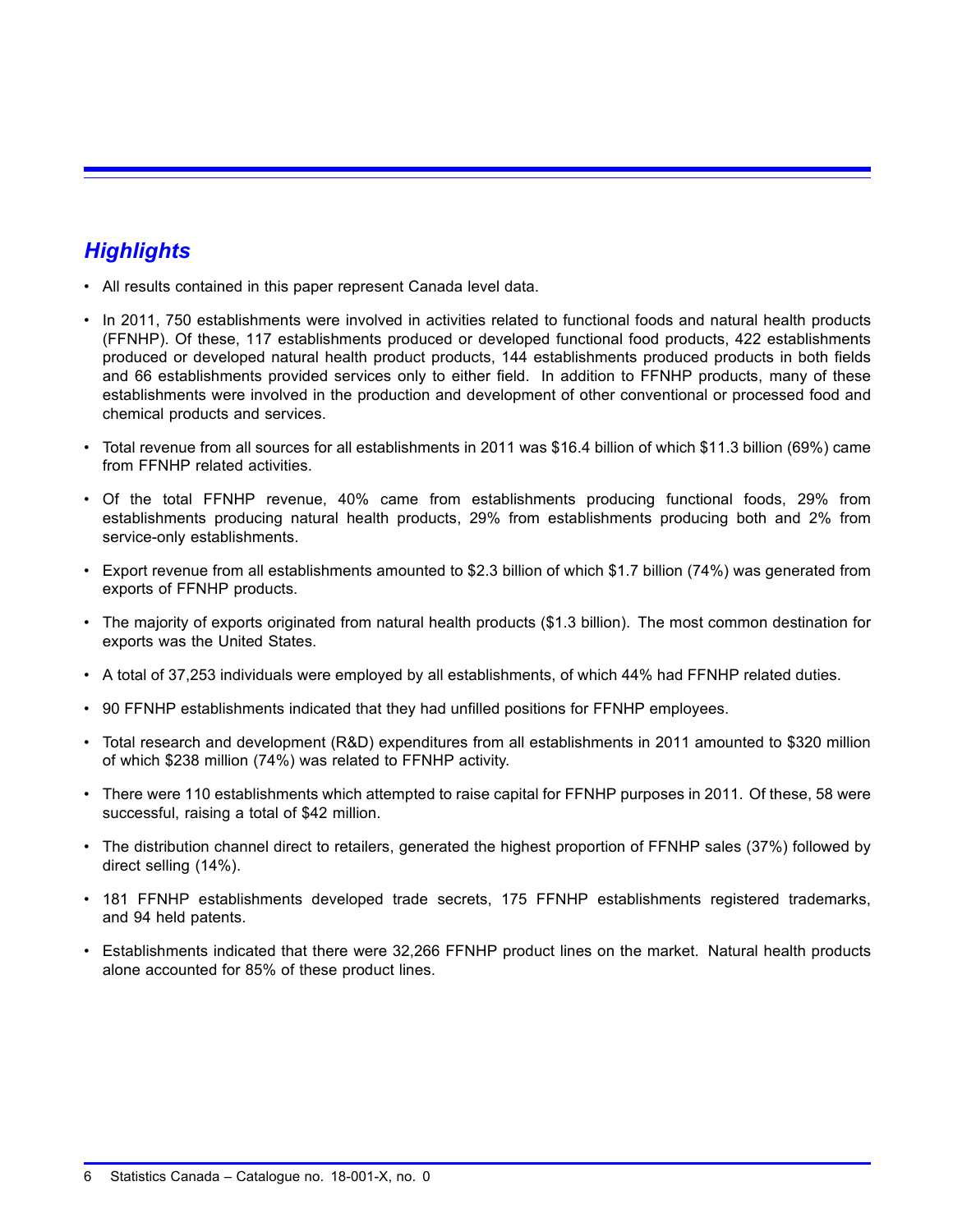|                                                                                             | Functional <sup>1</sup><br>food<br>establishments | Natural <sup>2</sup><br>health product<br>establishments | Establishments <sup>3</sup><br>active in both<br>fields | Service<br>only<br>establishments | Total                   |
|---------------------------------------------------------------------------------------------|---------------------------------------------------|----------------------------------------------------------|---------------------------------------------------------|-----------------------------------|-------------------------|
|                                                                                             |                                                   |                                                          | number                                                  |                                   |                         |
| <b>Total number of FFNHP</b><br>establishments<br><b>Total FFNHP employment</b>             | 117<br>4,713                                      | 422<br>6.185                                             | 144<br>4.718<br>thousands of dollars                    | 66<br>643                         | 750<br>16,259           |
| <b>Total FFNHP revenue</b><br><b>Total FFNHP exports</b><br><b>Total FFNHP research and</b> | 4,453,928<br>269,062                              | 3,281,776<br>735.421                                     | 3,313,073<br>685,723                                    | 215.893<br>$\cdots$               | 11,264,670<br>1,690,206 |
| development                                                                                 | 18.345                                            | 98,130                                                   | 107,563                                                 | 14.056                            | 238.094                 |

### **Overview of the functional food and natural health product (FFNHP) sector, by sub-sector, 2011**

1. Functional Food establishments: Includes Functional Food establishments with or without a service-providing component.

2. Natural Health Product establishments: Includes Natural Health Product establishments with or without a service-providing component.

3. Functional Food and Natural Health Product establishments: Includes establishments involved in Functional Food and Natural Health Products with or without

a service-providing component. **Note(s):** Totals may not add up due to rounding.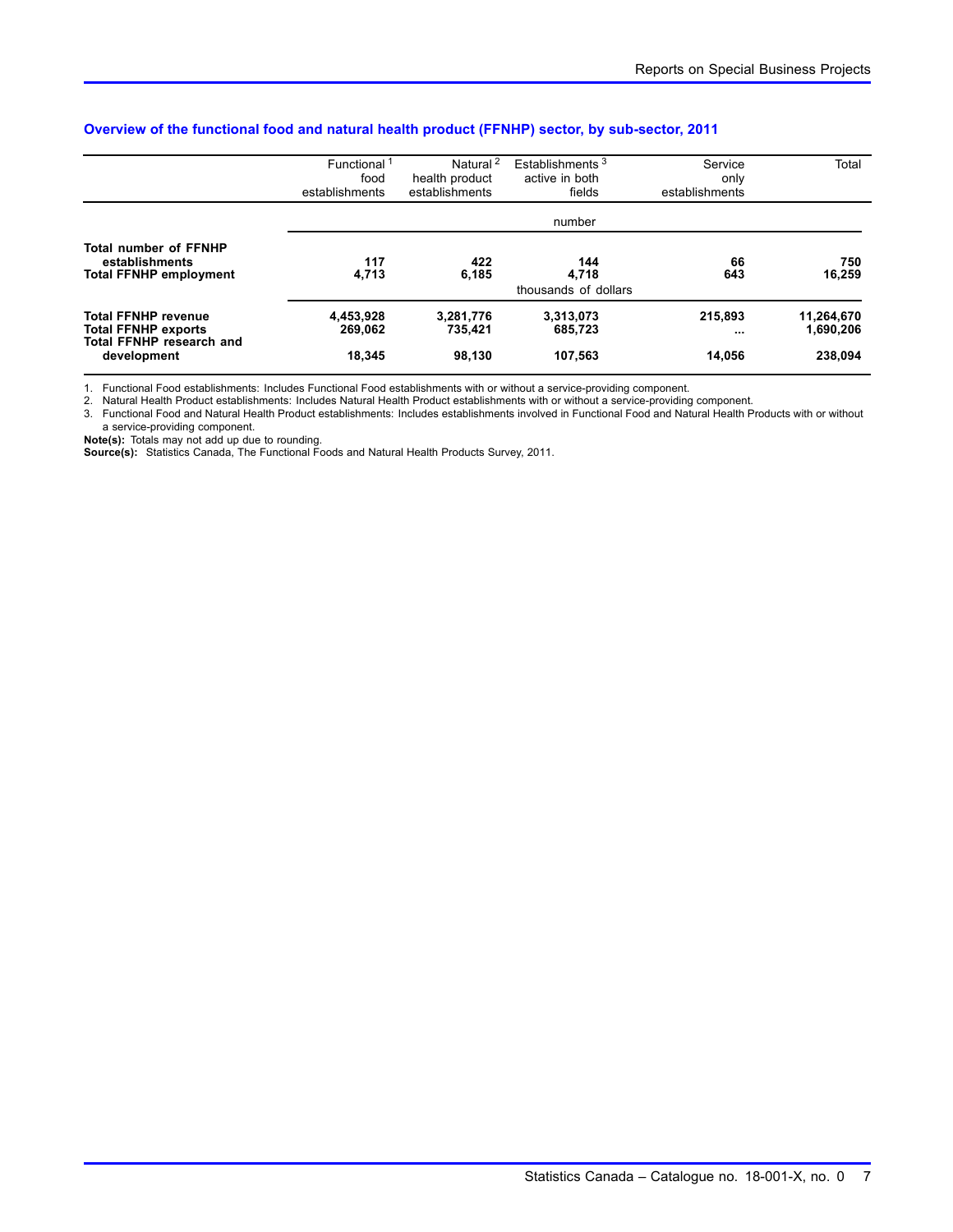# <span id="page-9-0"></span>*Results from the 2011 Functional Foods and Natural Health Products Survey*

### by Beau Khamphoune

### **1 What are functional foods and natural health products?**

The 2011 Functional Foods and Natural Health Products (FFNHP) survey was conducted to collect information on establishments in Canada that develop and manufacture innovative functional foods and natural health products, as well as establishments that offer expertise and services such as specialized encapsulation, contract manufacturing of private label products and other packaging technologies.

Currently, there is no universally accepted definition for functional food and natural health products. Definitions vary across countries and evolve over time reflecting the perspectives of different regulatory bodies, advances in scientific knowledge and changing market demand for products. The definitions used in the 2011 Functional Foods and Natural Health Products (FFNHP) survey were developed by Health Canada, one of two federal regulators of these products.

**Functional foods** are similar in appearance to, or may be, a conventional food, consumed as part of a usual diet, which is demonstrated to have physiological benefits or to reduce the risk of chronic disease beyond basic nutritional functions.1

For the purpose of the survey, the definition of functional food is specific to products that have been actively enhanced with bioactive ingredients during production. Examples of such products include milk, meat and eggs with increased levels of omega-3 fatty acids, yogurts with probiotics and fruit juice with calcium.

**"Bioactive"** is a substance that is demonstrated or purported to have a favourable effect on health. In the context of food, bioactives include nutrients (e.g. vitamins and mineral nutrients) and non-nutrients (e.g. lycopene, live microbes) that may be inherent in or added to food.2

**Natural health products** are products made from natural sources, sold in dosage form and are designed to maintain or promote health; to restore or correct human health function; or to diagnose, treat or prevent disease. Examples include vitamins and minerals, herbal remedies, homeopathic medicines, traditional medicines such as Chinese medicine, probiotics, and other products like amino acids and essential fatty acids.3

<sup>1.</sup> Health Products Regulations SOR/2003-196, under the *Food and Drugs Act*, R.S.C. c. F-27 as amended.

<sup>2.</sup> Health Canada (2009). Health Canada Guidance Documents for Preparing a Submission for Food Health Claims, Bureau of Nutritional Sciences, Food Directorate, Health Products and Food Branch, Health Canada, Ottawa, March, 2009 (available at:

*http://www.hc-sc.gc.ca/fn-an/legislation/guide-ld/health-claims\_guidance-orientation\_allegations-sante-eng.php#a1-6*, accessed July 19, 2013)

<sup>3.</sup> Health Canada (2003). Overview of the Natural Health Products Regulations Guidance Document, Natural Health Product Directorate, Health Canada, Ottawa, November, 2003 (available at: *http://www.hc-sc.gc.ca/dhp-mps/alt\_formats/hpfb-dgpsa/pdf/prodnatur/regula-regle\_over-apercu-eng.pdf*, accessed July 19, 2013)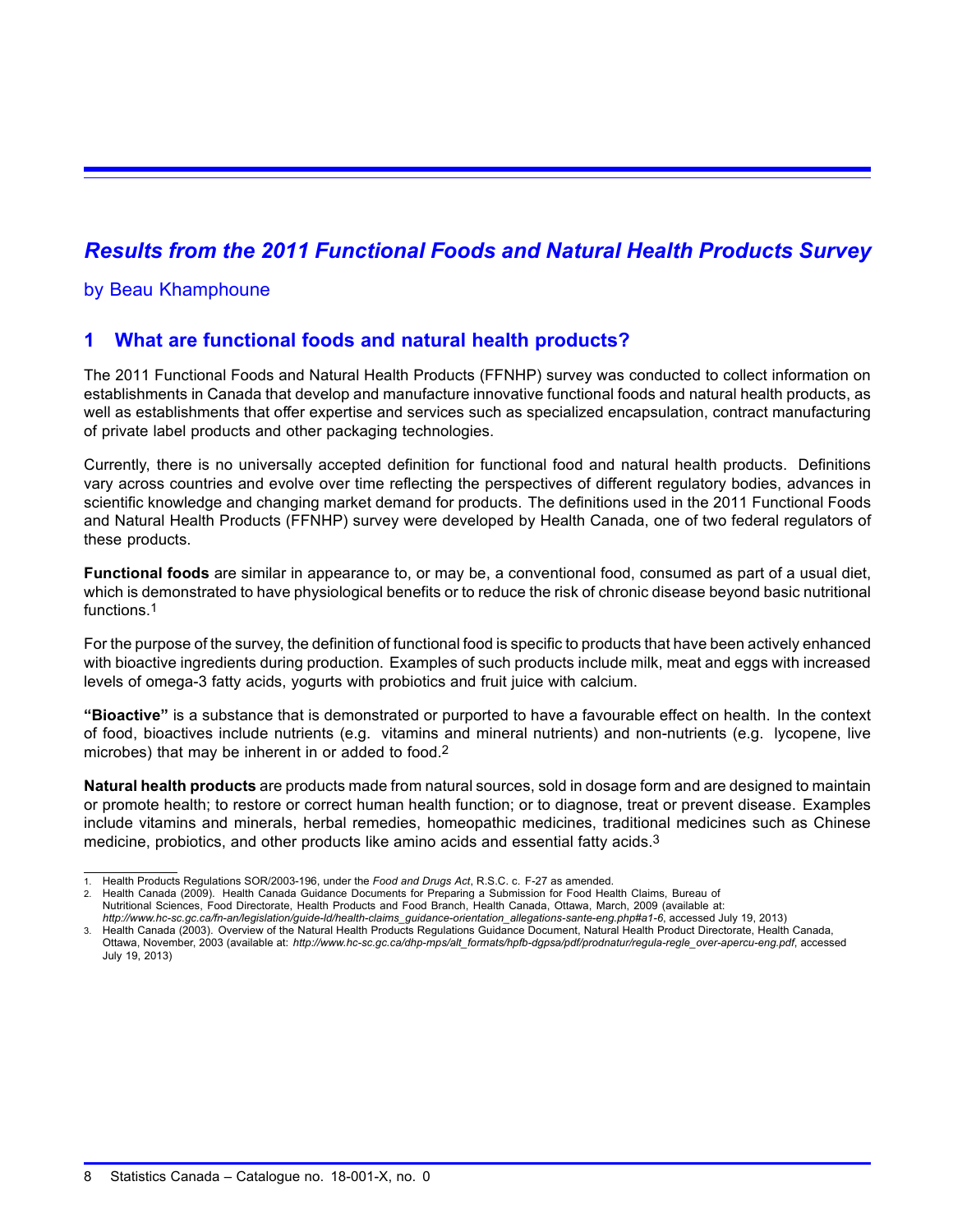### <span id="page-10-0"></span>**2 Number and types of establishments**

The 2011 Functional Food and Natural Health Products (FFNHP) survey identified 750 establishments engaged in one or some combination of functional food (FF) or natural health product (NHP) production, development or service activities (Table 1). These establishments were classified into seven distinct groups:

- 1. establishments that develop or produce functional food (FF) products only;
- 2. establishments that develop or produce natural health product (NHP) products only;
- 3. establishments that only provide services related to FFNHP products;
- 4. establishments that develop or produce both FF and NHP products;
- 5. establishments that develop or produce and provide services related to FF products only;
- 6. establishments that develop or produce and provide services related to NHP products only;
- 7. establishments that develop or produce and provide services related to both FF and NHP products.

In 2011, almost a third of the establishments developed or produced NHP products only. One in ten focused on the development or production of FF products only.

### **Table 1**

### **Functional food and natural health product establishments by sub-sector, 2011**

|                             | Functional food<br>only<br>establishments | (2)<br>Natural health<br>product only<br>establishments | (3)<br>establishments | (4)<br>Service only Functional food Functional food<br>and natural<br>establishments | (5)<br>and Service<br>health product establishments | (6)<br>product and<br>Service<br>establishments | Natural health Functional food, establishments<br>Natural health<br>product and<br>Service<br>establishments | All |
|-----------------------------|-------------------------------------------|---------------------------------------------------------|-----------------------|--------------------------------------------------------------------------------------|-----------------------------------------------------|-------------------------------------------------|--------------------------------------------------------------------------------------------------------------|-----|
|                             |                                           |                                                         |                       | number                                                                               |                                                     |                                                 |                                                                                                              |     |
| <b>Total establishments</b> | 86                                        | 236                                                     | 66                    | 60                                                                                   | 31                                                  | 186                                             | 84                                                                                                           | 750 |

**Note(s):** Totals may not add up due to rounding. **Source(s):** Statistics Canada, The Functional Foods and Natural Health Products Survey, 2011.

For the remainder of this report the seven establishment groups were collapsed into 4 sub-sectors:

- **Functional Food Establishments** which included those in groups 1 and 5;
- **Natural Health Products Establishments** which included those in groups 2 and 6;
- **Establishments Active In Both Fields** which included those in groups 4 and 7; and
- **Service Only Establishments** which were those in group 3.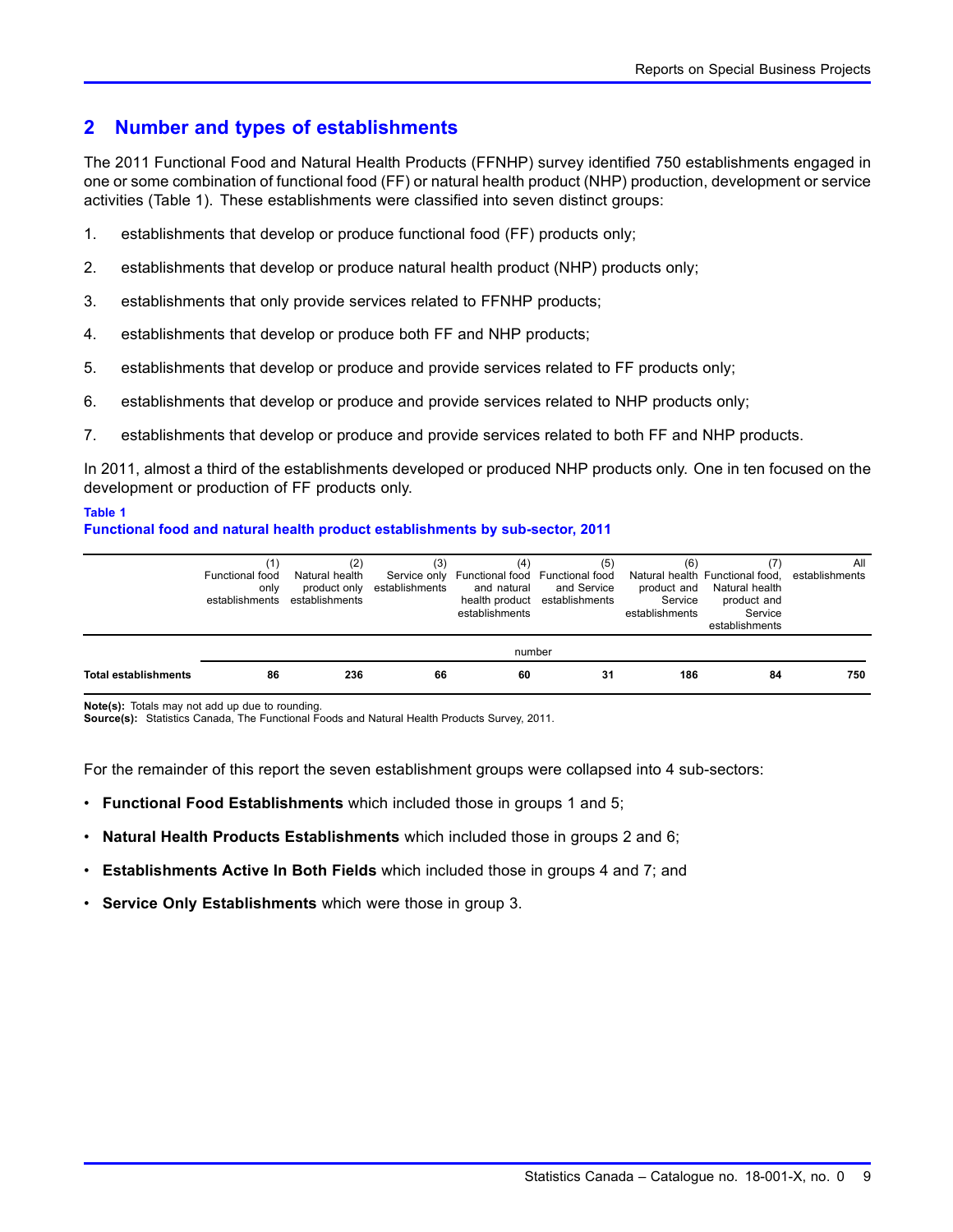Three quarters (566) of the FFNHP population were engaged in some type of production, development or service related to a natural health product in 2011 (Chart 1).

#### **Chart 1**





**Note:** Totals may not add up due to rounding.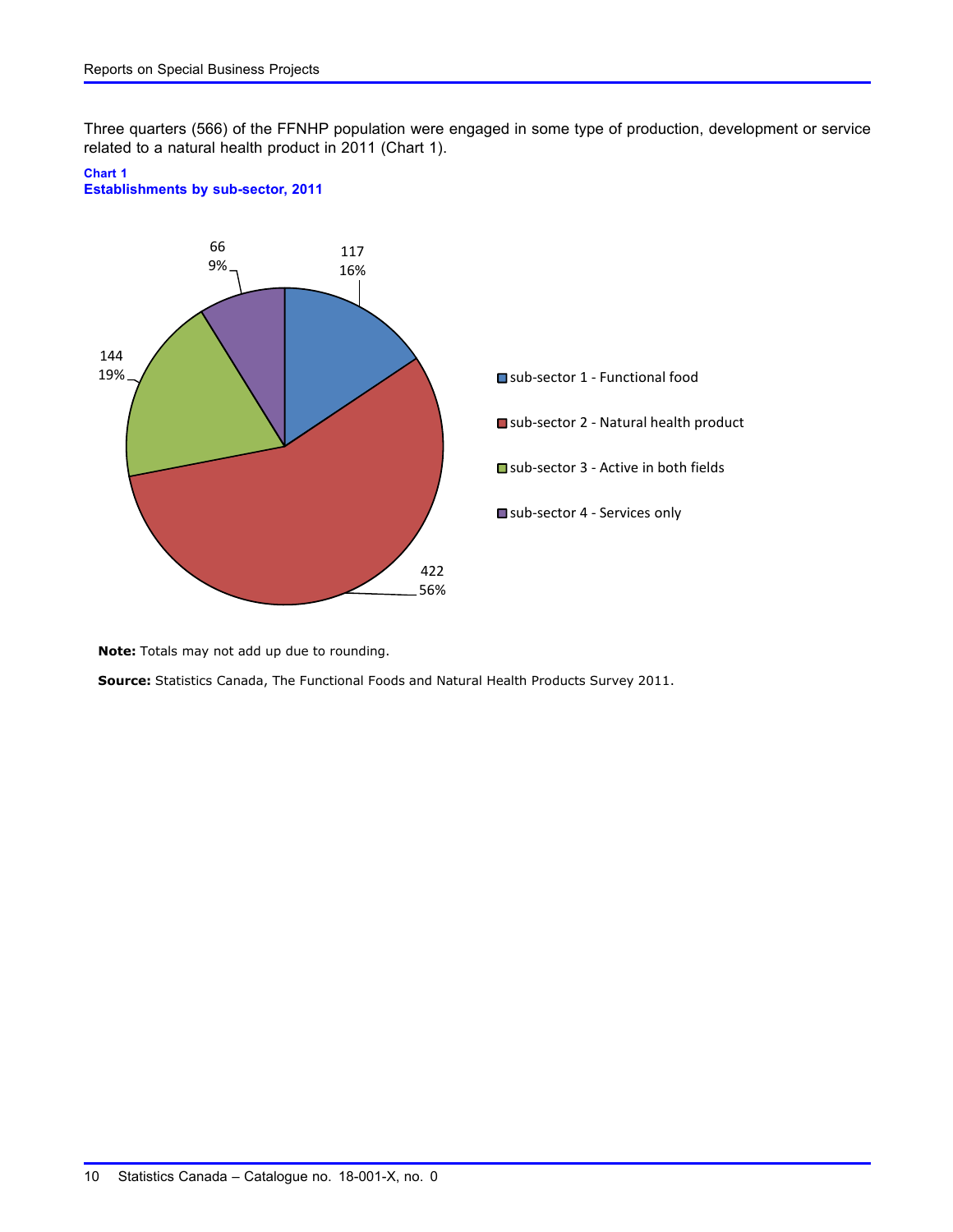### <span id="page-12-0"></span>**3 Types of products**

Counts of establishments that directly or indirectly developed or produced FFNHP products by type of product are presented in Table 2. These establishments may have reported more than one product type. The largest share of FF establishments reported that they were involved in the development of foods and beverages that had added active ingredients, excluding vitamins or minerals. Examples of these products include margarine with phytosterols, drinks with herb blends, and foods with added soluble fibre and yogurts with probiotics. Each of the five specified NHP products was produced by more than half of the establishments producing NHPs.

### **Table 2**

#### **Establishments by sub-sector and product, 2011**

|                                                                                                                                | Functional <sup>1</sup><br>food<br>establishments | Natural <sup>2</sup><br>health product<br>establishments | Establishments <sup>3</sup><br>active in both<br>fields | Service<br>only<br>establishments | All<br>establishments |
|--------------------------------------------------------------------------------------------------------------------------------|---------------------------------------------------|----------------------------------------------------------|---------------------------------------------------------|-----------------------------------|-----------------------|
|                                                                                                                                |                                                   |                                                          | number                                                  |                                   |                       |
| Foods and beverages that are<br>fortified with vitamins and/or<br>minerals beyond mandatory<br>requirements for the purpose of |                                                   |                                                          |                                                         |                                   |                       |
| providing added health benefits.<br>Foods and beverages that have<br>added active ingredients,                                 | 62                                                | $\ddotsc$                                                | 97                                                      | .                                 | 159                   |
| excluding vitamins or minerals<br>Foods and beverages specially<br>enhanced to contain more of a                               | 82                                                | $\cdots$                                                 | 108                                                     | $\ddotsc$                         | 190                   |
| functional component<br>Other functional food<br>Natural health products extracted                                             | 38<br>X                                           | $\cdots$<br>.                                            | 39<br>X                                                 | .<br>.                            | 77<br><b>7E</b>       |
| or purified from plants<br>Natural health products ground,<br>dried, powdered and processed                                    | $\cdots$                                          | 225                                                      | 106                                                     | $\cdots$                          | 331                   |
| from plant materials<br>Natural health products produced,<br>extracted or purified from animal                                 | .                                                 | 235                                                      | 92                                                      | .                                 | 327                   |
| or micro organisms<br>Natural health products produced,<br>extracted or purified from                                          | .                                                 | 200                                                      | 71                                                      | $\cdots$                          | 272                   |
| marine sources<br>Natural health products comprised                                                                            | $\cdots$                                          | 204                                                      | 73                                                      | $\cdots$                          | 276                   |
| solely of vitamins and minerals<br>Other natural health product                                                                | $\cdots$                                          | 191<br>x                                                 | 61<br>X                                                 | .<br>$\cdots$                     | 252<br>27             |

1. Functional Food establishments: Includes Functional Food establishments with or without a service-providing component.

2. Natural Health Product establishments: Includes Natural Health Product establishments with or without a service-providing component.

3. Functional Food and Natural Health Product establishments: Includes establishments involved in Functional Food and Natural Health Products with or without a service-providing component.

**Note(s):** Totals may not add up due to rounding.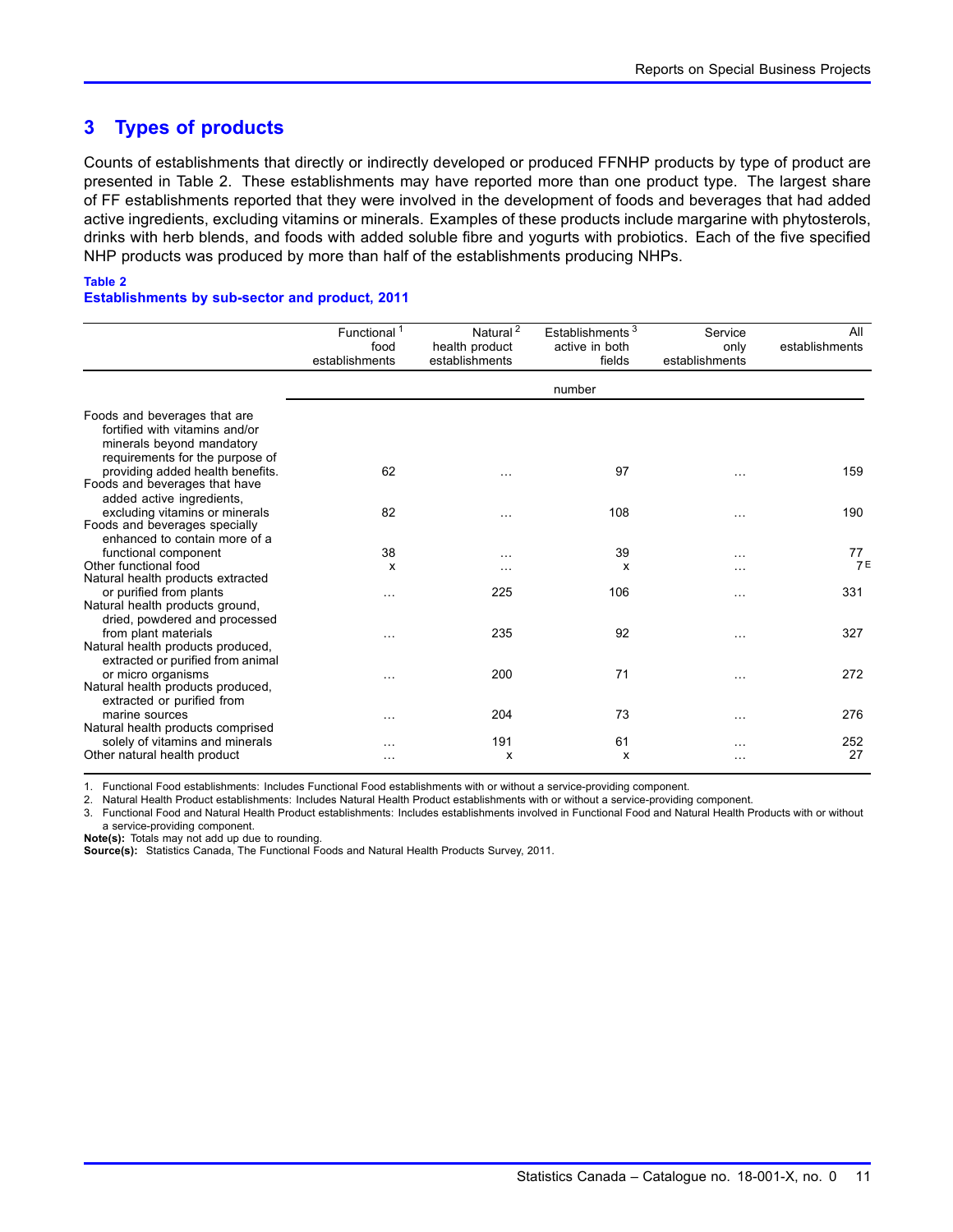### <span id="page-13-0"></span>**4 Business structure**

Most establishments operating in FFNHP activities (88%) reported that they were private corporations (Table 3). Almost all of them (98%) had a head office located in Canada and only 15% indicated that they were part of a multinational enterprise.

#### **Table 3**

#### **Business structure of FFNHP establishments by sub-sector, 2011**

|                                                            | Functional <sup>1</sup><br>food<br>establishments | Natural <sup>2</sup><br>health product<br>establishments | Establishments <sup>3</sup><br>active in both<br>fields | Service<br>only<br>establishments | All<br>establishments |
|------------------------------------------------------------|---------------------------------------------------|----------------------------------------------------------|---------------------------------------------------------|-----------------------------------|-----------------------|
|                                                            |                                                   |                                                          | number                                                  |                                   |                       |
| <b>Business structure</b>                                  |                                                   |                                                          |                                                         |                                   |                       |
| Private corporation                                        | 95                                                | 387                                                      | 121                                                     | 58                                | 660                   |
| Publicly traded corporation                                | ́                                                 | 9                                                        | 12                                                      | x                                 | 38                    |
| Sole proprietorship                                        |                                                   | x                                                        |                                                         | x                                 | 19                    |
| Unincorporated partnership                                 |                                                   | x                                                        |                                                         |                                   | x                     |
| Cooperative                                                | 10                                                | 6E                                                       |                                                         |                                   | 23                    |
| Other                                                      |                                                   | x                                                        | x                                                       | 0                                 | x                     |
| <b>Establishments with head offices</b>                    |                                                   |                                                          |                                                         |                                   |                       |
| located in Canada                                          | 108                                               | 419                                                      | 140                                                     | 65                                | 732                   |
| Establishments who are a<br>subsidiary of a multi-national |                                                   |                                                          |                                                         |                                   |                       |
| enterprise                                                 | 41                                                | 50                                                       | x                                                       | x                                 | 109                   |

1. Functional Food establishments: Includes Functional Food establishments with or without a service-providing component.

2. Natural Health Product establishments: Includes Natural Health Product establishments with or without a service-providing component.

3. Functional Food and Natural Health Product establishments: Includes establishments involved in Functional Food and Natural Health Products with or without a service-providing component.

**Note(s):** Totals may not add up due to rounding.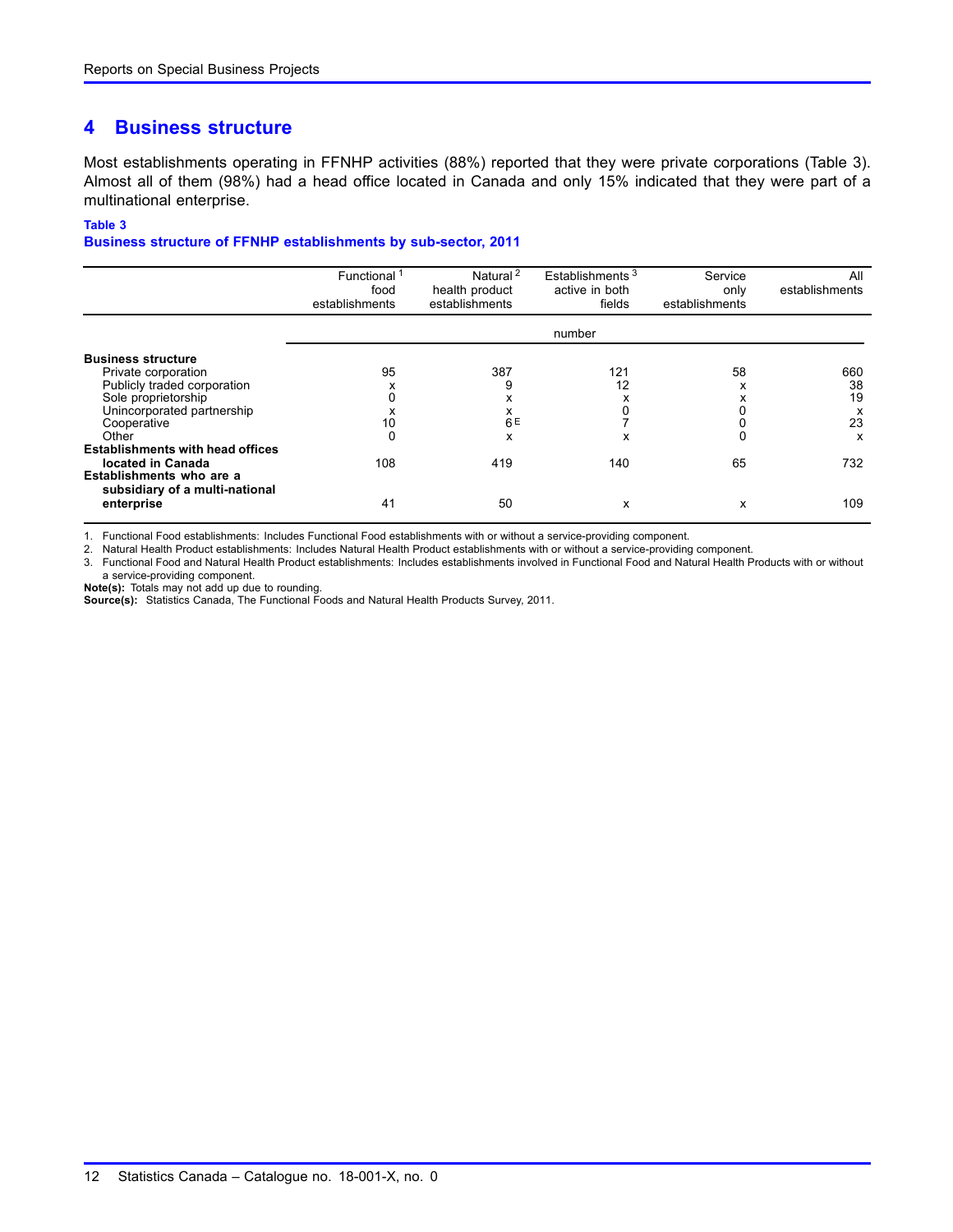### <span id="page-14-0"></span>**5 Revenue**

In 2011, FFNHP establishments reported total annual revenue of \$16.4 billion from all sources (Table 4). FFNHP activities accounted for 69% of total revenue. Other activities such as conventional food processing and manufacturing, scientific research development or chemical and pharmaceutical wholesale distribution generated the remaining \$5.1 billion in revenue.

Functional food establishments generated 40% of FFNHP revenue in 2011. Natural health product establishments and those active in both fields each contributed 29% of FFNHP revenue. The remaining 2% of revenue came from service only establishments.

Of the total revenue generated by functional food establishments (\$7.7 billion), 58% was from functional food related activities. In contrast, 85% of the \$3.9 billion in revenue earned by natural health product establishments was related to natural health product activities.

Establishments that were active in both FF and NHP fields reported 46% of revenue from functional foods and 54% from natural health products. Service-only establishments reported almost 17 times more revenue from NHP activities compared with FF activities.

#### **Table 4**

#### **Revenue for functional food and natural health product establishments by sub-sector, 2011**

|                                               | Functional <sup>1</sup> | Natural <sup>2</sup> | Establishments <sup>3</sup> | Service        | All            |
|-----------------------------------------------|-------------------------|----------------------|-----------------------------|----------------|----------------|
|                                               | food                    | health product       | active in both              | only           | establishments |
|                                               | establishments          | establishments       | fields                      | establishments |                |
|                                               |                         |                      | thousands of dollars        |                |                |
| Total establishment revenues (all<br>sources) | 7,735,118               | 3,858,791            | 4,496,778                   | 266.517        | 16,357,203     |
| From functional food and natural              |                         |                      |                             |                |                |
| health products<br>From functional food       | 4.453.928               | 3.281.776            | 3.313.073                   | 215.893        | 11.264.670     |
| products<br>From natural health product       | 4.453.928               | $\cdots$             | 1.536.034                   | 12.069         | 6.002.031      |
| products                                      | $\cdots$                | 3,281,776            | 1.777.039                   | 203,824        | 5,262,639      |

1. Functional Food establishments: Includes Functional Food establishments with or without a service-providing component.

2. Natural Health Product establishments: Includes Natural Health Product establishments with or without a service-providing component.

3. Functional Food and Natural Health Product establishments: Includes establishments involved in Functional Food and Natural Health Products with or without a service-providing component.

**Note(s):** Totals may not add up due to rounding.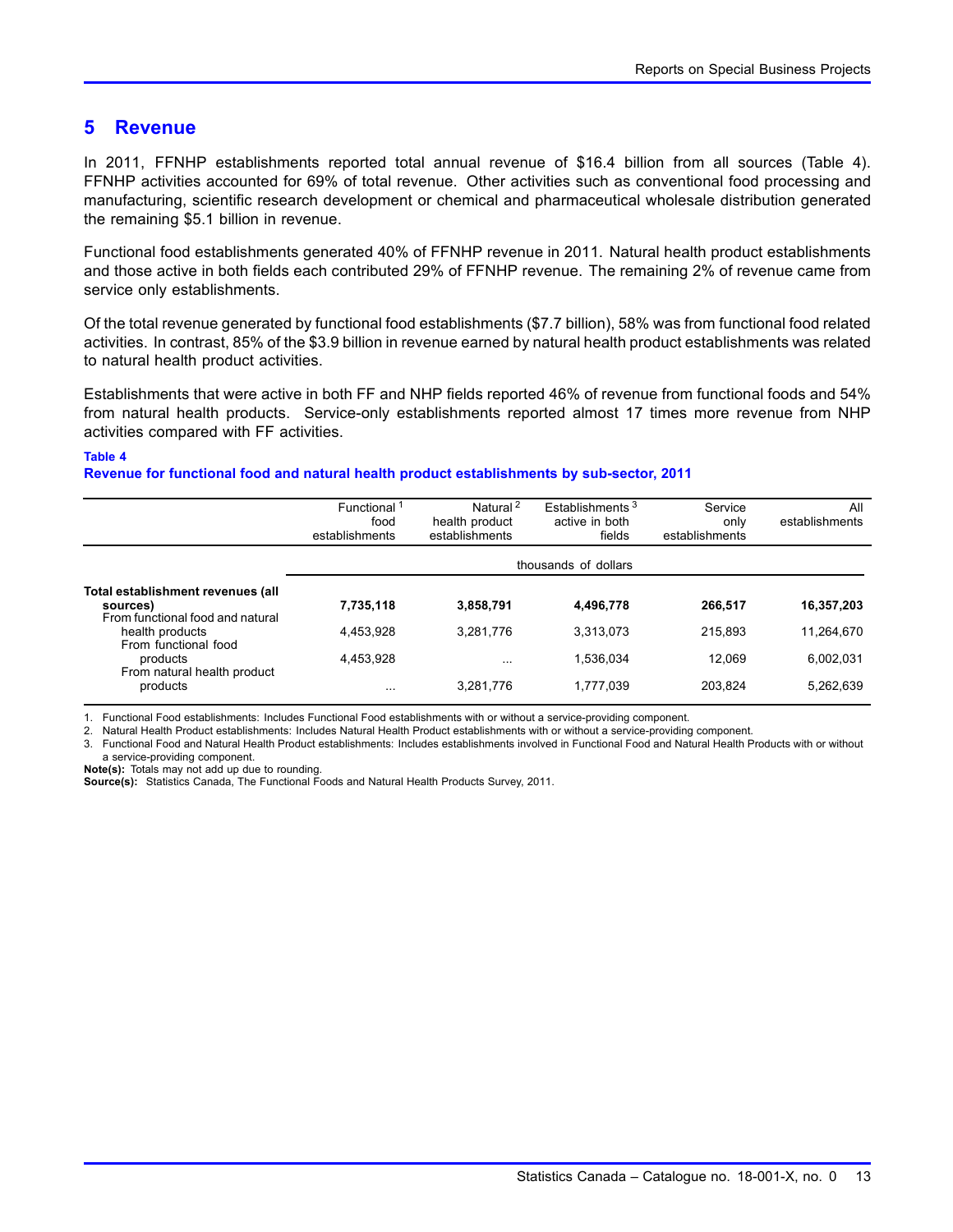### <span id="page-15-0"></span>**6 Establishment activities**

The largest share of FFNHP establishments reported that they were involved in the wholesale of products (57%), product development or scale up of new products (57%) and scientific research and development (53%) in 2011 (Table 5). NHP establishments reported the same top three activities as all FFNHP establishments. For FF establishments, the top reported activities were manufacturing consumer ready products (75%) followed by product development (64%) and scientific research and development (54%).

#### **Table 5**

**Functional food and natural health product establishments by type of activity and sub-sector, 2011**

|                                                                                                                      | Functional <sup>1</sup><br>food<br>establishments | Natural <sup>2</sup><br>health product<br>establishments | Establishments <sup>3</sup><br>active in both<br>fields | All<br>establishments   |
|----------------------------------------------------------------------------------------------------------------------|---------------------------------------------------|----------------------------------------------------------|---------------------------------------------------------|-------------------------|
|                                                                                                                      |                                                   | number                                                   |                                                         |                         |
| Scientific research and<br>development (R&D)                                                                         | 63                                                | 222                                                      | 109                                                     | 394                     |
| Product development or scale up                                                                                      |                                                   |                                                          |                                                         |                         |
| of new products                                                                                                      | 75                                                | 234                                                      | 116                                                     | 425                     |
| Extraction of bioactives or medicinal                                                                                |                                                   |                                                          |                                                         |                         |
| ingredients<br>Manufacturer of ingredients or<br>raw materials to be used in<br>functional foods or natural          | x                                                 | 42                                                       | X                                                       | 68                      |
| health products<br>Manufacturer of semi-finished<br>functional foods and/or natural<br>health products to be further | 17                                                | 78                                                       | 45                                                      | 140                     |
| processed before sales<br>Manufacturer of consumer-ready<br>products to be sold without                              | 11                                                | 73                                                       | 32                                                      | 115                     |
| further processing<br>Wholesaler of products<br>Retailer of products<br>Other                                        | 88<br>55<br>24<br>x                               | 180<br>293<br>133<br>16                                  | 72<br>82<br>45<br>x                                     | 340<br>429<br>202<br>23 |

1. Functional Food establishments: Includes Functional Food establishments with or without a service-providing component.

2. Natural Health Product establishments: Includes Natural Health Product establishments with or without a service-providing component.

3. Functional Food and Natural Health Product establishments: Includes establishments involved in Functional Food and Natural Health Products with or without a service-providing component.

**Note(s):** Totals may not add up due to rounding.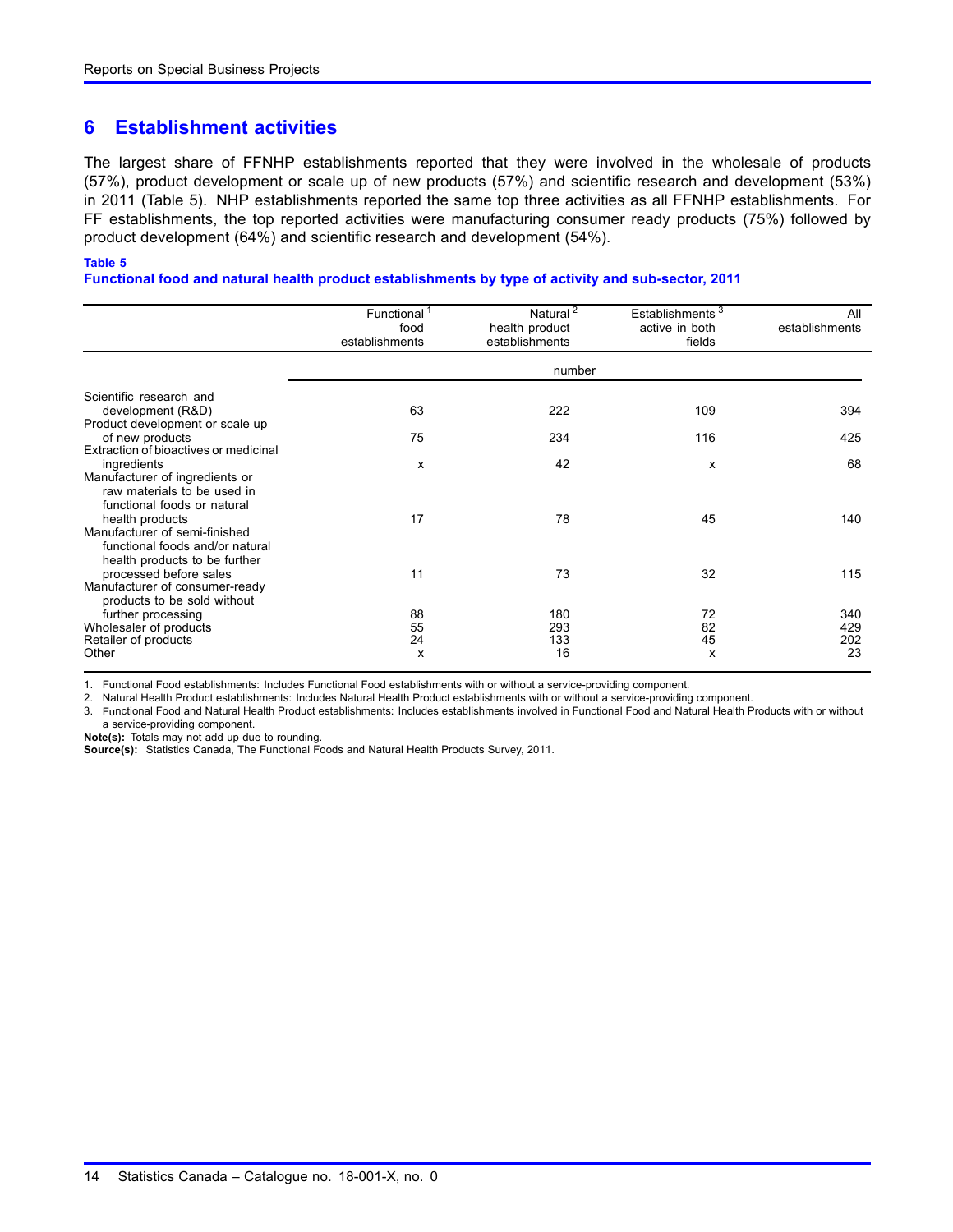### <span id="page-16-0"></span>**7 Exports**

In 2011, establishments reported total FFNHP related exports of \$1.7 billion (Table 6), which was 74% of total exports from all sources and 15% of total FFNHP revenue. Most FFNHP export revenue was generated by NHP establishments (44%) and establishments active in both fields (41%).

Exports of natural health products accounted for 79% of the total FFNHP export value and dominated exports of both NHP establishments and those active in both fields. Functional food exports accounted for the remaining 21% of total FFNHP export revenue. Sales to the USA accounted for more than half of the export revenue generated from functional food products. While half of the revenue from natural health product exports came from the USA, other notable destinations for exports included the European Union and China.

### **Table 6**

**Functional foods and natural health products export revenues by destination and sub-sector, 2011**

|                                 | Functional <sup>1</sup><br>food | Natural <sup>2</sup><br>health product | Establishments <sup>3</sup><br>active in both | All<br>establishments |
|---------------------------------|---------------------------------|----------------------------------------|-----------------------------------------------|-----------------------|
|                                 | establishments                  | establishments                         | fields                                        |                       |
|                                 |                                 | thousands of dollars                   |                                               |                       |
| Total export revenues (all      |                                 |                                        |                                               |                       |
| sources)                        | 507,135                         | 780,556                                | 983,258                                       | 2,270,950             |
| Functional food products and    |                                 |                                        |                                               |                       |
| natural health products exports | 269,062 E                       | 735,421                                | 685,723 E                                     | 1,690,206             |
| Functional Food products        | 269,062 E                       | $\cdots$                               | 84,047 E                                      | 353,109 E             |
| To United States                | х                               | $\cdots$                               |                                               | 194,499 E             |
| To the European Union 4         | x                               | $\cdots$                               |                                               |                       |
| To Japan                        | x                               | $\cdots$                               |                                               | x                     |
| To China                        | x                               | $\cdots$                               |                                               |                       |
| To other countries              | x                               |                                        |                                               |                       |
| <b>Natural Health Products</b>  | $\cdots$                        | 735,421                                | 601,676                                       | 1,337,097             |
| To United States                | $\cdots$                        | 487,122                                | 186,777 E                                     | 673,899               |
| To the European Union 4         | $\cdots$                        |                                        | х                                             | 280,700               |
| To Japan                        | $\cdots$                        | х                                      |                                               | 78.476 E              |
| To China                        | $\cdots$                        |                                        |                                               | 175,504 E             |
| To other countries              | $\cdots$                        | 74,573                                 | 53,945                                        | 128,518               |

1. Functional Food establishments: Includes Functional Food establishments with or without a service-providing component.

2. Natural Health Product establishments: Includes Natural Health Product establishments with or without a service-providing component.

3. Functional Food and Natural Health Product establishments: Includes establishments involved in Functional Food and Natural Health Products with or without a service-providing component.

4. Austria, Belgium, Bulgaria, Cyprus, Czech Republic, Denmark, Estonia, Finland, France, Germany, Greece, Hungary, Ireland, Republic of (EIRE), Italy, Latvia, Lithuania, Luxembourg, Malta, Netherlands, Poland, Portugal, Romania, Slovakia, Slovenia, Spain, Sweden and, United Kingdom. **Note(s):** Totals may not add up due to rounding.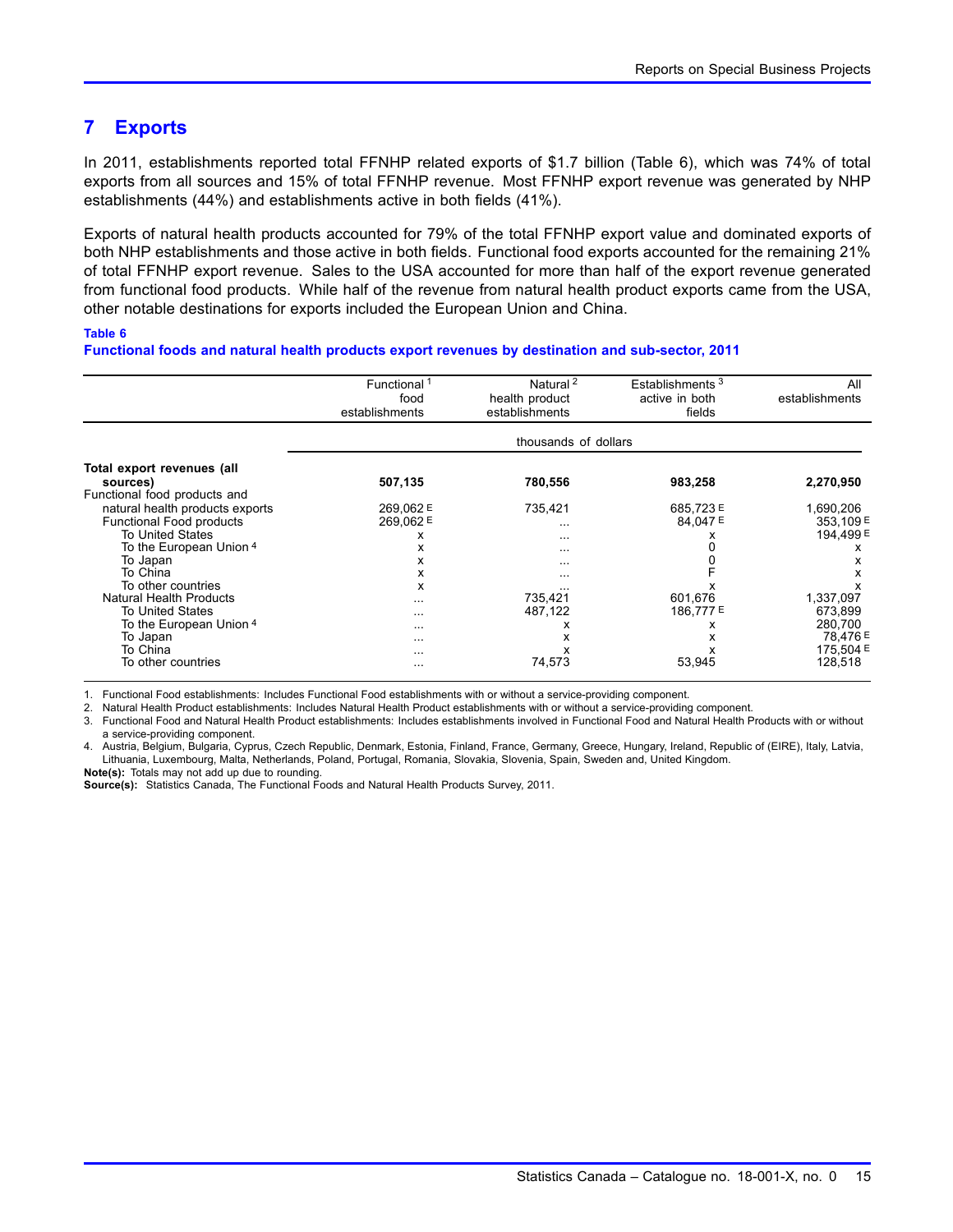### <span id="page-17-0"></span>**8 Imports**

Total imports by all establishments active in FFNHP were \$670 million (Table 7). Half of these imports were for FFNHP products. The USA was the main source of imported products for all FFNHP establishments, accounting for two-thirds of imports of NHP products and 99% of FF product imports.

#### **Table 7**

**Functional food and natural health product imports by product and source, 2011**

|                                                                                                                                                                            | All<br>establishments                                   |
|----------------------------------------------------------------------------------------------------------------------------------------------------------------------------|---------------------------------------------------------|
|                                                                                                                                                                            | thousands of dollars                                    |
| Total cost of imports (all<br>sources)                                                                                                                                     | 670,260                                                 |
| Total functional food products and<br>natural health products imports<br>Functional food products<br>From the USA<br>From the European Union 1<br>From Japan<br>From China | 336,688<br>33,356<br>32,939<br>0<br>243                 |
| From other countries<br>Natural health products<br>From the USA<br>From the European Union 1<br>From Japan<br>From China<br>From other countries                           | x<br>303,332<br>200,131<br>83,243 E<br>х<br>14,838<br>x |

1. Austria, Belgium, Bulgaria, Cyprus, Czech Republic, Denmark, Estonia, Finland, France, Germany, Greece, Hungary, Ireland, Republic of (EIRE), Italy, Latvia, Lithuania, Luxembourg, Malta, Netherlands, Poland, Portugal, Romania, Slovakia, Slovenia, Spain, Sweden and, United Kingdom. **Note(s):** Totals may not add up due to rounding.

**Source(s):** Statistics Canada, The Functional Foods and Natural Health Products Survey, 2011.

### **9 Employment**

FFNHP establishments employed 16,259 individuals to perform FFNHP related duties in 2011 (Table [8](#page-18-0)). This group accounted for 44% of all individuals employed by establishments in the FFNHP sector. FFNHP employees included those hired on a permanent, seasonal, casual and contract basis so long as they devoted all or any portion of their time to FFNHP related activities or to tasks associated with the running of the FFNHP portion of the business. Of total FFNHP related employees, 38% were working in NHP establishments and 29% in each of FF establishments and establishment's active in both fields. The remaining 4% were employed by service-only establishments.

Almost two-thirds of the employees working in natural health product establishments engaged in some form of FFNHP related activity while only 26% of employees in functional food establishments had FFNHP related duties. The larger share of FFNHP related employees in NHP establishments reflects the fact that these establishments are specialised in NHP activities. About 40% of the employees in service-only establishments worked on FFNHP related activities.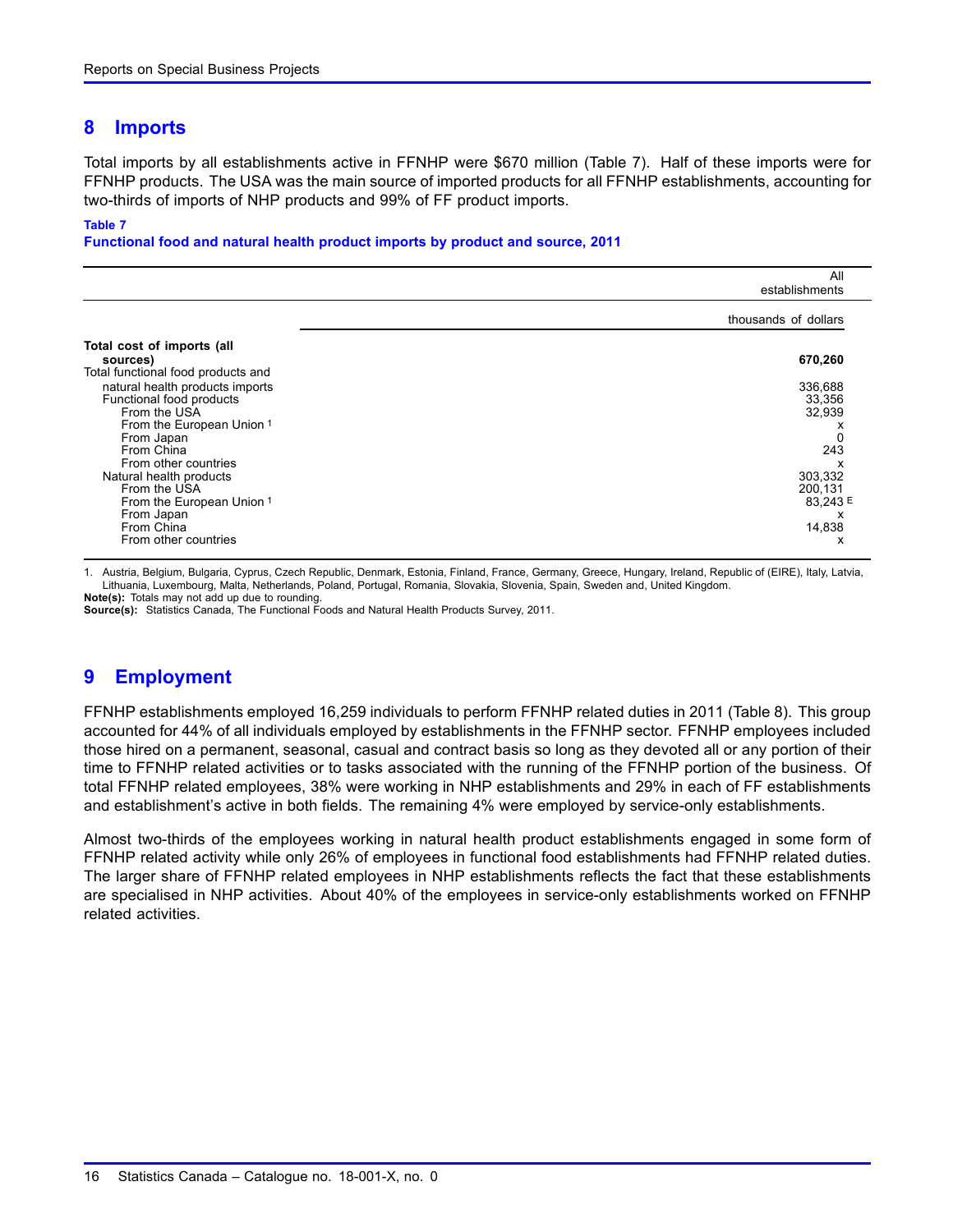#### <span id="page-18-0"></span>**Table 8 Employment by sub-sector, 2011**

|                                                               | Functional <sup>1</sup><br>food<br>establishments | Natural <sup>2</sup><br>health product<br>establishments | Establishments <sup>3</sup><br>active in both<br>fields | Service<br>only<br>establishments | All<br>establishments |
|---------------------------------------------------------------|---------------------------------------------------|----------------------------------------------------------|---------------------------------------------------------|-----------------------------------|-----------------------|
|                                                               |                                                   |                                                          | number                                                  |                                   |                       |
| <b>Total employment</b><br>Employees with functional food and | 17.874                                            | 9.492                                                    | 8.370                                                   | 1.516                             | 37,253                |
| natural health product related<br>duties                      | 4.713                                             | 6.185                                                    | 4.718                                                   | 643                               | 16,259                |

1. Functional Food establishments: Includes Functional Food establishments with or without a service-providing component.

2. Natural Health Product establishments: Includes Natural Health Product establishments with or without a service-providing component.

3. Functional Food and Natural Health Product establishments: Includes establishments involved in Functional Food and Natural Health Products with or without a service-providing component.

**Note(s):** Totals may not add up due to rounding.

**Source(s):** Statistics Canada, The Functional Foods and Natural Health Products Survey, 2011.

In 2011, 12% of FFNHP establishments indicated that they had unfilled FFNHP positions (Table 9). The largest share of the vacancies (58%) was reported by natural health products establishments.

Sales, marketing or advertising and R&D were the most frequently reported competencies needed to fill FFNHP vacancies. Establishments involved in natural health products reported the largest number of vacancies in positions requiring manufacturing or production and quality control competencies. Functional food establishments indicated their highest vacancies in positions requiring research and development, manufacturing, as well as technical or engineering competencies.

#### **Table 9**

**Establishments with unfilled positions and types of competencies required to fill these positions by sub-sector, 2011**

|                                 | Functional <sup>1</sup> | Natural <sup>2</sup> | Establishments <sup>3</sup> | Service        | All            |
|---------------------------------|-------------------------|----------------------|-----------------------------|----------------|----------------|
|                                 | food                    | health product       | active in both              | only           | establishments |
|                                 | establishments          | establishments       | fields                      | establishments |                |
|                                 |                         |                      | number                      |                |                |
| Total establishments with       |                         |                      |                             |                |                |
| unfilled positions              | x                       | 52                   | 28                          | x              | 90             |
| Scientific research and         |                         |                      |                             |                |                |
| development (R&D)               |                         | 17                   | 16                          | х              | 40             |
| Intellectual property           |                         | х                    | х                           |                | 10             |
| Regulatory                      |                         | 12                   | х                           |                | 26             |
| Clinical trials                 |                         |                      | x                           |                | х              |
| Manufacturing or production     |                         | 28                   |                             |                | 39             |
| Technical or engineering        |                         | 14                   |                             |                | 29             |
| Quality control                 |                         | 24                   | х                           |                | 37             |
| Sales, marketing or advertising |                         | x                    | 28                          |                | 58             |
| Market research                 |                         | x                    | x                           |                | 19             |
| Management or finance           |                         | x                    |                             |                | 21             |
| <b>Business development</b>     |                         | 20                   | 14                          |                | 34             |
| Other                           |                         | x                    |                             |                | x              |

1. Functional Food establishments: Includes Functional Food establishments with or without a service-providing component.

2. Natural Health Product establishments: Includes Natural Health Product establishments with or without a service-providing component.

3. Functional Food and Natural Health Product establishments: Includes establishments involved in Functional Food and Natural Health Products with or without a service-providing component.

**Note(s):** Totals may not add up due to rounding.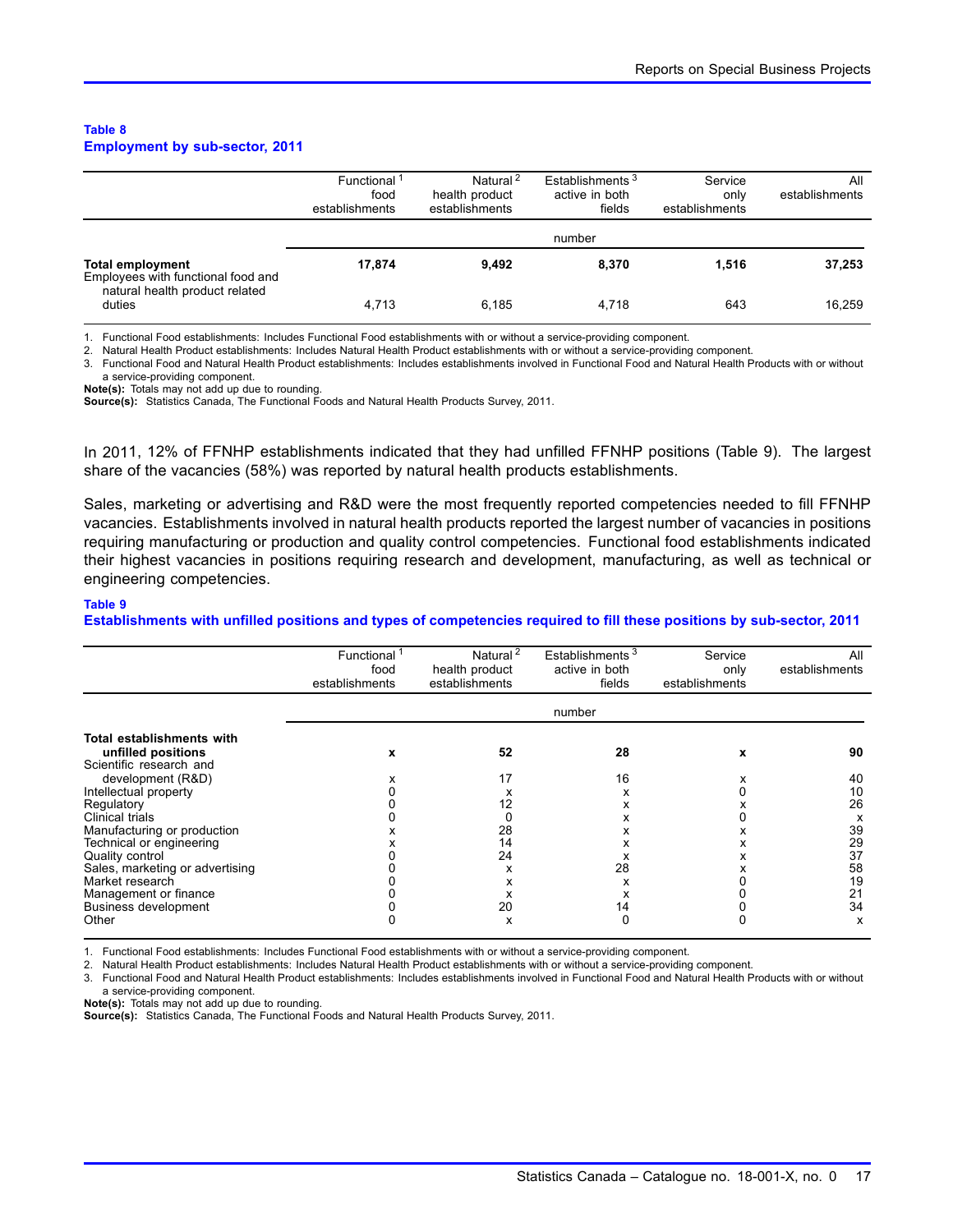<span id="page-19-0"></span>In 2011, the main obstacles to filling vacant positions for FFNHP establishments included a lack of candidates with the right qualifications or expertise and high compensation requirements by candidates (Table 10).

#### **Table 10**

**Establishments indicating obstacles that impacted efforts to fill positions by sub-sector, 2011**

|                                                                                                                                                                | Functional<br>food<br>establishments | Natural <sup>2</sup><br>health product<br>establishments | Establishments <sup>3</sup><br>active in both<br>fields | Service<br>only<br>establishments | All<br>establishments           |  |  |
|----------------------------------------------------------------------------------------------------------------------------------------------------------------|--------------------------------------|----------------------------------------------------------|---------------------------------------------------------|-----------------------------------|---------------------------------|--|--|
|                                                                                                                                                                | number                               |                                                          |                                                         |                                   |                                 |  |  |
| Compensation requirements by<br>candidates too high<br>Candidates unwilling to relocate<br>Candidates lack of expertise<br>Capital / resources insufficient to | 13<br>22<br>35                       | 31<br>x<br>28                                            | 27<br>7 E                                               | 12                                | 72<br>45<br>82                  |  |  |
| attract candidates<br>Competition for qualified candidates<br>Lack of qualified candidates<br>Access to training<br>Lack of business predictability<br>Other   | 35                                   | 35<br>16<br>35<br>x<br>15<br>x                           | 11<br>x                                                 | x                                 | 46<br>31<br>97<br>13<br>28<br>x |  |  |

1. Functional Food establishments: Includes Functional Food establishments with or without a service-providing component.

2. Natural Health Product establishments: Includes Natural Health Product establishments with or without a service-providing component.

3. Functional Food and Natural Health Product establishments: Includes establishments involved in Functional Food and Natural Health Products with or without a service-providing component.

**Note(s):** Totals may not add up due to rounding.

**Source(s):** Statistics Canada, The Functional Foods and Natural Health Products Survey, 2011.

### **10 Research and development**

Total R&D spending by all FFNHP establishments amounted to \$320 million (Table [11\)](#page-20-0). Of this spending, 74% was directed to FFNHP products and services. Establishments active in both FF and NHP fields accounted for 45% of the FFNHP R&D spending, which was split almost equally between functional food and natural health products. NHP establishments also reported close to \$100 million in FFNHP R&D spending devoted to NHPs. Meanwhile functional food establishments contributed 8% to the total FFNHP R&D expenditures.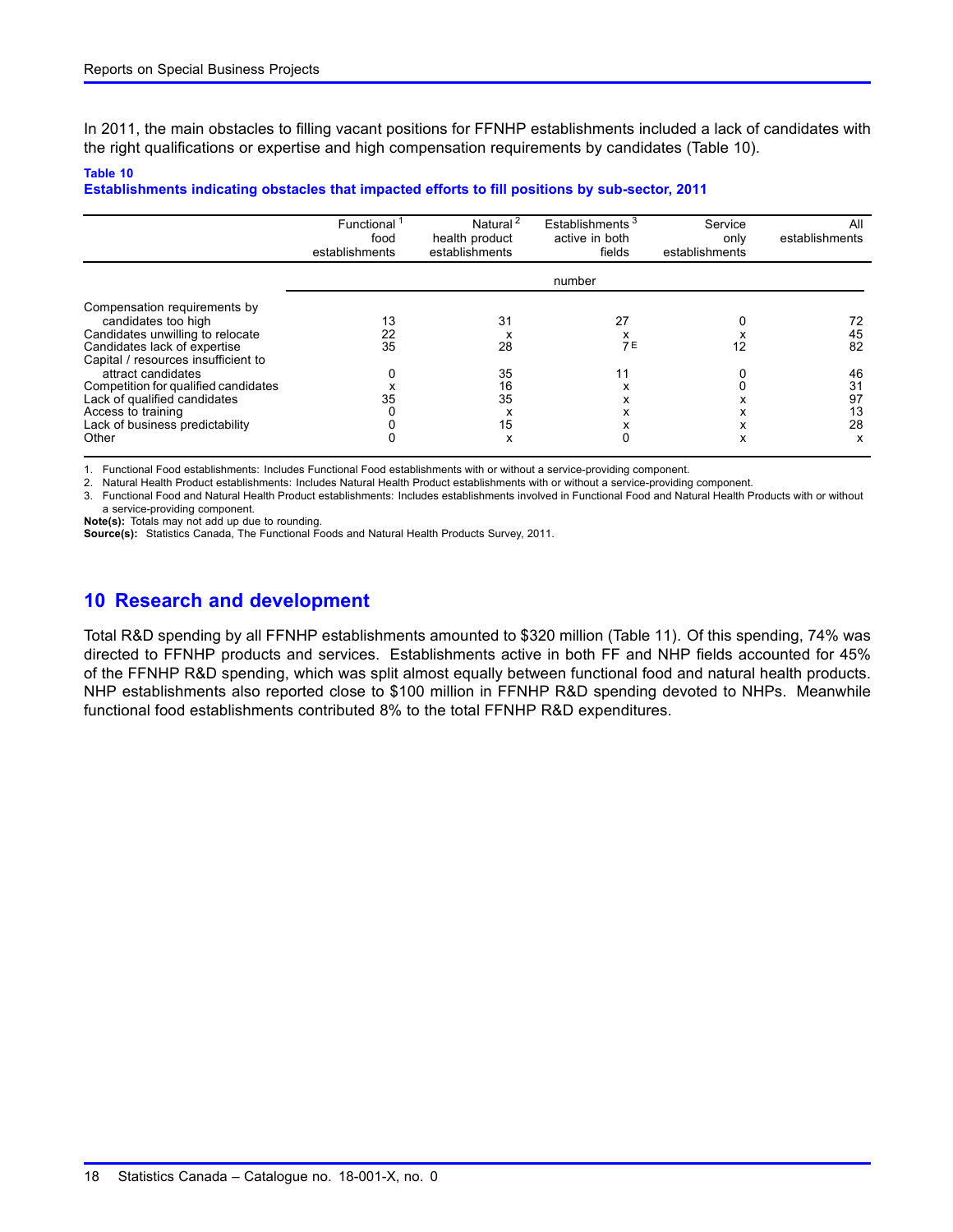#### <span id="page-20-0"></span>**Table 11 Research and development expenditures by sub-sector, 2011**

|                                                                              | Functional <sup>1</sup><br>food<br>establishments | Natural <sup>2</sup><br>health product<br>establishments | Establishments <sup>3</sup><br>active in both<br>fields | Service<br>only<br>establishments | All<br>establishments |  |
|------------------------------------------------------------------------------|---------------------------------------------------|----------------------------------------------------------|---------------------------------------------------------|-----------------------------------|-----------------------|--|
|                                                                              | thousands of dollars                              |                                                          |                                                         |                                   |                       |  |
| Total R&D spending (all sources)                                             | 45.716                                            | 114.358                                                  | 145.615                                                 | 14.126                            | 319,815               |  |
| Total spending on functional<br>food R&D<br>Total spending on natural health | 18.345                                            | $\cdots$                                                 | 54.952E                                                 | 236E                              | 73,534                |  |
| product R&D                                                                  | $\cdots$                                          | 98.130E                                                  | 52,611 E                                                | 13.820                            | 164,560               |  |

1. Functional Food establishments: Includes Functional Food establishments with or without a service-providing component.

2. Natural Health Product establishments: Includes Natural Health Product establishments with or without a service-providing component.

3. Functional Food and Natural Health Product establishments: Includes establishments involved in Functional Food and Natural Health Products with or without

a service-providing component.

**Note(s):** Totals may not add up due to rounding.

**Source(s):** Statistics Canada, The Functional Foods and Natural Health Products Survey, 2011.

### **11 Financing**

More than half of the FFNHP establishments that attempted to raise capital for FF or NHP purposes were successful in raising some or all of the funds requested. The total amount of capital raised for FFNHP purposes was \$42 million (Table 12).

Of the FFNHP establishments that attempted to raise capital, almost 60% were NHP establishments. Among these establishments, 45% were successful in raising funds. No functional food establishments attempted to raise capital in 2011.

#### **Table 12**

**Establishments that attempted to raise capital for functional food and natural health product purposes by sub-sector, 2011**

|                                                                               | Functional <sup>1</sup><br>food<br>establishments | Natural <sup>2</sup><br>health product<br>establishments | Establishments <sup>3</sup><br>active in both<br>fields | Service<br>only<br>establishments | All<br>establishments |  |
|-------------------------------------------------------------------------------|---------------------------------------------------|----------------------------------------------------------|---------------------------------------------------------|-----------------------------------|-----------------------|--|
|                                                                               | number                                            |                                                          |                                                         |                                   |                       |  |
| Establishments that attempted to<br>raise capital<br>Establishments that were | 0                                                 | 65                                                       | x                                                       | x                                 | 110                   |  |
| successful in raising capital                                                 | $\ddotsc$                                         | 29                                                       | x<br>thousands of dollars                               | x                                 | 58                    |  |
| Total amount of capital raised                                                | $\sim$                                            | X                                                        | 22,921                                                  | x                                 | 41,781                |  |

1. Functional Food establishments: Includes Functional Food establishments with or without a service-providing component.

2. Natural Health Product establishments: Includes Natural Health Product establishments with or without a service-providing component.

3. Functional Food and Natural Health Product establishments: Includes establishments involved in Functional Food and Natural Health Products with or without a service-providing component.

**Note(s):** Totals may not add up due to rounding.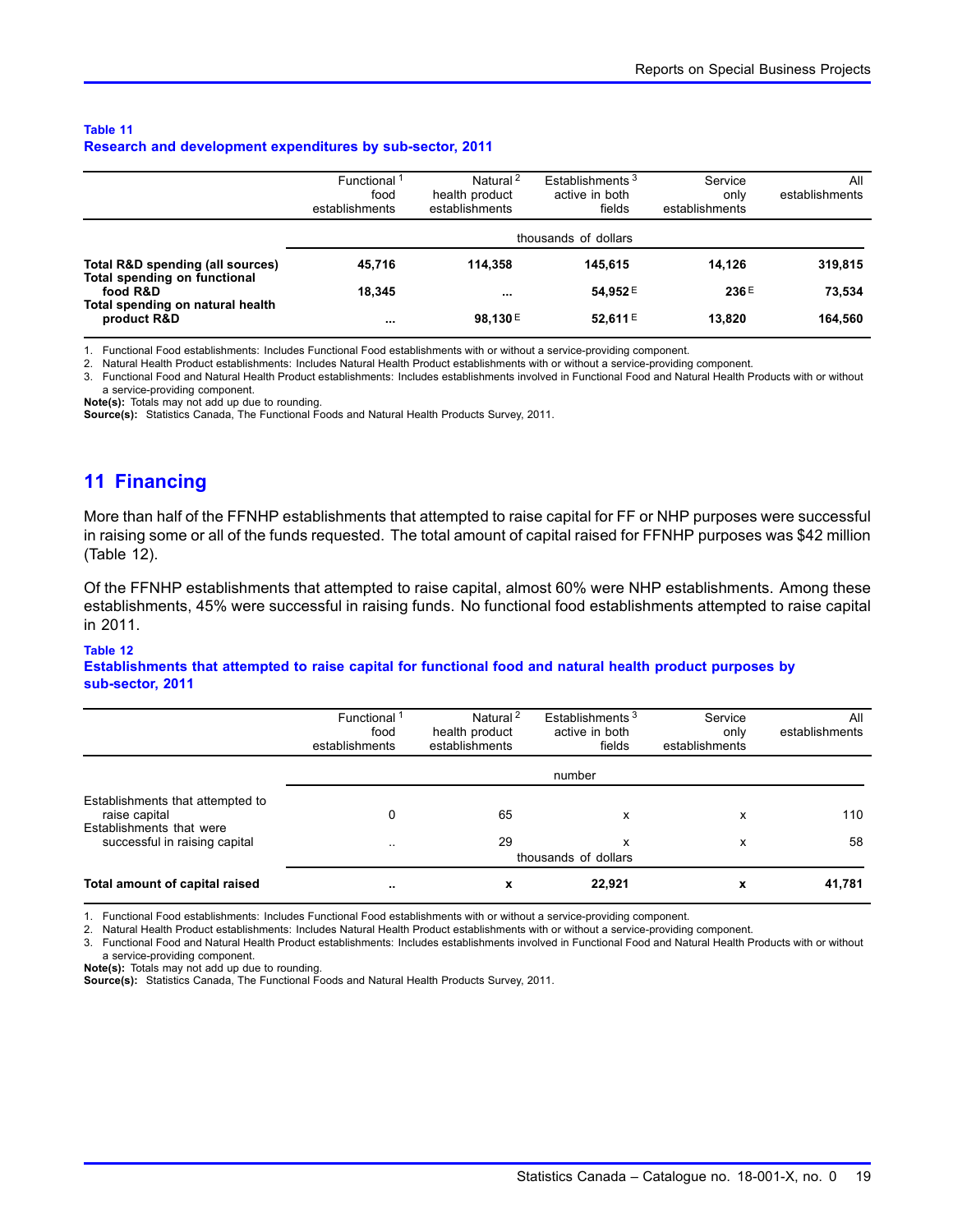Half of the total capital raised for FFNHP purposes came from other foreign based venture capital (Table 13). Government funding provided 11% and conventional funds provided 7% of the funds raised by FFNHP establishments.

#### **Table 13**

**Amount of capital raised by functional food and natural health product establishments by source and sub-sector, 2011**

|                                                                                                                                                                                                                        | All<br>establishments |
|------------------------------------------------------------------------------------------------------------------------------------------------------------------------------------------------------------------------|-----------------------|
|                                                                                                                                                                                                                        | thousands of dollars  |
| <b>Total</b><br>Canadian based venture capital<br>American based venture capital<br>Other foreign based venture                                                                                                        | 41,781<br>х<br>0      |
| capital<br>Conventional funds (i.e. banks,<br>credit union, Initial Public<br>Offering (IPO), Secondary<br>Public Offering (SPO))                                                                                      | 21,202 E<br>3,128     |
| Angel investors or family members<br>Government(s) (i.e. Business<br>Development Corporation<br>(BDC), Farm Credit Canada<br>(FCC), Export Development<br>Corporation (EDC), Industrial<br>Research Assistance Program | x                     |
| (IRAP)<br>Partner's from strategic alliances<br>Other                                                                                                                                                                  | 4,713<br>x<br>x       |

**Note(s):** Totals may not add up due to rounding.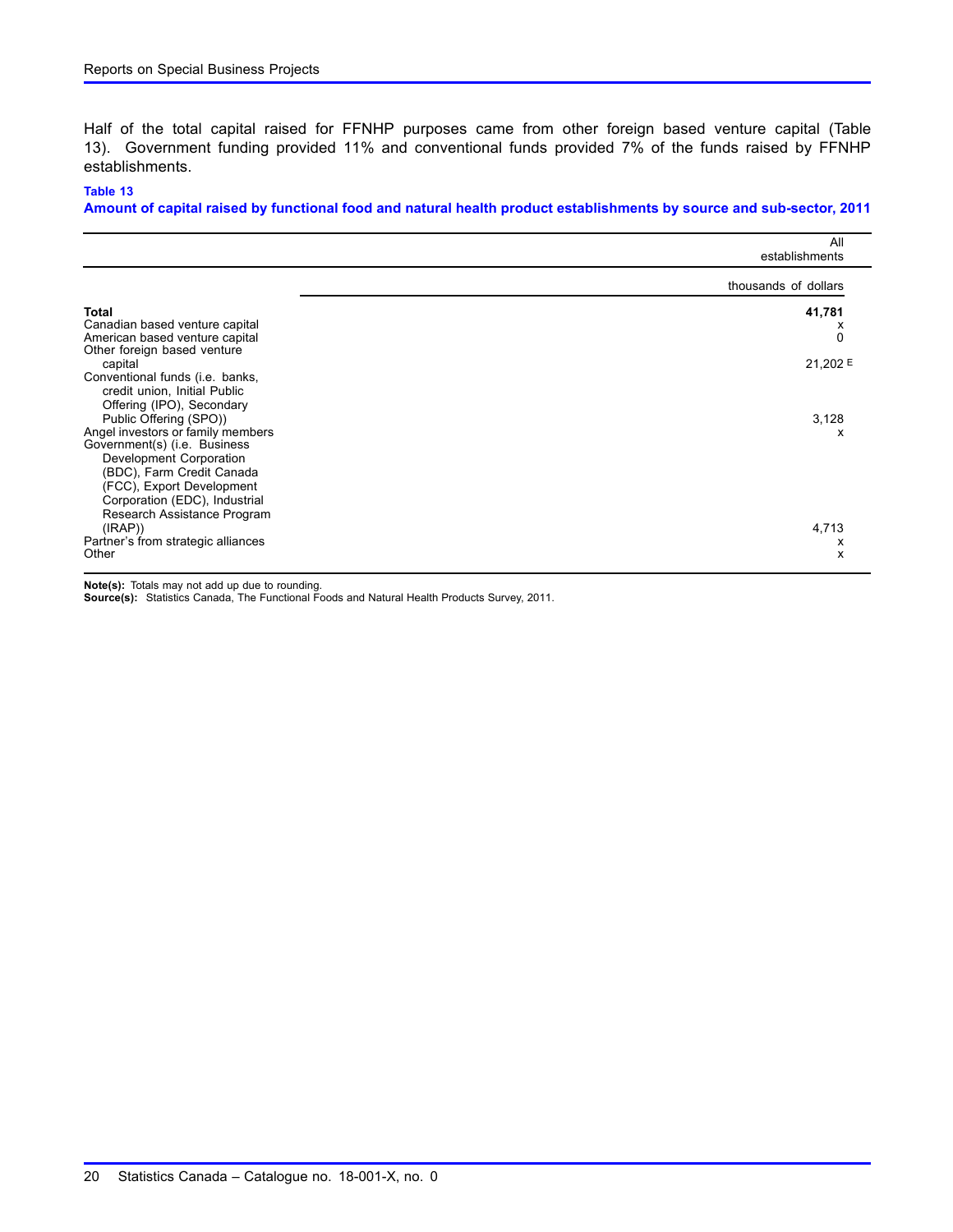### <span id="page-22-0"></span>**12 Service activities**

For the FFNHP survey, a service was defined as the provision of facilities or activities required by other business units for a fee. Examples of such services include: accounting, insurance, extraction, custom manufacturing, scientific research and development, as well as technical and engineering or mechanical services.

In 2011, 49% FFNHP establishments provided services (Table 14). Just over half of the FFNHP establishments which provided services were NHP establishments.

Custom manufacturing or production or formulation represented 60% of all services provided by FFNHP establishments. Almost two-thirds of NHP establishments and three-quarters of FF establishments reported custom manufacturing or production or formulation as their main service activity. Thirty-six percent of FFNHP establishments indicated that they perform R&D and a similar number provide sales, marketing or advertising to other business units.

Fewer than 10% of FFNHP establishments provided only FFNHP services, to other business units and did not actually produce or develop any FFNHP products. About 40% of service-only establishments provided regulatory services, scientific research and development or quality control services to other FFNHP establishments in 2011.

#### **Table 14**

#### **Establishments providing services by service type and sub-sector, 2011**

|                                                                    | Functional <sup>1</sup><br>food<br>establishments | Natural $\sqrt{2}$<br>health product<br>establishments | Establishments <sup>3</sup><br>active in both<br>fields | Service<br>only<br>establishments | All<br>establishments |
|--------------------------------------------------------------------|---------------------------------------------------|--------------------------------------------------------|---------------------------------------------------------|-----------------------------------|-----------------------|
|                                                                    |                                                   |                                                        | number                                                  |                                   |                       |
| <b>Establishments providing</b><br>services                        | 31                                                | 186                                                    | 84                                                      | 66                                | 368                   |
| Scientific research and<br>development (R&D)                       | 10                                                | 47                                                     | 47                                                      | 27                                | 131                   |
| Intellectual property<br>Regulatory                                | 0<br>6E                                           | 17<br>40                                               | 29<br>37                                                | 10<br>29                          | 56<br>113             |
| Clinical trials<br>Custom manufacturing or                         |                                                   | 6                                                      | 20                                                      | 7                                 | 33                    |
| production or formulation<br>Extraction of bioactives or medicinal | 24                                                | 121                                                    | 60                                                      | 16                                | 221                   |
| ingredients<br>Technical or engineering or                         | 0                                                 | 11                                                     | x                                                       | x                                 | 21                    |
| mechanical<br>Quality control                                      | х                                                 | х<br>49                                                | 8E<br>37                                                | 6E<br>25                          | 20<br>118             |
| Sales, marketing or advertising<br>Market research                 | x<br>х                                            | 70<br>28                                               | 45<br>25                                                | x<br>х                            | 131<br>62             |
| Other                                                              | 0                                                 | x                                                      | X                                                       | 8                                 | 14                    |

1. Functional Food establishments: Includes Functional Food establishments with or without a service-providing component.

2. Natural Health Product establishments: Includes Natural Health Product establishments with or without a service-providing component.

3. Functional Food and Natural Health Product establishments: Includes establishments involved in Functional Food and Natural Health Products with or without

a service-providing component.

**Note(s):** Totals may not add up due to rounding.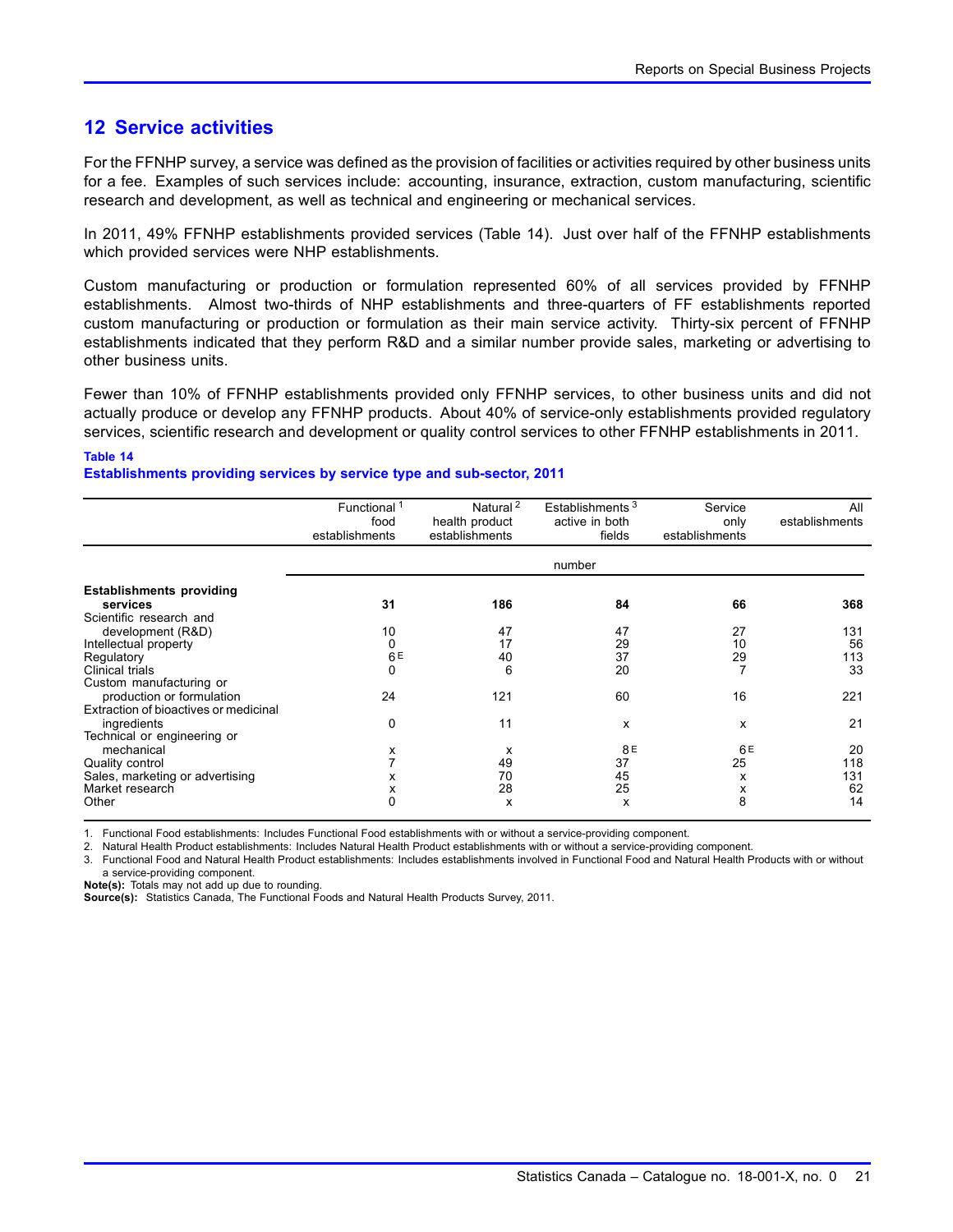### <span id="page-23-0"></span>**13 Distribution channels**

The most common distribution channel used by FFNHP establishments in 2011 was direct to retailer (Table 15). Natural health product establishments also reported distributing direct to other manufacturers and wholesalers as their second preferred method of distribution. Functional food establishments favoured the other category of distribution channel along with direct selling. Establishments active in both fields reported a preference for using direct to retailers, as well as brokers or third party distributors, in addition to wholesalers as distribution channels.

#### **Table 15**

**Proportion of functional foods and natural health products sales by distribution method and sub-sector, 2011**

|                                   | Functional <sup>1</sup><br>food<br>establishments | Natural <sup>2</sup><br>health product<br>establishments | Establishments <sup>3</sup><br>active in both<br>fields | Service<br>only<br>establishments | All<br>establishments |
|-----------------------------------|---------------------------------------------------|----------------------------------------------------------|---------------------------------------------------------|-----------------------------------|-----------------------|
|                                   |                                                   |                                                          | percent                                                 |                                   |                       |
| All revenue                       | 100                                               | 100                                                      | 100                                                     | 100                               | 100                   |
| Direct selling                    | 23.1                                              | 14.4                                                     | 3.5                                                     | 0.0                               | 14.3                  |
| Internet sales or mail order      |                                                   | 10.8                                                     | 0.3                                                     | 0.0                               | 2.5                   |
| Wholesaler                        | 3.8                                               | 19.2                                                     | 16.0                                                    | 70.4                              | 12.0                  |
| Direct to retailer                | 30.3                                              | 27.9                                                     | 51.9                                                    | 8.8                               | 36.9                  |
| Direct to othe manufacturers      | 6.7                                               | 20.6                                                     | 6.9                                                     | 20.8                              | 10.0                  |
| Multi-level marketing or network  |                                                   |                                                          |                                                         |                                   |                       |
| marketing                         | 0.0                                               | 0.3                                                      | 0.8                                                     | 0.0                               | 0.3                   |
| Broker or third party distributor | 6.3                                               | 6.1                                                      | 19.2                                                    | 0.0                               | 10.5                  |
| Other                             | 29.7                                              | 0.7                                                      | 1.3                                                     | 0.0                               | 13.4                  |

1. Functional Food establishments: Includes Functional Food establishments with or without a service-providing component.

2. Natural Health Product establishments: Includes Natural Health Product establishments with or without a service-providing component.

3. Functional Food and Natural Health Product establishments: Includes establishments involved in Functional Food and Natural Health Products with or without a service-providing component.

**Note(s):** Totals may not add up due to rounding.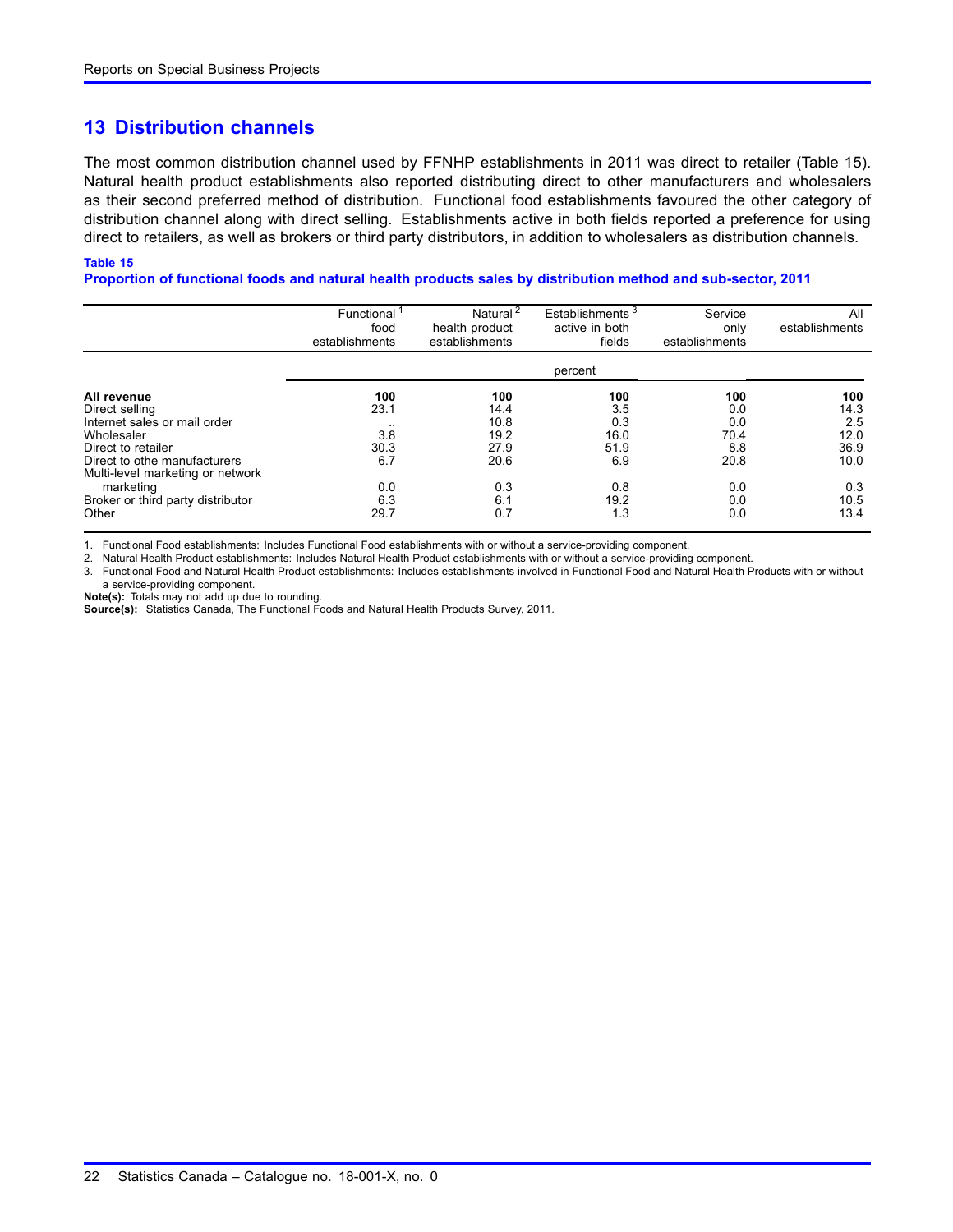In 2011, the shares of FFNHP sales were highest for the customer categories other retail and other manufacturers (Table 16). This pattern was mirrored by functional food establishments and those active in both fields. The sales for NHP establishments were more broadly distributed across all categories of customers.

#### **Table 16**

#### **Proportion of functional foods and natural health products sales by customer type and sub-sector, 2011**

|                                                                                                                                    | Functional <sup>1</sup><br>food<br>establishments | Natural <sup>2</sup><br>health product<br>establishments | Establishments <sup>3</sup><br>active in both<br>fields | Service<br>only<br>establishments                       | All<br>establishments                     |
|------------------------------------------------------------------------------------------------------------------------------------|---------------------------------------------------|----------------------------------------------------------|---------------------------------------------------------|---------------------------------------------------------|-------------------------------------------|
|                                                                                                                                    |                                                   |                                                          | percent                                                 |                                                         |                                           |
| All revenue<br>Direct to consumers<br>Health food store                                                                            | 100<br>0.1<br>0.4                                 | 100<br>13.0<br>14.6                                      | 100<br>1.1<br>6.1                                       | 100<br>0.0<br>0.0                                       | 100<br>3.3<br>5.5                         |
| Other retail (e.g. grocery store,<br>mass merchandiser)<br>Pharmacy<br>Wholesaler<br>Private label<br>Other manufacturers<br>Other | 55.3<br>0.1<br>2.6<br>$\cdot$ .<br>28.9<br>12.6   | 6.7<br>10.0<br>11.0<br>18.0<br>7.6<br>19.0               | 34.0<br>6.6<br>15.1<br>6.5<br>29.5E<br>1.1              | 0.0<br>0.0<br>34.2 <sup>E</sup><br>29.1<br>36.7E<br>0.0 | 36.8<br>4.5<br>9.0<br>6.5<br>24.5<br>10.0 |

1. Functional Food establishments: Includes Functional Food establishments with or without a service-providing component.

2. Natural Health Product establishments: Includes Natural Health Product establishments with or without a service-providing component.

3. Functional Food and Natural Health Product establishments: Includes establishments involved in Functional Food and Natural Health Products with or without a service-providing component.

**Note(s):** Totals may not add up due to rounding.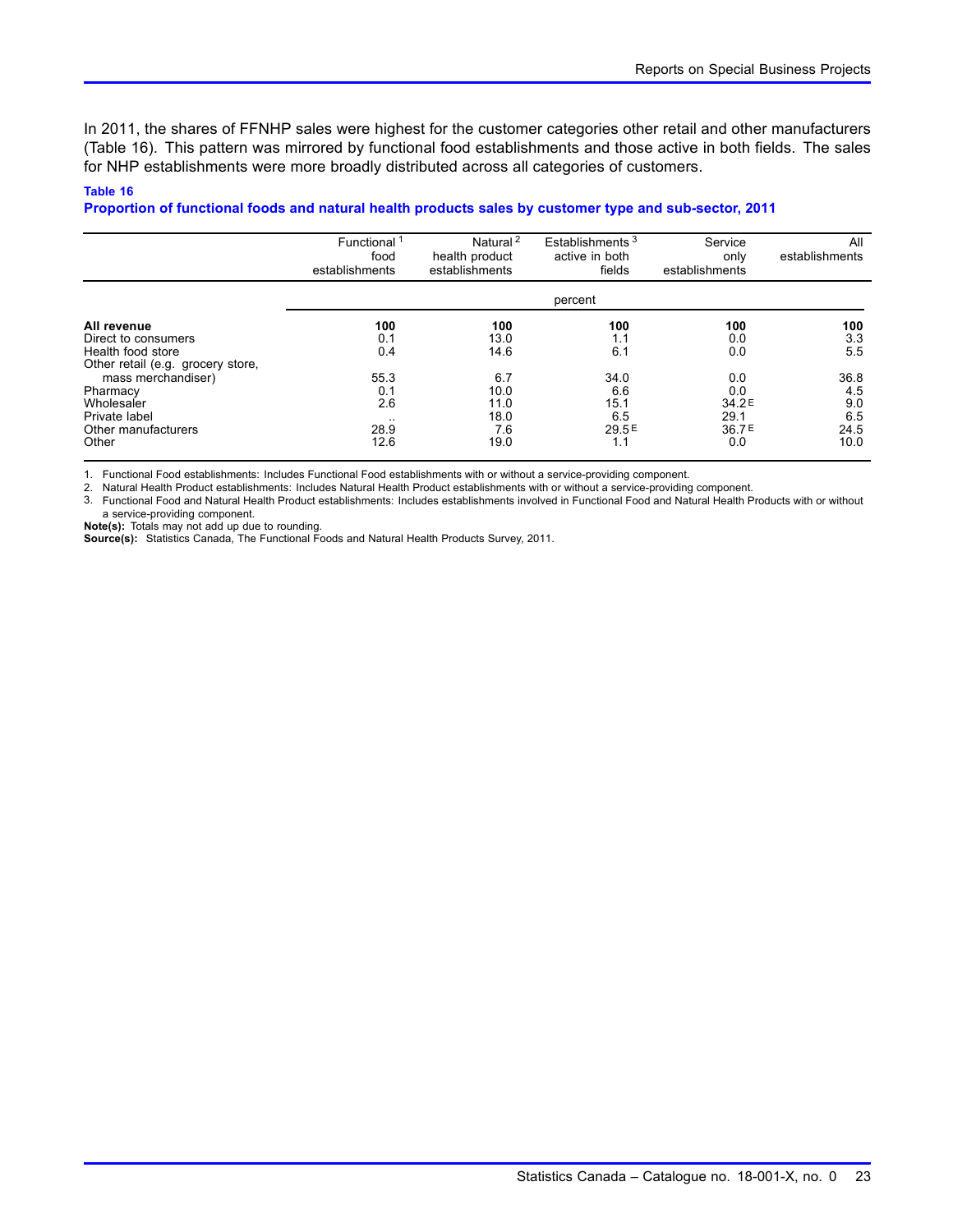### <span id="page-25-0"></span>**14 Partnership agreements and contracting out**

Just over one-fifth of establishments in FFNHP stated that they were involved in some type of FFNHP related cooperative or collaborative arrangement with other business units or organizations either inside or outside of Canada in 2011 (Table 17). A cooperative or collaborative arrangement involves the active participation by multiple business units or organizations in projects to develop or continue work on new or significantly improved functional foods or natural health products or related activities (e.g. scientific expertise, regulatory affairs, training, marketing, distribution, clinical trials, etc.).

In 2011, FFNHP establishments indicated that they were involved in cooperative and collaborative arrangements most frequently with other business units. The number of partnership agreements, with business units in Canada and outside of Canada was almost equal. Almost thirty percent of establishments with partnerships indicated that the agreements were with universities in Canada.

#### **Table 17**

**Establishments with cooperative or collaborative arrangements by partner type, 2011**

|                                 | All<br>establishments    |
|---------------------------------|--------------------------|
|                                 | number                   |
| All establishments with         |                          |
| partnership arrangements        | 163                      |
| Other business units in Canada  | 90                       |
| Other business units outside    |                          |
| Canada                          | 89                       |
| University in Canada            | 48                       |
| University outside Canada       | 18                       |
| Federal Government Agency or    |                          |
| laboratory                      | 24                       |
| Provincial Government Agency or |                          |
| laboratory                      | 26                       |
| Other                           | $\overline{\phantom{a}}$ |

**Note(s):** Totals may not add up due to rounding.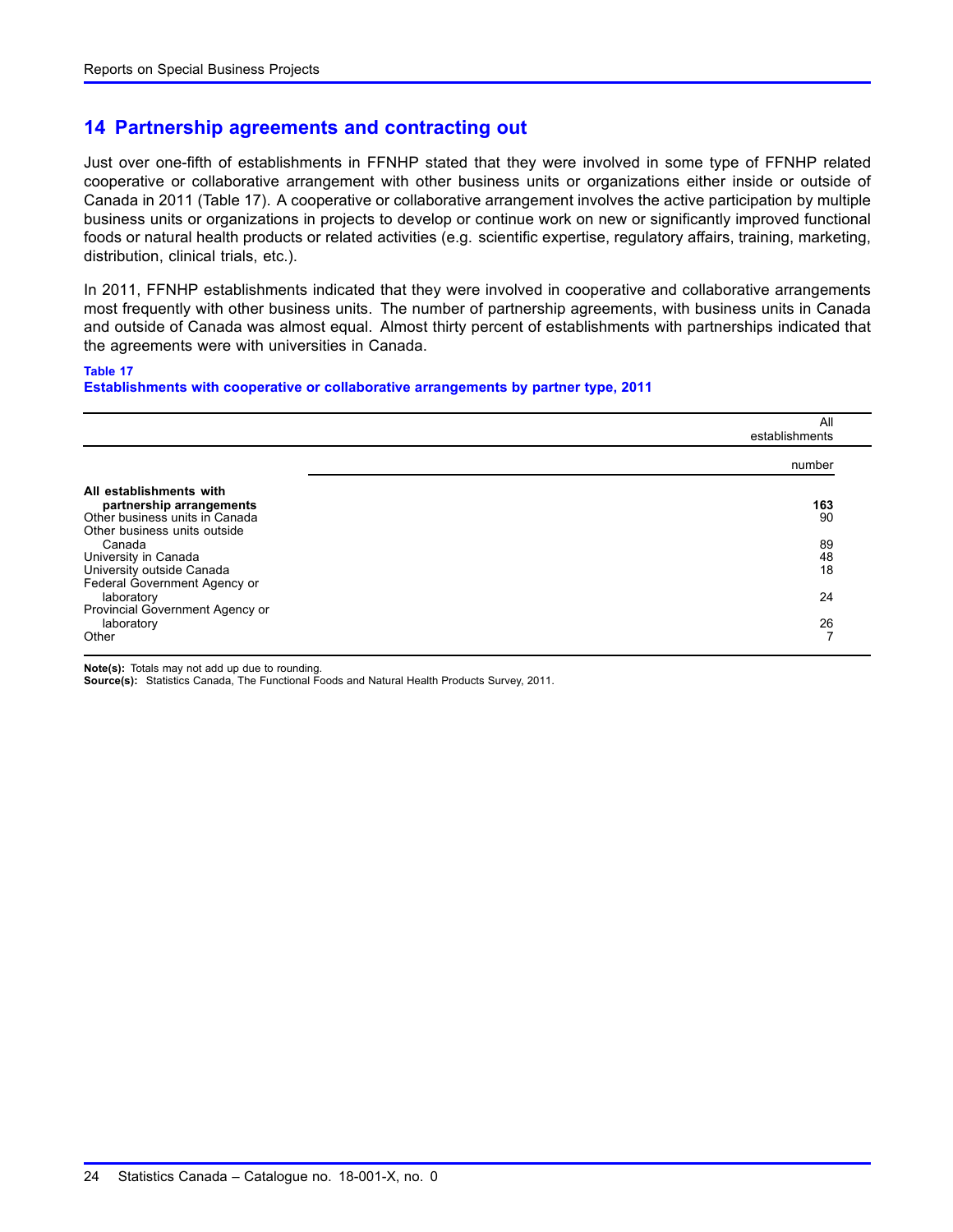Contracting out as defined in the FFNHP survey refers to paying another business unit for service on a contractual basis. In 2011, 43% of FFNHP establishments contracted out FFNHP related activities (Table 18). Almost 70% of these establishments were natural health product establishments. Few service-only establishments (3%) and functional food establishments (5%) contracted out work related to FFNHP activities.

#### **Table 18**

#### **Establishments contracting out functional food or natural health product related activities by sub-sector, 2011**

|                                                   | Functional <sup>1</sup><br>food<br>establishments | Natural <sup>2</sup><br>health product<br>establishments | Establishments <sup>3</sup><br>active in both<br>fields | Service<br>only<br>establishments | All<br>establishments |  |
|---------------------------------------------------|---------------------------------------------------|----------------------------------------------------------|---------------------------------------------------------|-----------------------------------|-----------------------|--|
|                                                   | number                                            |                                                          |                                                         |                                   |                       |  |
| <b>Establishments that have</b><br>contracted out |                                                   | 225                                                      | 68                                                      | 11                                | 321                   |  |

1. Functional Food establishments: Includes Functional Food establishments with or without a service-providing component.

2. Natural Health Product establishments: Includes Natural Health Product establishments with or without a service-providing component.

3. Functional Food and Natural Health Product establishments: Includes establishments involved in Functional Food and Natural Health Products with or without a service-providing component.

**Note(s):** Totals may not add up due to rounding.

**Source(s):** Statistics Canada, The Functional Foods and Natural Health Products Survey, 2011.

Most (84%) NHP establishments contracted out for custom manufacturing or production or formulation and 46% contracted out quality control activities related to FFNHP (Table 19).

#### **Table 19**

#### **Establishments contracting out functional food or natural health product related activities by purpose and sub-sector, 2011**

|                                        | Functional food establishments 1 |           | Natural health product<br>establishments2 |         | Establishments active in both fields 3 |         |
|----------------------------------------|----------------------------------|-----------|-------------------------------------------|---------|----------------------------------------|---------|
|                                        | Canadian                         | Foreign   | Canadian                                  | Foreign | Canadian                               | Foreign |
|                                        |                                  |           | number                                    |         |                                        |         |
| Scientific research & development      | х                                |           | 55                                        | x       | 25                                     | 14      |
| Intellectual property                  |                                  |           | 35                                        | 25      | x                                      | х       |
| Regulatory                             | л                                |           | 88                                        | x       | 37                                     | 16      |
| Clinical trials                        | x                                |           | 17                                        | x       | 25                                     | 22      |
| Custom manufacturing or production or  |                                  |           |                                           |         |                                        |         |
| formulation                            | x                                | <b>7E</b> | 190                                       | 46      | 51                                     | 25      |
| Extraction of bioactive or medicinal   |                                  |           |                                           |         |                                        |         |
| ingredients                            | ი                                |           | x                                         | 20      | 23                                     | x       |
| Technical or engineering or mechanical | x                                |           | 11                                        |         | 22                                     | 7 F     |
| Quality control                        | x                                |           | 103                                       | 18      | 36                                     | 9       |
| Sales or marketing or advertising      | x                                | x         | 56                                        | 20      | 28                                     | x       |
| Market research or business            |                                  |           |                                           |         |                                        |         |
| development                            |                                  | х         | 33                                        | 18      | х                                      | x       |
| Other                                  | 0                                | $\Omega$  | x                                         |         |                                        | x       |

1. Functional Food establishments: Includes Functional Food establishments with or without a service-providing component.

2. Natural Health Product establishments: Includes Natural Health Product establishments with or without a service-providing component.

3. Functional Food and Natural Health Product establishments: Includes establishments involved in Functional Food and Natural Health Products with or without a service-providing component.

**Note(s):** Totals may not add up due to rounding.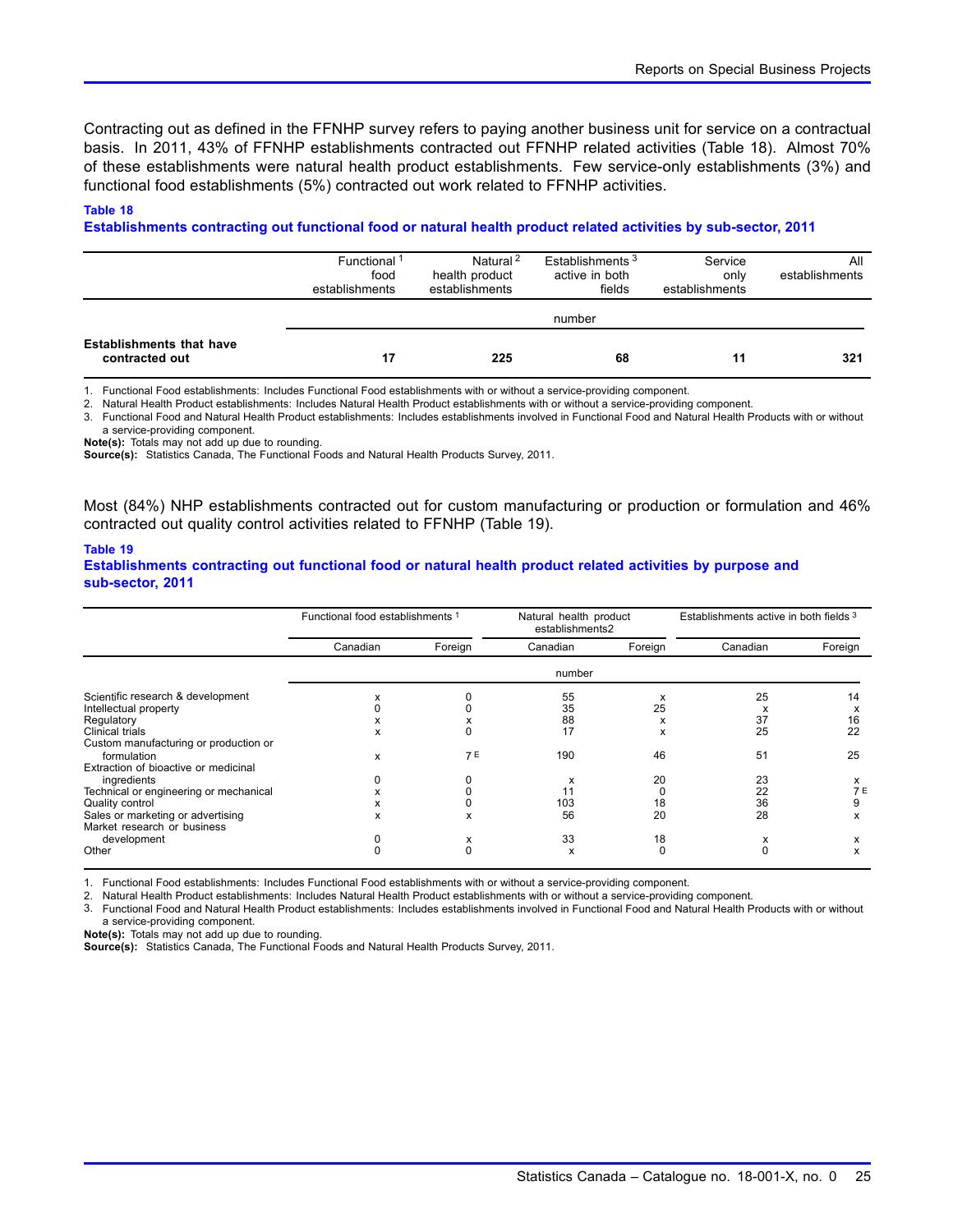### <span id="page-27-0"></span>**15 Intellectual property**

Intellectual property is an important contributor to the competitiveness of FFNHP establishments. Almost a quarter of FFNHP establishments made use of trade secrets to protect their intellectual property in 2011 (Table 20). Twenty three percent of FFNHP establishments made use of registered trademarks and 13% paid others for intellectual property by acquiring FFNHP licenses. NHP establishments and those active in both fields accounted for most of the FFNHP related intellectual property development.

In 2011, only 13% of FFNHP establishments indicated that they had FFNHP related patents or pending patents. More than half of those were natural health product establishments. FF establishments reported no patents.

#### **Table 20**

**Establishments that developed functional food and natural health product related intellectual properties by sub-sector, 2011**

|                                                                                                                                                                                          | Functional<br>food<br>establishments | Natural <sup>2</sup><br>health product<br>establishments | Establishments <sup>3</sup><br>active in both<br>fields | Service<br>only<br>establishments | All<br>establishments |
|------------------------------------------------------------------------------------------------------------------------------------------------------------------------------------------|--------------------------------------|----------------------------------------------------------|---------------------------------------------------------|-----------------------------------|-----------------------|
|                                                                                                                                                                                          |                                      |                                                          | number                                                  |                                   |                       |
| Establishments granting functional<br>food or natural health product<br>licensing agreements<br>Establishments that acquired<br>functional foods or natural<br>health products licensing | 0                                    | 35                                                       | X                                                       | x                                 | 53                    |
| agreements                                                                                                                                                                               | 0                                    | 67                                                       | 33                                                      | 0                                 | 100                   |
| Establishments that developed<br>trade secrets<br>Establishments that registered                                                                                                         | 27                                   | 66                                                       | 78                                                      | 9                                 | 181                   |
| trademarks<br>Establishments with functional food<br>or natural health product related                                                                                                   | 9                                    | 82                                                       | 76                                                      | 8                                 | 175                   |
| patents or pending patents                                                                                                                                                               | 0                                    | 50                                                       | X                                                       | x                                 | 94                    |

1. Functional Food establishments: Includes Functional Food establishments with or without a service-providing component.

2. Natural Health Product establishments: Includes Natural Health Product establishments with or without a service-providing component.

3. Functional Food and Natural Health Product establishments: Includes establishments involved in Functional Food and Natural Health Products with or without a service-providing component.

**Note(s):** Totals may not add due up to rounding.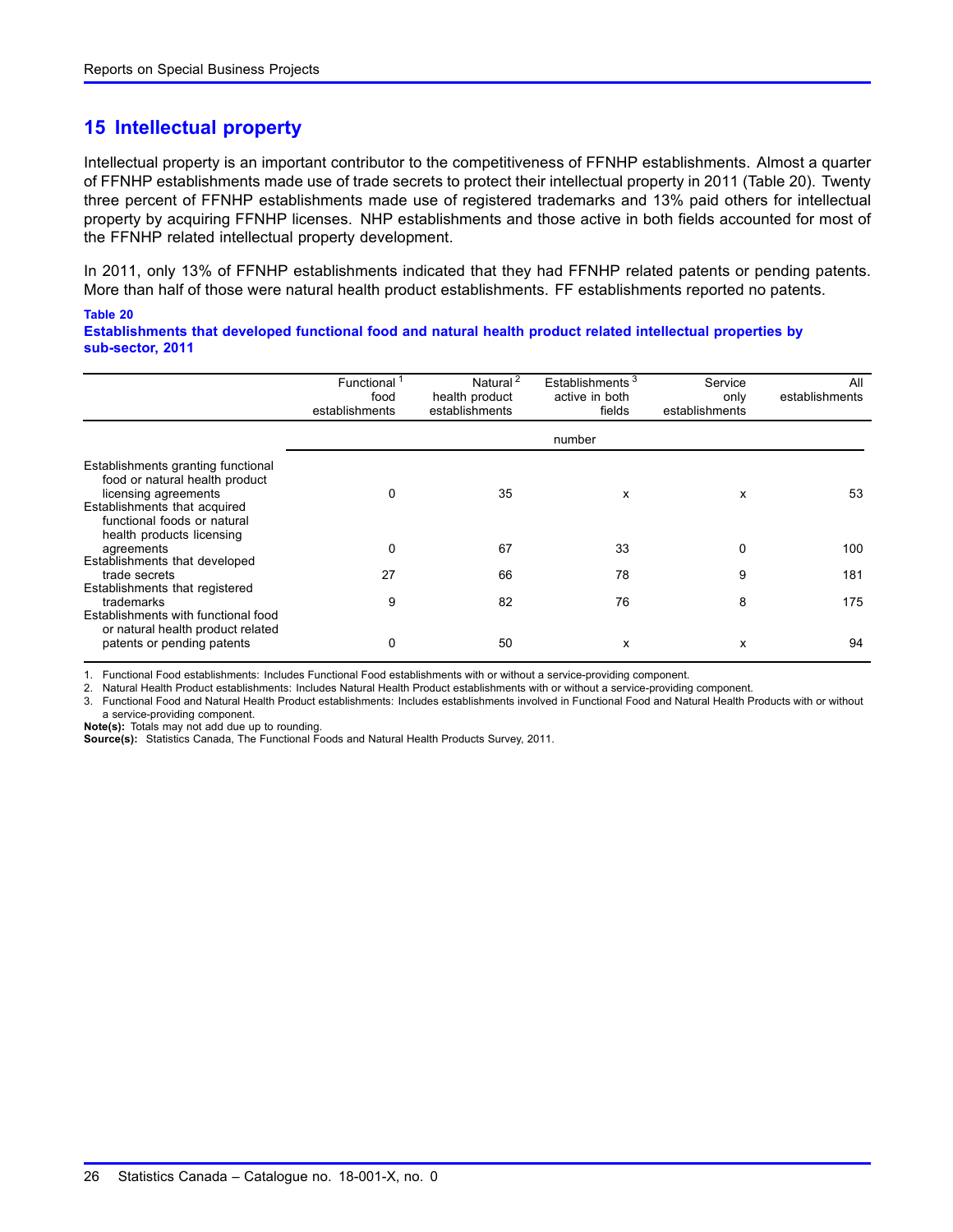<span id="page-28-0"></span>Almost all of the FFNHP related pending patents (96%) and existing patents (91%) were held by establishments active in both fields (Table 21).

#### **Table 21**

**Functional food and natural health product related patents and pending patents worldwide by sub-sector, 2011**

|                                            | Functional <sup>1</sup><br>food<br>establishments | Natural <sup>2</sup><br>health product<br>establishments | Establishments <sup>3</sup><br>active in both<br>fields | Service<br>only<br>establishments | All<br>establishments |
|--------------------------------------------|---------------------------------------------------|----------------------------------------------------------|---------------------------------------------------------|-----------------------------------|-----------------------|
|                                            |                                                   |                                                          | number                                                  |                                   |                       |
| <b>Existing patents</b><br>Pending patents |                                                   | 86<br>x                                                  | 870E<br>1.720E                                          | x                                 | 956E<br>1,788E        |

1. Functional Food establishments: Includes Functional Food establishments with or without a service-providing component.

2. Natural Health Product establishments: Includes Natural Health Product establishments with or without a service-providing component.

3. Functional Food and Natural Health Product establishments: Includes establishments involved in Functional Food and Natural Health Products with or without a service-providing component.

**Note(s):** Totals may not add up due to rounding. **Source(s):** Statistics Canada, The Functional Foods and Natural Health Products Survey, 2011.

### **16 Regulations**

FFNHP products are rigorously regulated by Health Canada and the Canadian Food Inspection Agency. In 2011, almost eight out of every ten FFNHP establishments reported that they had some type of contact with the Health Canada Food Directorate, Health Canada Natural Health Products Directorate or the Canadian Food Inspection Agency (Table 22).

#### **Table 22**

**Establishments that contacted Health Canada or the Canadian Food Inspection Agency by sub-sector, 2011**

|              | Functional <sup>1</sup><br>food<br>establishments | Natural <sup>2</sup><br>health product<br>establishments | Establishments <sup>3</sup><br>active in both<br>fields | Service<br>only<br>establishments | All<br>establishments |  |  |
|--------------|---------------------------------------------------|----------------------------------------------------------|---------------------------------------------------------|-----------------------------------|-----------------------|--|--|
|              | number                                            |                                                          |                                                         |                                   |                       |  |  |
| <b>Total</b> | 82                                                | 328                                                      | 119                                                     | 60                                | 590                   |  |  |
|              |                                                   |                                                          |                                                         |                                   |                       |  |  |

1. Functional Food establishments: Includes Functional Food establishments with or without a service-providing component.

2. Natural Health Product establishments: Includes Natural Health Product establishments with or without a service-providing component.

3. Functional Food and Natural Health Product establishments: Includes establishments involved in Functional Food and Natural Health Products with or without a service-providing component.

**Note(s):** Totals may not add up due to rounding.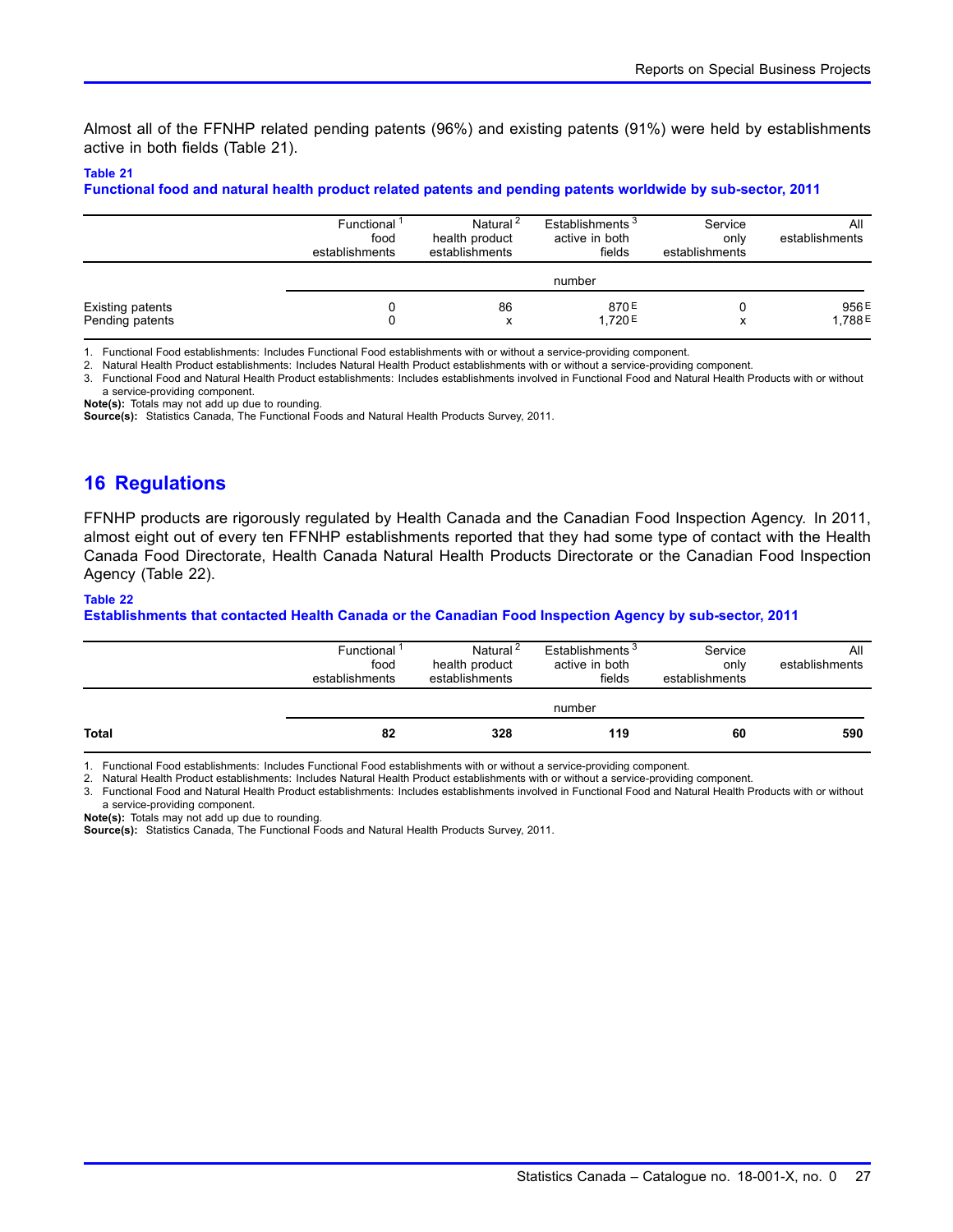FF establishments that contacted the Canadian Food Inspection Agency (CFIA) were most often looking for information on labelling and advertising, as well as exports (Table 23). Those that communicated with Health Canada's Food Directorate did so principally to get information on submissions for health claims on food and for labelling and advertising.

Establishments active in both fields that contacted Health Canada's Food Directorate most often sought information on submissions for health claims on food and novel food designation. Their reasons for contacting the CFIA were not concentrated in any one information need.

#### **Table 23**

**Percentage of establishments that contacted Health Canada Food Directorate or the Canadian Food Inspection Agency for regulatory information by type of contact and sub-sector, 2011**

|                                                                                                                                                                                                                          | Functional food establishments                     |                                                         |                                                      | Establishments active in both fields 2          |                                                        |                                                      |
|--------------------------------------------------------------------------------------------------------------------------------------------------------------------------------------------------------------------------|----------------------------------------------------|---------------------------------------------------------|------------------------------------------------------|-------------------------------------------------|--------------------------------------------------------|------------------------------------------------------|
|                                                                                                                                                                                                                          | Health<br>Canada Food<br>Directorate               | Canadian<br>Food Inspection<br>Agency                   | Not<br>applicable                                    | Health<br>Canada Food<br>Directorate            | Canadian<br>Food Inspection<br>Agency                  | Not<br>applicable                                    |
|                                                                                                                                                                                                                          |                                                    |                                                         | percent                                              |                                                 |                                                        |                                                      |
| Novel food designation<br>Submission for health claim on food<br>Clinical trial approval<br>Labelling and advertising<br>Export of food or natural health products<br>Import of food or natural health products<br>Other | 2.0<br>38.4<br>12.1<br>33.1<br>24.3<br>24.3<br>0.0 | 30.9<br>26.0<br>$\cdots$<br>70.3<br>56.3<br>36.8<br>6.8 | 67.1<br>59.8<br>87.9<br>29.7<br>43.7<br>63.2<br>93.2 | 15.5<br>31.1<br>6.4<br>8.7<br>8.6<br>8.7<br>0.0 | 8.8<br>13.4<br>$\cdots$<br>16.1<br>14.1<br>10.1<br>3.8 | 79.7<br>57.9<br>77.8<br>48.3<br>55.9<br>60.4<br>96.2 |

1. Functional Food establishments: Includes Functional Food establishments with or without a service-providing component.

2. Functional Food and Natural Health Product establishments: Includes establishments involved in Functional Food and Natural Health Products with or without a service-providing component.

**Note(s):** Totals may not add up due to rounding. **Source(s):** Statistics Canada, The Functional Foods and Natural Health Products Survey, 2011.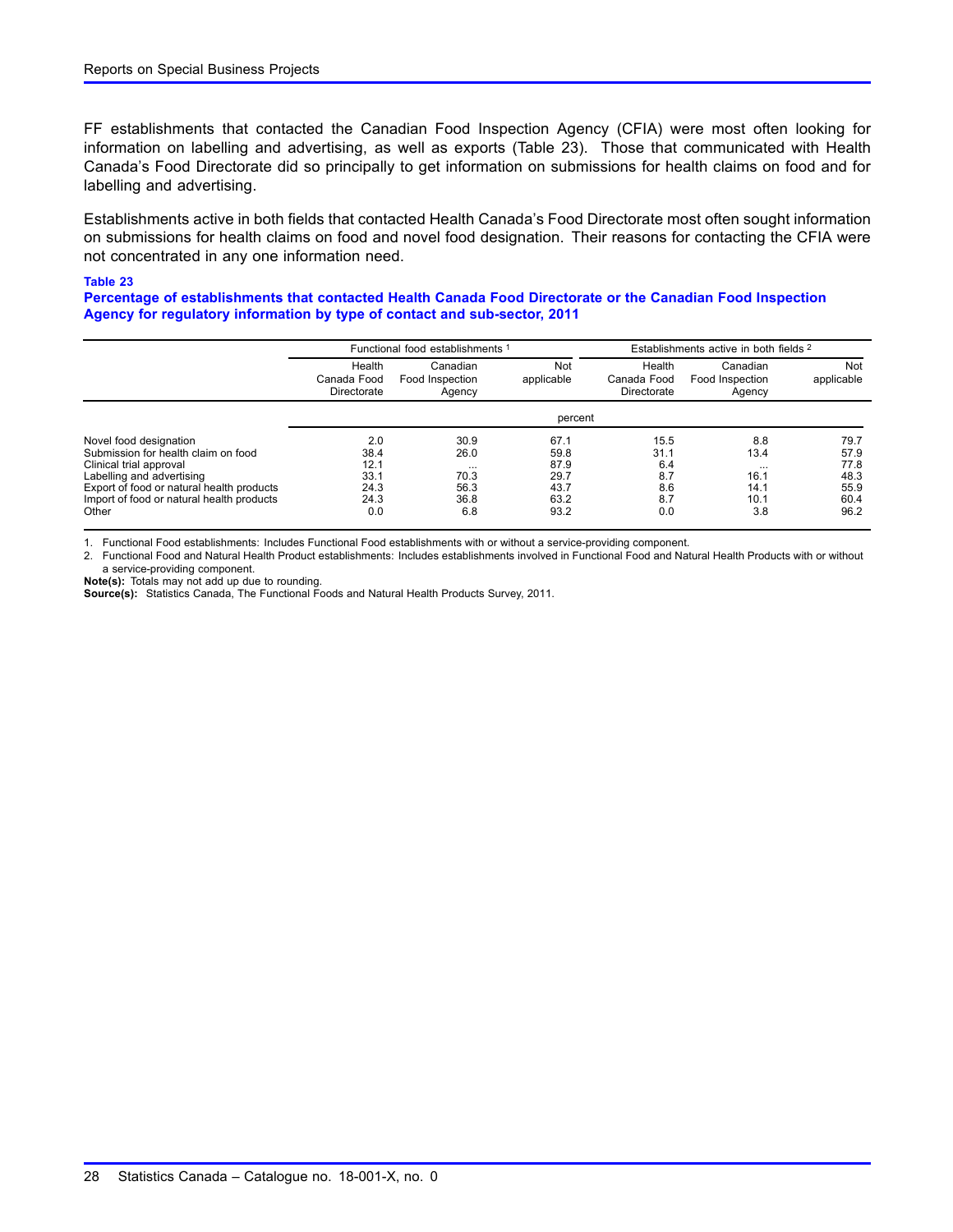In 2011, the most often cited reason that NHP establishments and those active in both fields contacted Health Canada's Natural Health Products Directorate (HC NHPD) was for information on product licenses. Over two-thirds of NHP establishments that had contact with HC NHPP wanted to obtain information on site licenses for natural health products (Table 24). Close to 60% of NHP establishments and 71% of establishments active in both fields had contact with HC NHPD concerning health claims for natural health products. Clinical trial approval was the least common reason for regulatory contact with HC NHPD by NHP establishments and those active in both fields.

#### **Table 24**

**Percentage of establishments that contacted Health Canada Natural Health Products Directorate for regulatory information by type of contact and sub-sector, 2011**

|                                                                                   | Natural health product establishments 1                    |                          | Establishments active in both fields 2                     |                          |
|-----------------------------------------------------------------------------------|------------------------------------------------------------|--------------------------|------------------------------------------------------------|--------------------------|
|                                                                                   | Health<br>Canada Natural Health<br>Products<br>Directorate | <b>Not</b><br>applicable | Health<br>Canada Natural Health<br>Products<br>Directorate | <b>Not</b><br>applicable |
|                                                                                   |                                                            | percent                  |                                                            |                          |
| Site license for natural health<br>products                                       | 66.9                                                       | 33.1                     | 59.8                                                       | 40.2                     |
| Product license for natural health<br>products<br>Health claim for natural health | 86.5                                                       | 13.5                     | 74.0                                                       | 26.0                     |
| products<br>Clinical trial approval<br>Labelling and advertising                  | 58.9<br>5.7<br>30.6                                        | 41.1<br>94.3<br>64.5     | 71.2<br>15.8<br>37.0                                       | 28.8<br>77.8<br>48.3     |
| Export of food or natural health<br>products<br>Import of food or natural health  | 19.1                                                       | 75.2                     | 34.0                                                       | 55.9                     |
| products<br>Other                                                                 | 13.1<br>0.0                                                | 81.0<br>99.6             | 33.5<br>0.0                                                | 60.4<br>96.2             |

1. Natural Health Product establishments: Includes Natural Health Product establishments with or without a service-providing component.

2. Functional Food and Natural Health Product establishments: Includes establishments involved in Functional Food and Natural Health Products with or without a service-providing component.

**Note(s):** Totals may not add up due to rounding.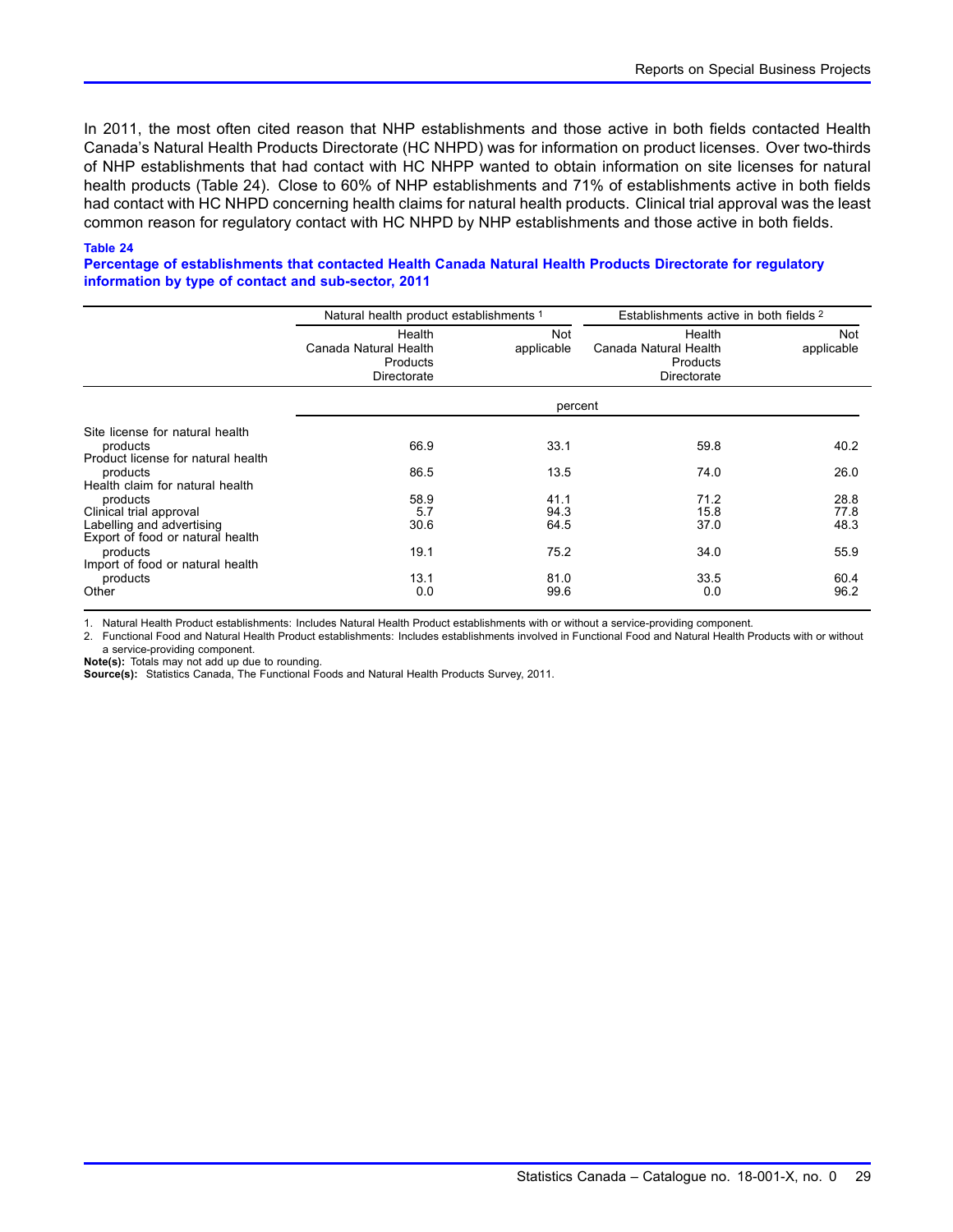Of the various regulatory bodies associated with FFNHP activities, service-only establishments had the most contact with HC NHPD and were most frequently looking for information concerning site licenses, product licenses and health claims for NHPs (Table 25).

#### **Table 25**

**Percentage of service-only establishments that contacted Health Canada or the Canadian Food Inspection Agency for regulatory information by type of contact, 2011**

|                                                                                                      | Service-only establishments          |                                                            |                                       |                          |  |  |
|------------------------------------------------------------------------------------------------------|--------------------------------------|------------------------------------------------------------|---------------------------------------|--------------------------|--|--|
|                                                                                                      | Health<br>Canada Food<br>Directorate | Health<br>Canada Natural Health<br>Products<br>Directorate | Canadian<br>Food Inspection<br>Agency | <b>Not</b><br>applicable |  |  |
|                                                                                                      |                                      | percent                                                    |                                       |                          |  |  |
| Novel food designation<br>Submission for health claim on food<br>Site license for natural health     | 11.6<br>18.9                         | $\cdots$<br>$\cdots$                                       | 9.5<br>9.5                            | 83.5<br>81.1             |  |  |
| products<br>Product license for natural health                                                       | $\cdots$                             | 76.2                                                       | $\cdots$                              | 23.8                     |  |  |
| products<br>Health claim for natural health                                                          | $\cdots$                             | 64.5                                                       | $\cdots$                              | 35.5                     |  |  |
| products<br>Clinical trial approval<br>Labelling and advertising<br>Export of food or natural health | $\cdots$<br>4.6<br>16.5              | 59.1<br>13.7<br>37.5                                       | $\cdots$<br>$\cdots$<br>9.3           | 40.9<br>86.3<br>55.3     |  |  |
| products<br>Import of food or natural health                                                         | 0.0                                  | 14.7                                                       | 0.0                                   | 85.3                     |  |  |
| products<br>Other                                                                                    | 0.0<br>2.2                           | 9.2<br>0.0                                                 | 2.3<br>9.2                            | 88.4<br>90.8             |  |  |

**Note(s):** Totals may not add up due to rounding.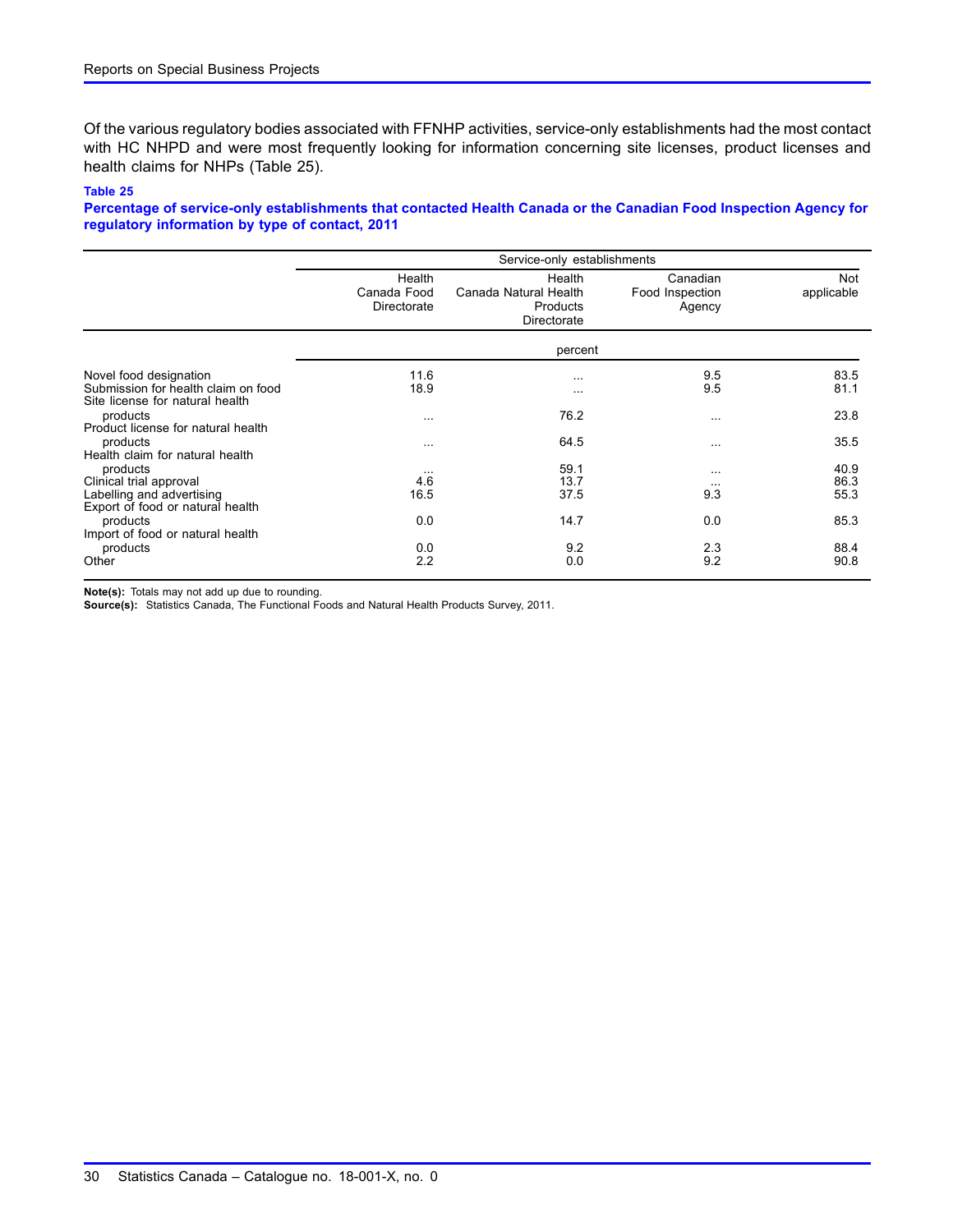### <span id="page-32-0"></span>**17 Number of products**

In 2011, there were 32,266 FFNHP related product lines sold, 85% of which were in the NHP category (Table 26).4 Establishments active in both FF and NHP fields had 83% of their FFNHP products lines in NHP.

Over half of the product lines on the market were sold exclusively to customers in Canada. An additional 40% of products were sold to customers both in and outside of Canada.

Products in development were defined in the survey as those which had completed the screening and evaluation process for business cases that included target markets, benefits to the customer and descriptions of product features and attributes. In total, FFNHP establishments listed 4,658 products in development in 2011. Three-quarters of those products were classified in natural health product lines.

#### **Table 26**

**Functional food or Natural health product related product lines in development or on the market by sub-sector, 2011**

|                                                                                                   | Functional<br>food<br>establishments | Natural <sup>2</sup><br>health product<br>establishments | Establishments active in<br>both fields 3 |                                      | All establishments         |                                      |
|---------------------------------------------------------------------------------------------------|--------------------------------------|----------------------------------------------------------|-------------------------------------------|--------------------------------------|----------------------------|--------------------------------------|
|                                                                                                   | Product line                         |                                                          |                                           |                                      |                            |                                      |
|                                                                                                   | Functional<br>food<br>line           | Natural<br><b>Health Product</b><br>line                 | Functional<br>food<br>line                | Natural<br>Health<br>Product<br>line | Functional<br>food<br>line | Natural<br>Health<br>Product<br>line |
|                                                                                                   |                                      |                                                          | number                                    |                                      |                            |                                      |
| Total products in development<br><b>Total products sold</b><br>Products sold only to customers in | 338 E<br>3,444 E                     | 1,922<br>19,818                                          | 839<br>1,521                              | 1,558<br>7,483                       | 1,177<br>4,965             | 3,481<br>27,301                      |
| Canada<br>Products sold only to customers                                                         | F                                    | 11,890                                                   | 1,048                                     | 2,738                                | 2.775E                     | 14,628                               |
| outside of Canada<br>Products sold both to customers in                                           | F                                    | 901                                                      | 151                                       | F                                    | 222                        | 1,576                                |
| Canada and outside of Canada                                                                      | F                                    | 7,027                                                    | 322                                       | 4,070                                | F                          | 11,097                               |

1. Functional Food establishments: Includes Functional Food establishments with or without a service-providing component.

2. Natural Health Product establishments: Includes Natural Health Product establishments with or without a service-providing component.

3. Functional Food and Natural Health Product establishments: Includes establishments involved in Functional Food and Natural Health Products with or without a service-providing component.

**Note(s):** Totals may not add up due to rounding.

**Source(s):** Statistics Canada, The Functional Foods and Natural Health Products Survey, 2011.

4. Respondents were asked not to consider different package sizes, labels and product flavours or formats as separate product lines.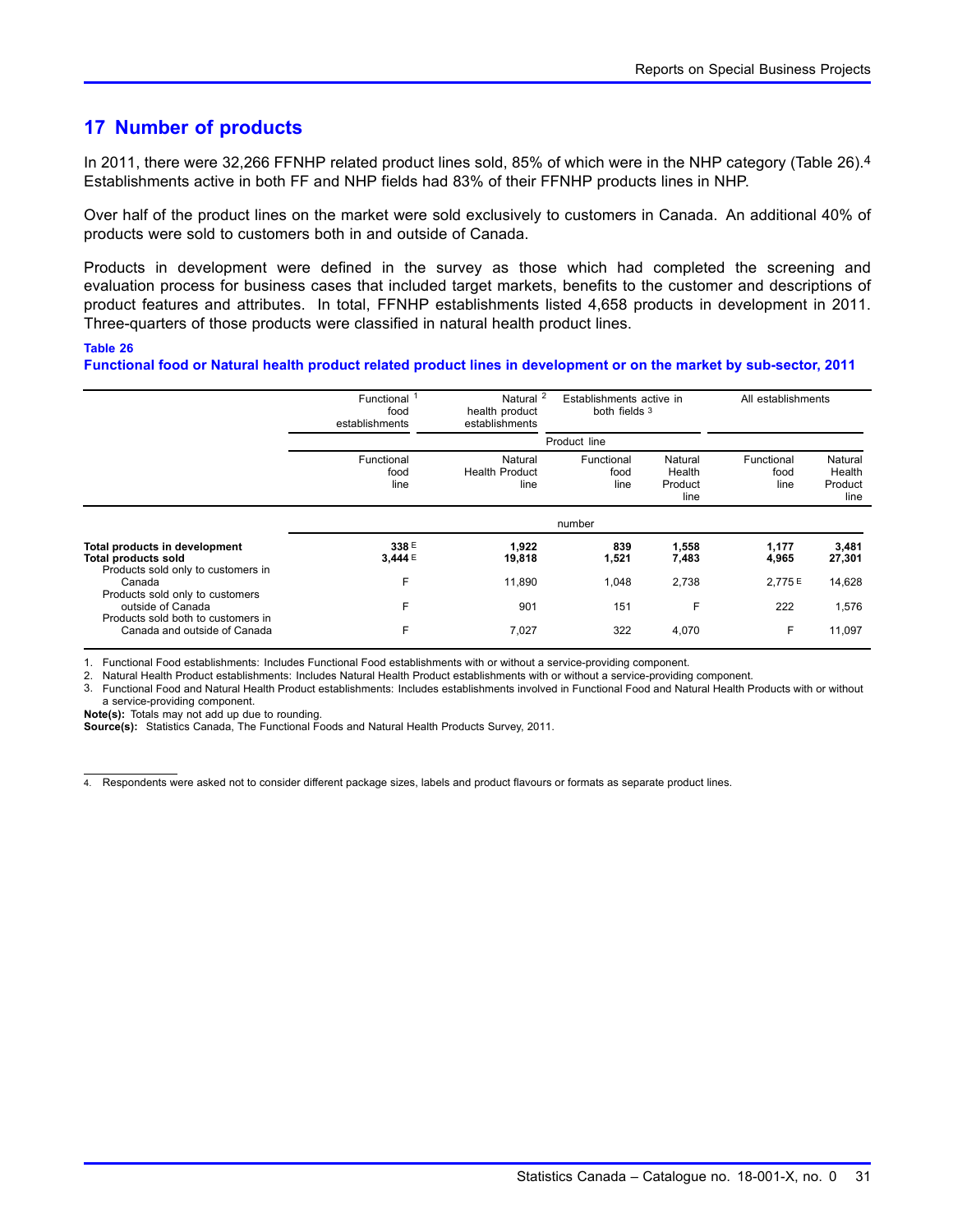### <span id="page-33-0"></span>**18 Product area**

In the FFNHP survey, respondents were asked to select one health benefit for each product. The promotion of health and wellness was the most often reported health benefit for products across all FFNHP establishments (Table 27). Products relating to sleep, gut health, eye health, stress, weight control, anti-aging and skin health are examples where claims for overall health and well-being are often made. Due to the large product lines of vitamins, minerals and amino acids in which NHP establishments specialize, supplements was one of their key health claims. The reduction of risk of diseases such as cardiovascular, cancer, diabetes and arthritis was also an important health benefit reported by a large number of functional food and natural health product establishments.

#### **Table 27**

**Number of establishments by main targeted health claim for their functional food products or natural health products by health benefit and sub-sector, 2011**

|                               | Functional <sup>1</sup><br>food<br>establishments | Natural <sup>2</sup><br>health product<br>establishments | Establishments <sup>3</sup><br>active in both<br>fields | All<br>establishments |
|-------------------------------|---------------------------------------------------|----------------------------------------------------------|---------------------------------------------------------|-----------------------|
|                               |                                                   |                                                          |                                                         |                       |
| Reduction of risk of disease  | 36                                                | 219                                                      | 98                                                      | 354                   |
| Health and wellness promotion | 89                                                | 341                                                      | 127                                                     | 556                   |
| Performance enhancement       | 16                                                | 179                                                      | 79                                                      | 274                   |
| Special populations           | 19                                                | 173                                                      | 69                                                      | 261                   |
| Supplements                   |                                                   | 233                                                      | 87                                                      | 336                   |
| Other                         |                                                   | х                                                        | x                                                       | 9                     |

1. Functional Food establishments: Includes Functional Food establishments with or without a service-providing component.

2. Natural Health Product establishments: Includes Natural Health Product establishments with or without a service-providing component.

3. Functional Food and Natural Health Product establishments: Includes establishments involved in Functional Food and Natural Health Products with or without a service-providing component.

**Note(s):** Totals may not add up due to rounding.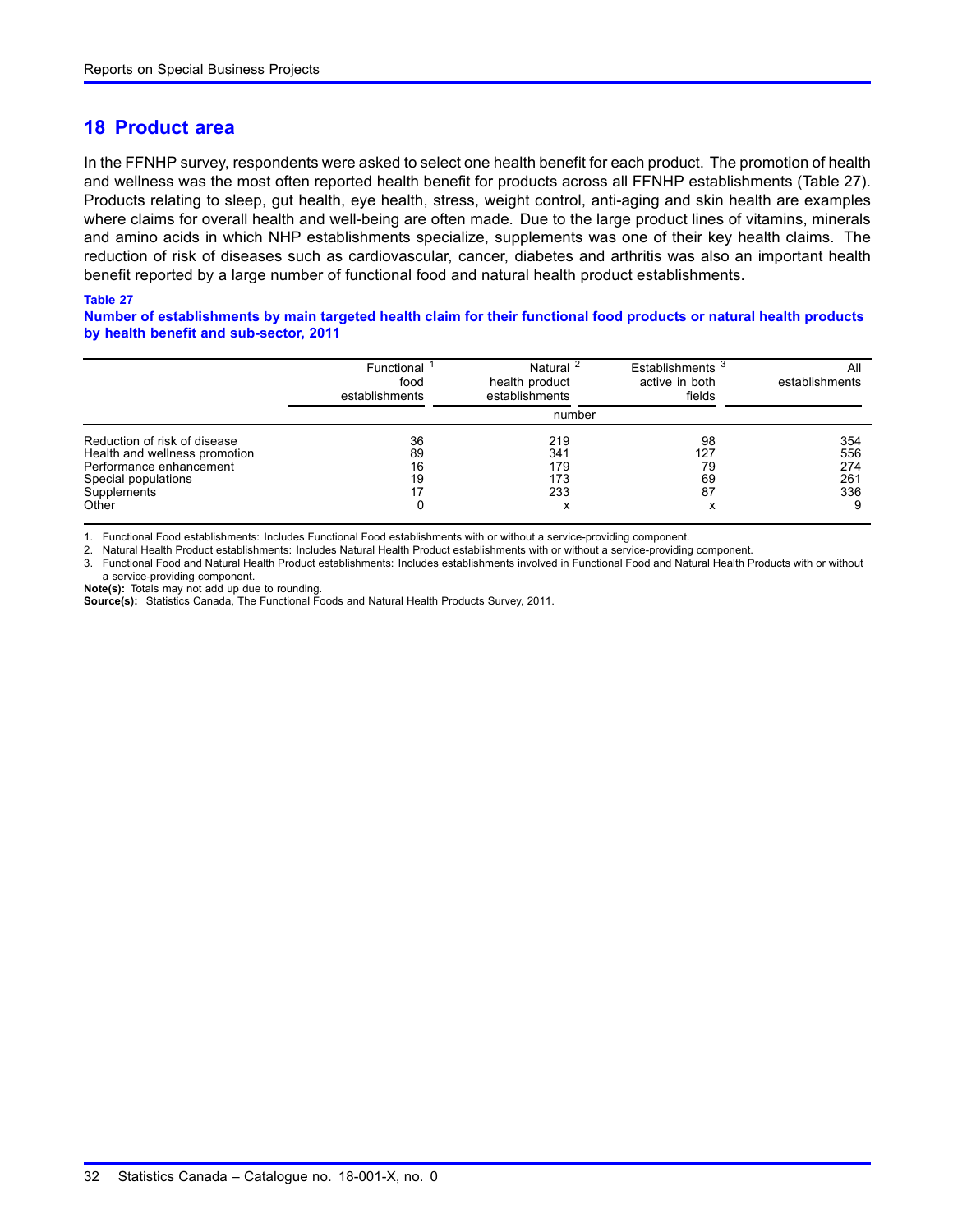### <span id="page-34-0"></span>**19 Input supply**

Establishments were asked to identify the types of bioactive and medicinal ingredients used in the production of their FFNHP products. Table 28 illustrates that around one out of three FFNHP establishments indicated floriculture, herbs and spices, seafood or other marine species and fruits as a source of bioactive and medicinal ingredient. FF establishments reported dairy products and oil seeds as the ingredients most frequently sourced.

#### **Table 28**

**Establishments by source of the bioactive/medicinal ingredients used in the production of functional food or natural health products by sub-sector, 2011**

|                                                                                                          | Functional<br>food<br>establishments | Natural <sup>2</sup><br>health product<br>establishments | Establishments <sup>3</sup><br>active in both<br>fields | Service<br>only<br>establishments | All<br>establishments           |
|----------------------------------------------------------------------------------------------------------|--------------------------------------|----------------------------------------------------------|---------------------------------------------------------|-----------------------------------|---------------------------------|
|                                                                                                          |                                      |                                                          | number                                                  |                                   |                                 |
| Dairy products<br>Oil seeds<br>Meat and poultry or other animal                                          | 42<br>32                             | 62<br>115                                                | 51<br>58                                                | 10<br>11                          | 165<br>216                      |
| products<br>Seafood or other marine species<br>Grains and cereals<br>Pulses or Legumes                   | x<br>х<br>х<br>х                     | 123<br>158<br>78<br>58                                   | 20<br>62<br>45<br>42                                    | х<br>x<br>x<br>х                  | 152<br>244<br>164<br>120        |
| Fruits<br>Vegetables<br>Floriculture, herbs and spices<br>Trees (bark, leaves, symbiotics)<br>Synthetics | 16<br>11                             | 140<br>98<br>217<br>160<br>139                           | 79<br>56<br>68<br>59<br>48                              | 11<br>12<br>13<br>x               | 242<br>176<br>303<br>232<br>194 |
| Other                                                                                                    | 27                                   | 34                                                       | x                                                       | x                                 | 88                              |

1. Functional Food establishments: Includes Functional Food establishments with or without a service-providing component.

2. Natural Health Product establishments: Includes Natural Health Product establishments with or without a service-providing component.

3. Functional Food and Natural Health Product establishments: Includes establishments involved in Functional Food and Natural Health Products with or without a service-providing component.

**Note(s):** Totals may not add up due to rounding.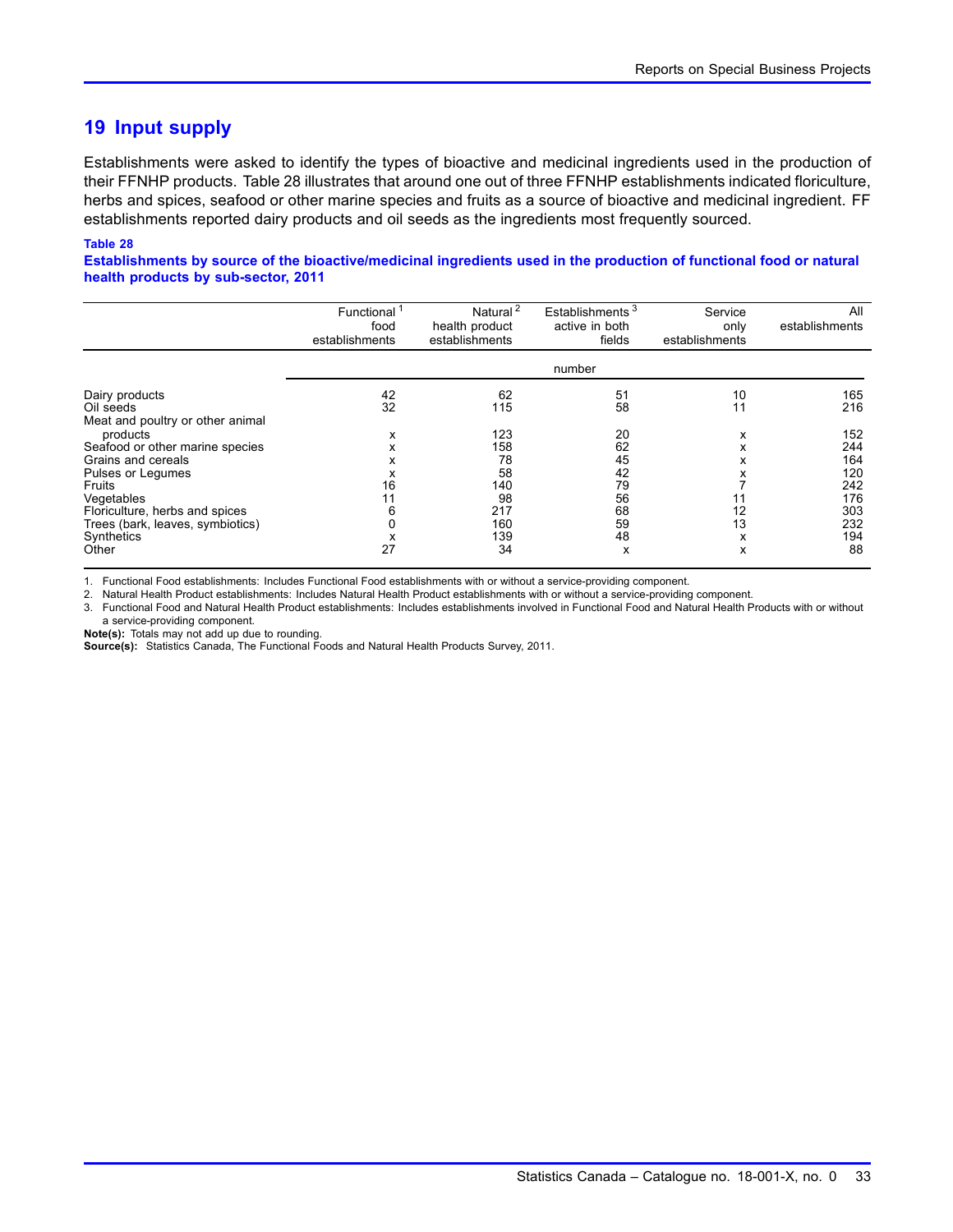In 2011, more establishments indicated that the bioactive or medicinal ingredients used in their FFNHP products were manufactured in foreign countries than in Canada (Chart 2). Most indicated that the floriculture, herbs and spices along with seafood or other marine species and fruits that were used in FFNHP products were supplied from foreign sources. Dairy products, oil seeds, as well as grains and cereals were more equally sourced from both Canadian and foreign suppliers.

#### **Chart 2**

**Establishments by the source of the bioactive/medicinal ingredients and country of origin, 2011**

![](_page_35_Figure_4.jpeg)

![](_page_35_Figure_5.jpeg)

- $\blacksquare$  Grains and cereals
- 
- 
- Synthetics No. 2012 12:00:00 12:00:00 12:00:00 12:00:00 12:00:00 12:00:00 12:00:00 12:00:00 12:00:00 12:00:00 12:00:00 12:00:00 12:00:00 12:00:00 12:00:00 12:00:00 12:00:00 12:00:00 12:00:00 12:00:00 12:00:00 12:00:00 1
- **Pulses or Legumes**
- **Finding Section 2** The Vegetables
- Floriculture, herbs and spices Trees (bark, leaves, symbiotics)
	-

**Note:** Totals may not add up due to rounding.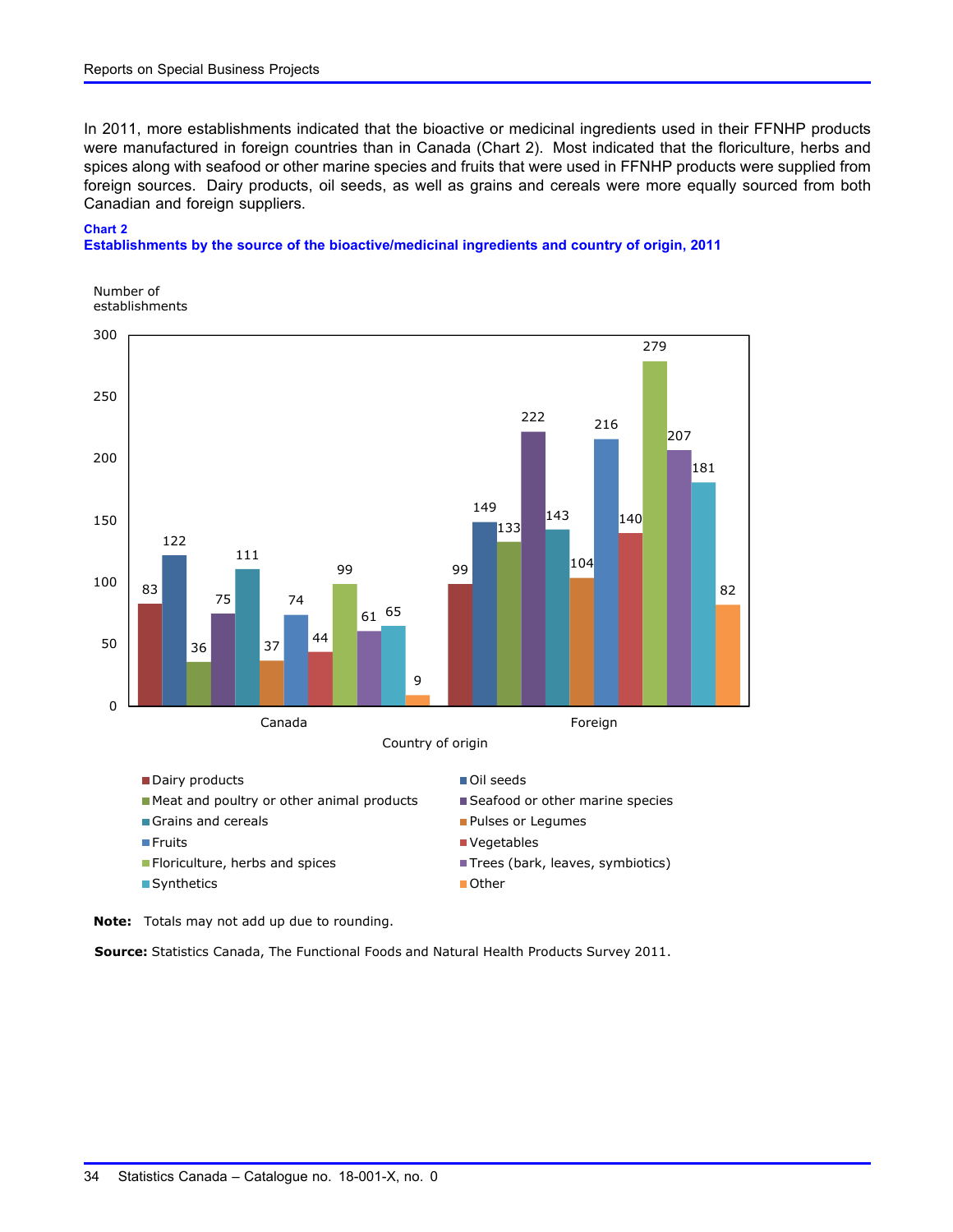Quality was one of most important factors considered by all FFNHP establishments when choosing between bioactive and medicinal ingredients available both in Canadian and foreign markets (Chart 3). Year-round availability, regulatory approval and other factors were more often reported to be more important than lower total cost.

#### **Chart 3**

#### **Level of importance for importing bioactive/medicinal ingrediant by factor, 2011**

![](_page_36_Figure_4.jpeg)

Percent

**Note:** Totals may not add up due to rounding.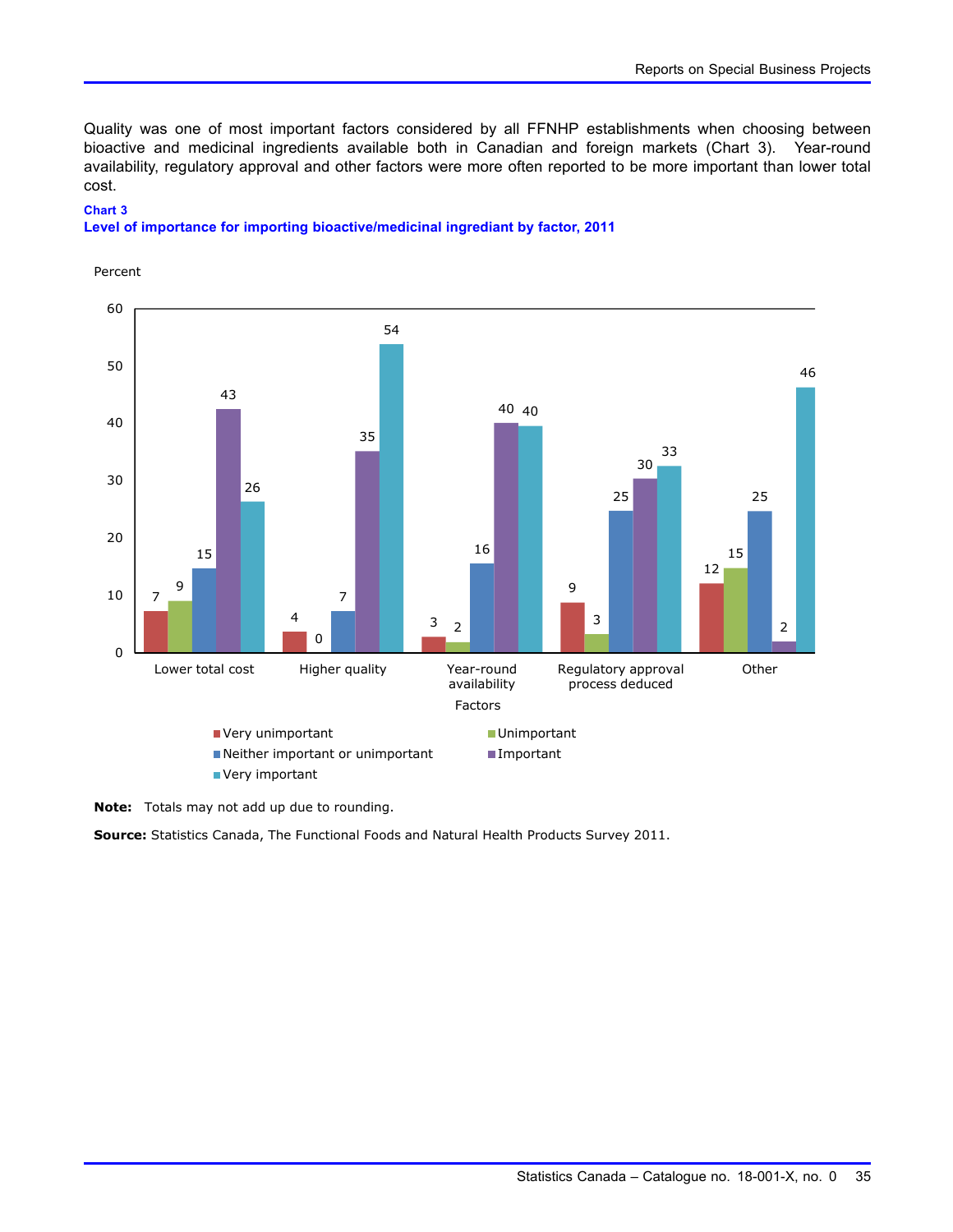### <span id="page-37-0"></span>**20 Summary**

The results from the 2011 Functional Foods and Natural Health Products survey indicate that 750 establishments were active in the area of functional foods and natural health products and generated a total of \$11.3 billion in FFNHP revenue. Total FFNHP exports amounted to almost \$1.7 billion while imports totaled almost \$337 million. Over 16,000 individuals made up the FFNHP labour force. The extensive product market for FFNHP had available 32,266 individual product lines being sold both inside Canada and abroad. Total spending on FFNHP research and development amounted to \$238 million with over 4,500 products in development.

Functional food and natural health products remains an emerging activity that continues to grow within establishments focused on the enhancement and value added processing and extraction of food and bioactive ingredients. These establishments develop and produce new products and services aimed at improving the quality of health of Canadians and help reduce their health risk.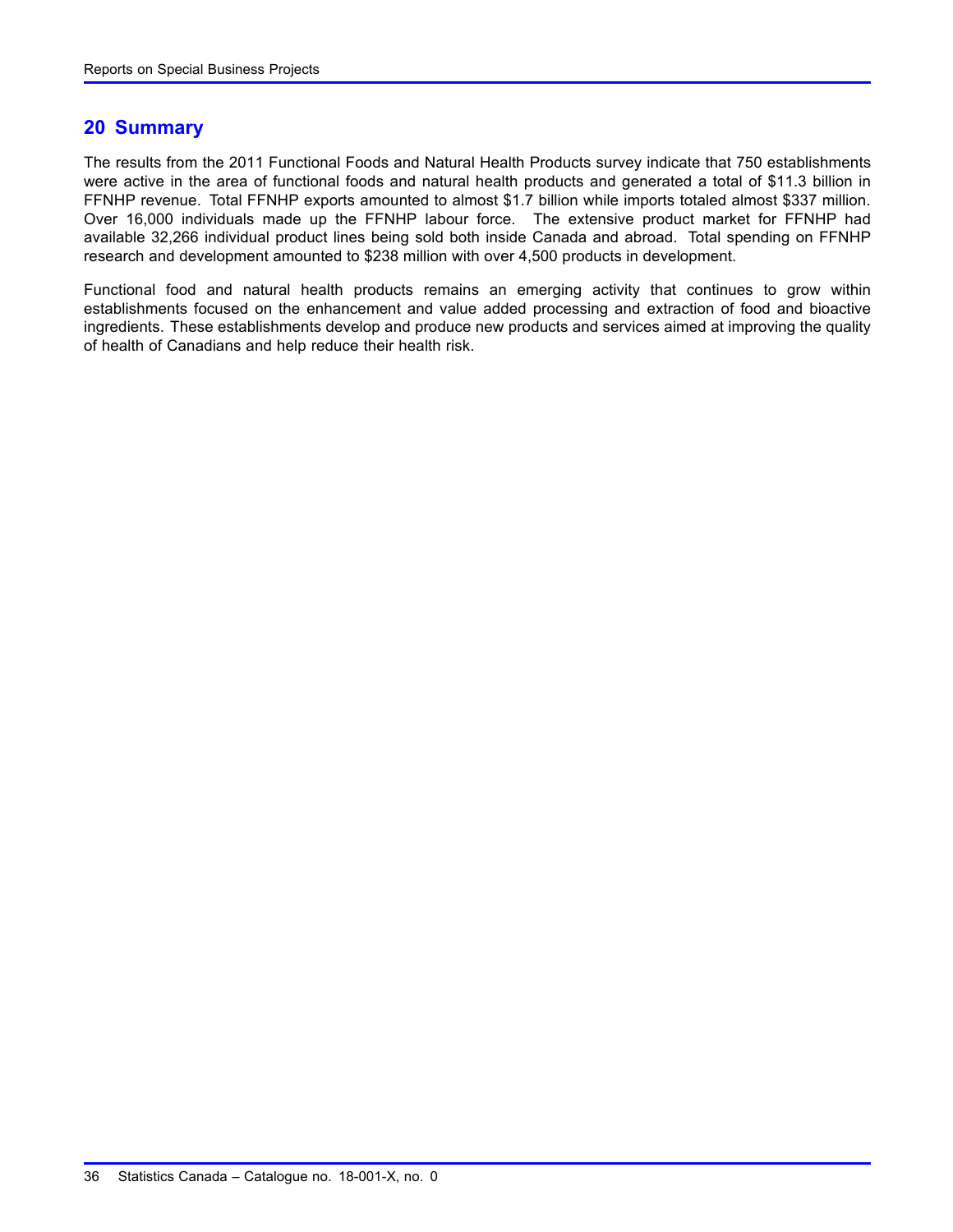### <span id="page-38-0"></span>**Appendix I — Appendix I**

### **Concepts and methodology**

This report profiles establishments engaged in functional food and natural health product related activities in Canada based on data from the 2011 Functional Foods and Natural Health Products (FFNHP) Survey, conducted in partnership with Agriculture and Agri-Food Canada. The 2011 survey collected information on the activities of establishments for their 2011-12 fiscal year. Previous iterations of the survey were in 2003, 2005 and 2007.

### **Concepts**

### **Establishment**

The establishment is the statistical unit for the FFNHP survey. An establishment is the production entity or smallest grouping of production entities which:

- produces a homogeneous set of goods or services;
- does not cross provincial boundaries; and
- provides data on the value of output together with the cost of principal intermediate inputs used along with the cost and quantity of labour resources used to produce the output.

For example, a plant in the manufacturing industry which provides accounting information regarding the value of shipments (sales), direct costs and labour costs, is considered a single establishment. However, two stores in the retail industry may be considered one establishment if the accounting information described above, is not available separately, but is combined at a higher level.

A production entity is a physical unit where business operations are carried out. It must have a civic address and dedicated labour.

Establishments range from start-ups to multinationals.

### **Coverage**

The target population for the FFNHP survey included all establishments in Canada who developed, produced or provided services related to functional foods or natural health products for the purpose of human consumption during the reference period. Products specifically excluded were pet food, feed, cosmetics and topical creams.

Establishments which strictly retailed or wholesaled functional foods or natural health products were excluded as were establishments of the following types: not-for-profit organizations, associations, alliances, unions, universities, as well as government agencies, departments and commissions.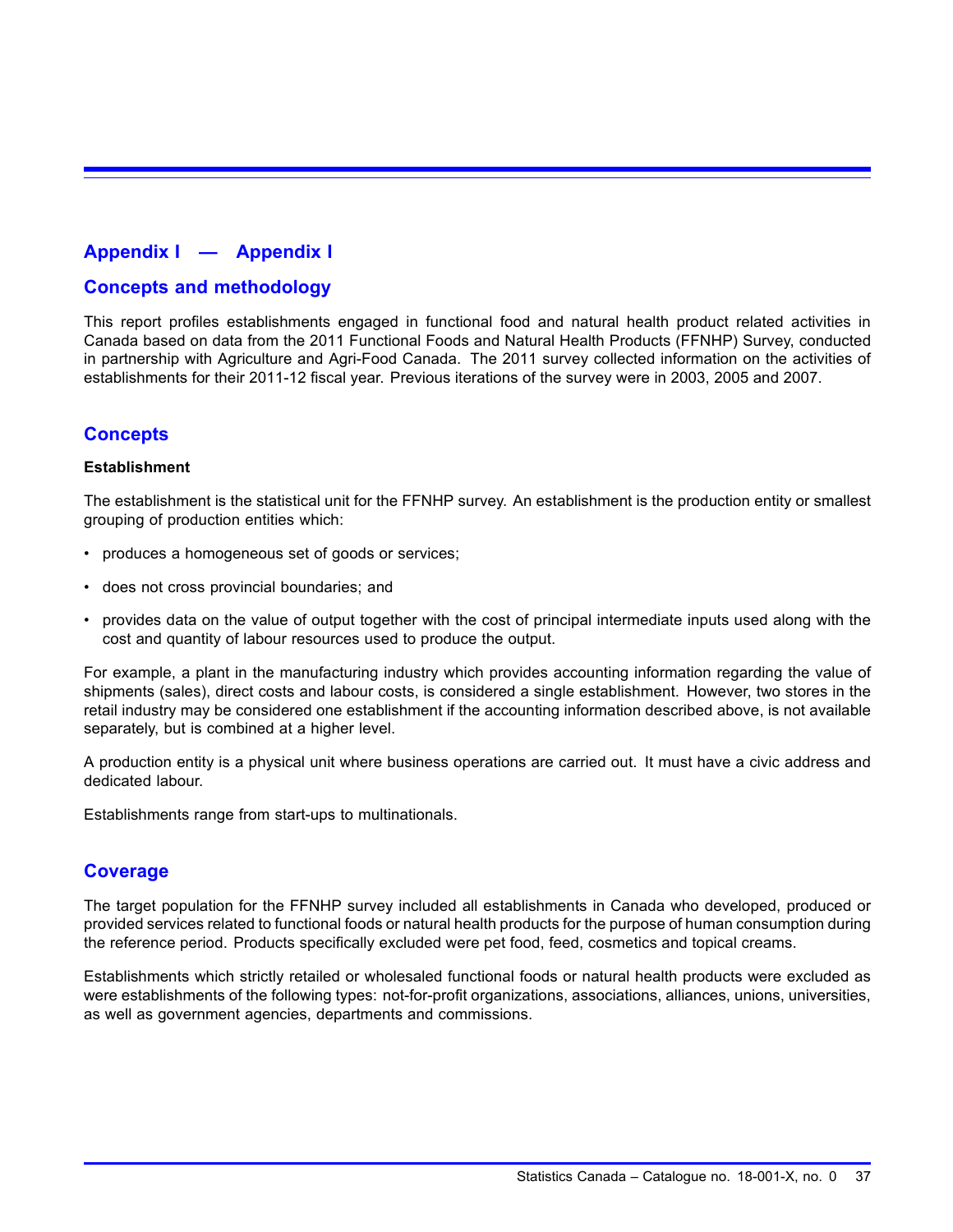The survey frame was developed in several stages. Agriculture and Agri-Food Canada compiled a list of business units they identified as engaged in functional food and natural health product-related activities in Canada. Additional units were added to this list from respondents to the 2007 iteration of the survey and from other related external data sources. Businesses in the list were then matched to units on the Statistics Canada Business Register and duplicates were removed. The final survey frame comprised 1,623 establishments engaged in functional food and natural health product-related activities.

The target populations for the 2007 and 2011 iterations of the Functional Foods and Natural Health Product surveys were the same. However, the statistical units and the survey frames were different. In 2011, the survey targeted individual establishments. In 2007, the survey targeted groups of establishments belonging to the same enterprise and located in the same province. The frames for each year were compiled from all available data sources which were different across the two reference periods. As a result, survey estimates for 2007 and 2011 cannot be compared.

### **Collection**

The FFNHP survey used a paper questionnaire to collect data from respondents. This questionnaire was designed by Statistics Canada in co-operation with Agriculture and Agri-Food Canada and in consultation with a group of functional food and natural health product experts. Following the initial design work, the questionnaire was field-tested with potential respondents. Their comments on the design and content were incorporated into the final version.

All establishments were "pre-contacted" by telephone to confirm that they were in-scope for the survey, as well as to determine the name and mailing address for the senior plant manager or research and development manager who would be asked to complete the questionnaire.

Data were collected using a mail out/mail back questionnaire. Questionnaires were mailed to 1,233 establishments following pre-contact. Respondents were asked to return the completed questionnaire within 30 days of receipt. Follow-up for non-response was conducted by telephone and fax. Upon receipt, the collected questionnaires were imaged and data from the questionnaires was captured. The response rate for this survey was 50.6%.

### **Error detection**

Error detection was an integral part of both collection and data processing activities. Automated edits were applied to data records during collection to identify capture and reporting errors. During collection, respondents were contacted by telephone to validate collected data which failed edits.

Prior to imputation, subject matter specialists used a variety of tools to identify and resolve inconsistencies and outliers in the collected data. This review of the micro data focused on records which would have the most significant impact on the final survey estimates either because of the size of their contribution or because of their use in imputation. Problems were resolved using historical and administrative data, data from other surveys, and information from other external sources.

Following imputation, subject matter specialists compared patterns in the current estimates with those observed in data from previous iterations of the survey, where possible. The largest differences in the patterns were investigated by reviewing the source of the change in the micro data and resolving any remaining data issues.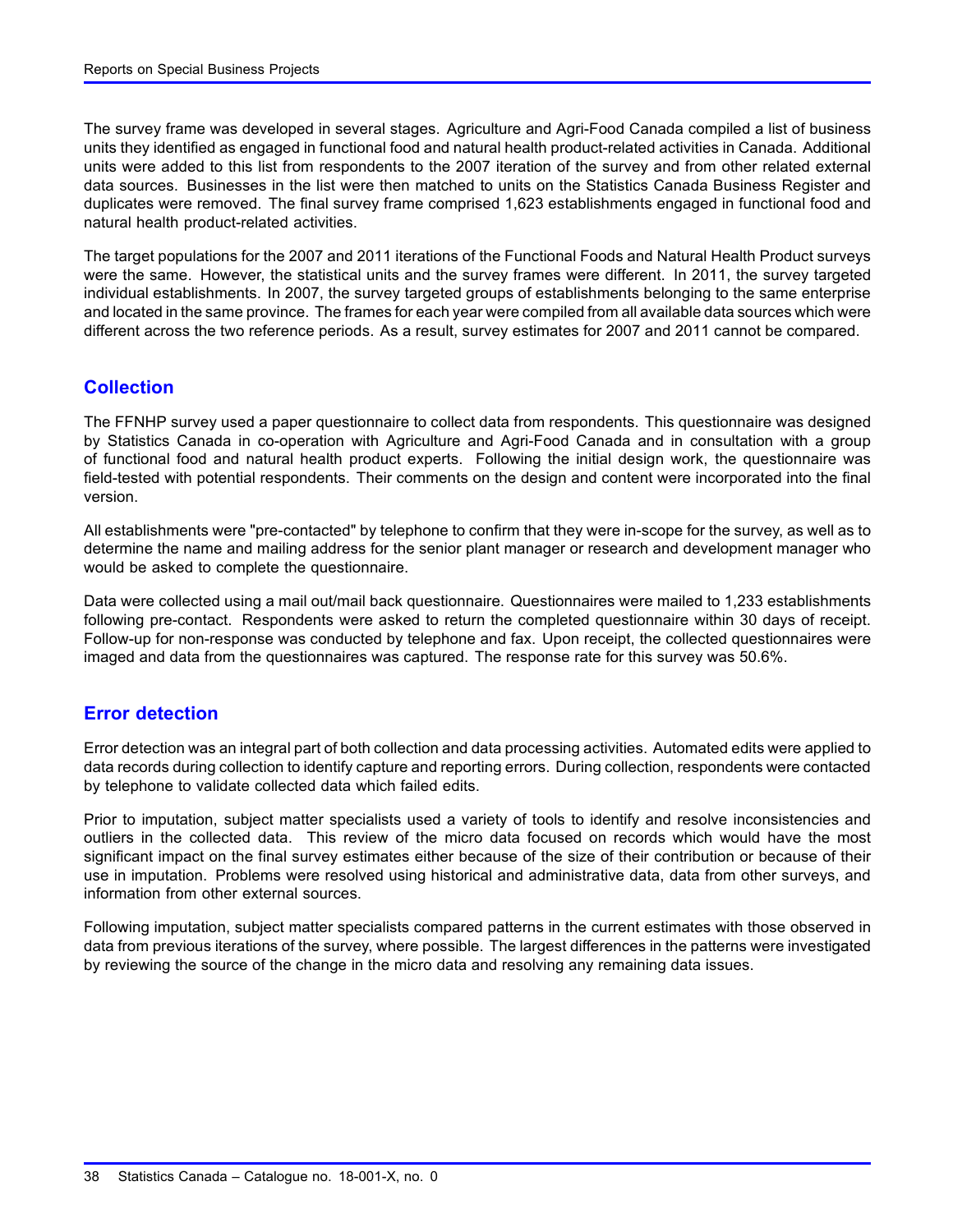### **Imputation**

Imputation was used to determine plausible values for all variables that were missing or inconsistent in the collected data and which could not be resolved through editing. A number of different approaches were used to impute missing or inconsistent data. The simplest technique involved using a group of deterministic and coherence rules that dictate acceptable relationships among variables and derive missing values residually. Missing variables were also imputed by applying the ratios between variables and historical trends observed in the respondent data, to data records with partial information. Direct replacement of missing variables with data from other sources was another imputation approach used. Lastly, donor imputation was also used. This involved identifying a respondent record (donor) that was similar to the record which required imputation (recipient) based on information which was available for both businesses. The data available for the respondent was then used to derive that for the record requiring imputation.

Imputation groups were based on a number of criteria including establishment type, various measures of size, complexity and province or region. Data from selected survey questions were used to assign an establishment type to each respondent. Seven establishment types were defined as follows: functional foods only; natural health products only; services only; functional foods and natural health products; functional foods and services; natural health products and services; and functional foods, natural health products and services. No imputation was done for records when their establishment type could not be assigned.

### **Estimation**

A complete micro data file was created for all establishments in the survey population for which data were reported or could be imputed. In a census, each establishment in the population would ordinarily represent only itself in the estimates with a weight of 1. However, no imputation was done for records when their establishment type could not be assigned. These records were treated as non-respondents. As a result, weights on all records were adjusted by a factor to account for survey non-response so that the final estimates would be representative of the entire survey population.

### **Quality evaluation**

Survey estimates were compared with estimates from previous iterations of the survey where possible. In addition, subject matter experts from outside Statistics Canada were given an opportunity to review the estimates and provide feedback on quality prior to their release.

### **Disclosure control**

Statistics Canada is prohibited by law from releasing any information it collects which could identify any person, business, or organization, unless consent has been given by the respondent or as permitted by the Statistics Act. Various confidentiality rules are applied to all data which are released or published to prevent the publication or disclosure of any information deemed confidential. If necessary, data are suppressed to prevent direct or residual disclosure of identifiable data.

In order to prevent any data disclosure, confidentiality analysis was done using the Statistics Canada's G-CONFID system. G-CONFID was used for primary confidentiality as well as for the secondary suppression (residual disclosure). Direct disclosure or primary confidentiality occurs when the value in a tabulation cell is composed or dominated by few enterprises. Residual disclosure occurs when confidential information can be derived indirectly by piecing together information from different sources or data series.